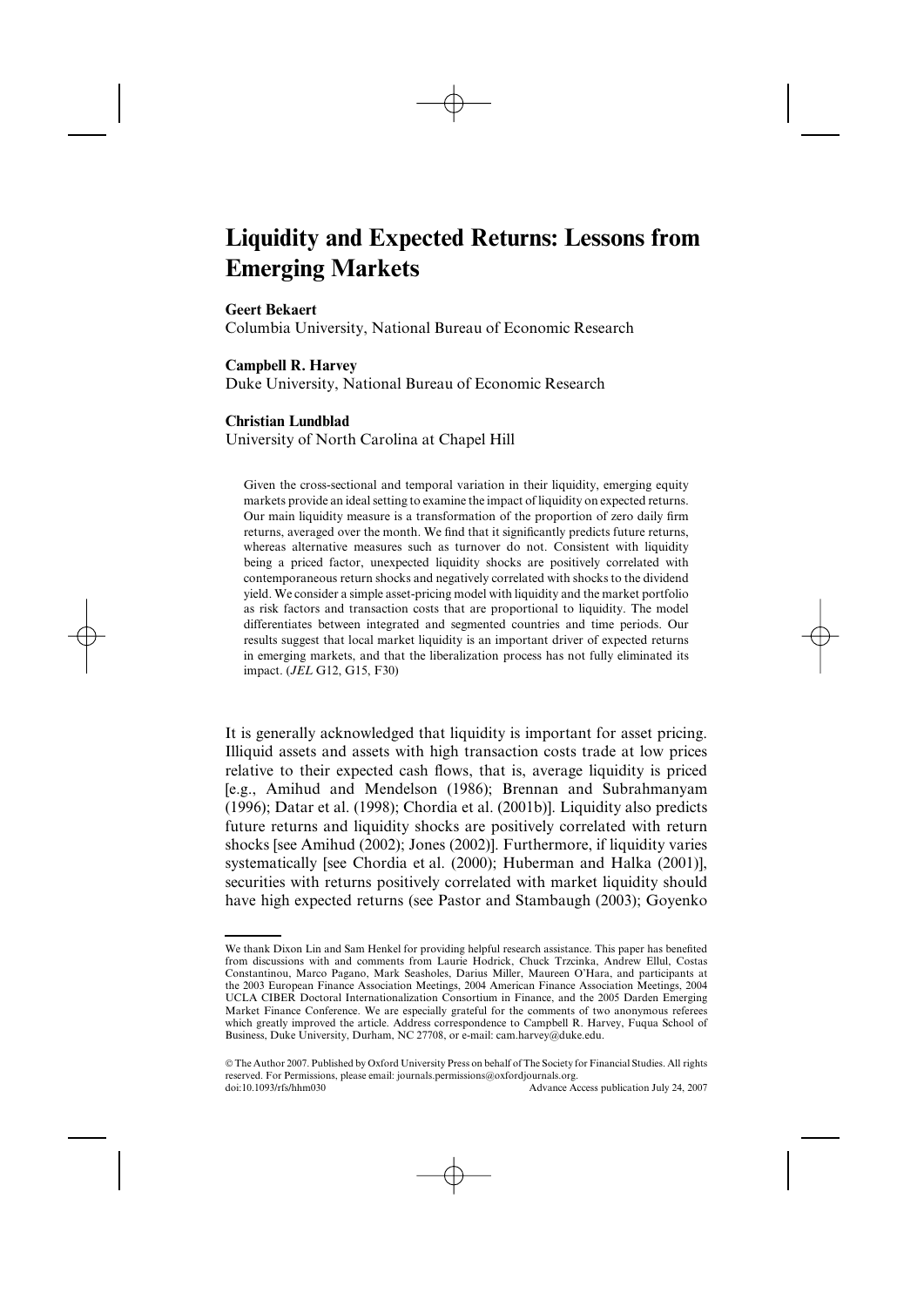(2005); Martinez et al. (2005); Sadka (2006) for recent empirical work). Acharya and Pedersen (2005) develop a model that leads to three different risk premia associated with changes in liquidity and find these risk premia to be highly significant in U.S. data. $<sup>1</sup>$ </sup>

The growing body of research on liquidity primarily focuses on the United States, arguably the most liquid market in the world. In contrast, our research focuses on markets where liquidity effects may be particularly strong, namely emerging markets. In a survey by Chuhan (1992), poor liquidity was mentioned as one of the main reasons that prevented foreign institutional investors from investing in emerging markets. If the liquidity premium is an important feature of these data, the focus on emerging markets should yield particularly powerful tests and useful independent evidence.

In addition, many emerging markets underwent a structural break during our sample period that likely affected liquidity, namely equity market liberalization.2 These liberalizations give foreign investors the opportunity to invest in domestic equity securities and domestic investors the right to transact in foreign equity securities. This provides an additional verification of the importance of liquidity for expected returns, since, all else equal (including the price of liquidity risk), the importance of liquidity for expected returns should decline post liberalization. This is important, since when focusing on the United States alone, the finding of expected return variation due to liquidity can always be ascribed to an omitted variable correlated with a liquidity proxy. After all, there are a priori reasons to suspect relatively small liquidity effects in the United States. The U.S. market is vast in the number of traded securities and it has a very diversified ownership structure, combining long-horizon investors (less subject to liquidity risk) with short-term investors. Hence, we may observe clientele effects in portfolio choice that mitigate the pricing of liquidity. Such diversity in securities and ownership is lacking in emerging markets, potentially strengthening liquidity effects. Moreover, as an important side benefit, we can test whether improved liquidity contributes to the decline in the cost of capital post liberalization that is documented by, for example, Bekaert and Harvey (2000).

There are some serious obstacles to our analysis. First, the data in emerging markets are of relatively poor quality, and detailed transaction data (bid–ask spreads or market impact estimates, for example) are not

<sup>&</sup>lt;sup>1</sup> There is a vast theoretical literature on liquidity that starts with Kyle (1985), Glosten and Milgrom (1985); Easley and O'Hara (1987), and Admati and Pfleiderer (1988). Models linking liquidity to expected returns and other variates include Amihud and Mendelson (1986); Constantinides (1986); Grossman and Miller (1988); Heaton and Lucas (1996); Vayanos (1998), Lo et al. (2004); Eisfeldt (2004); Holmstrom and Tirole (2002); Huang (2003), and O'Hara (2003).

<sup>&</sup>lt;sup>2</sup> Bekaert et al. (2002) show that many macroeconomic and financial time series show evidence of a break around such liberalizations.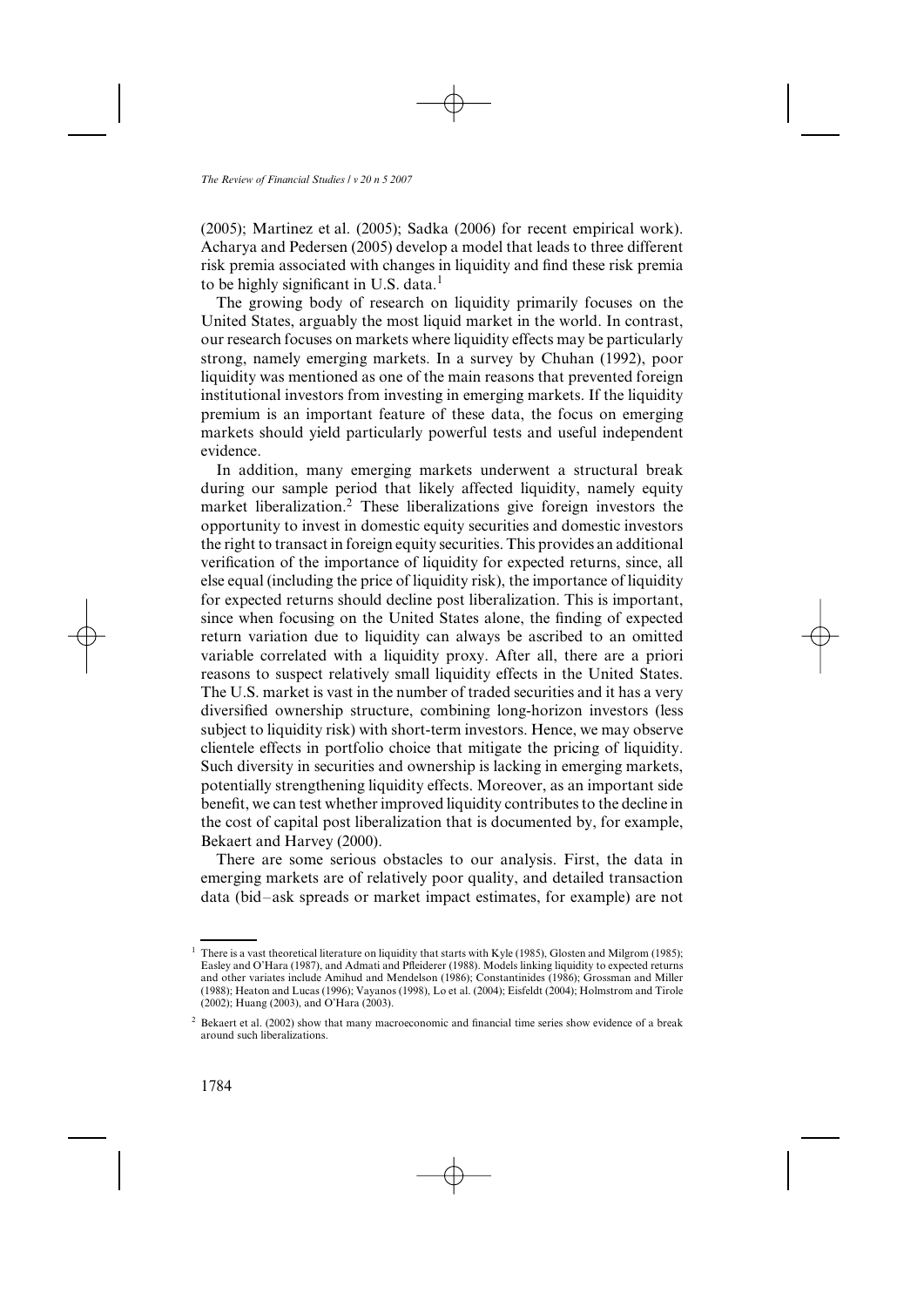widely available. For example, Domowitz et al. (2001) explore trading costs and liquidity in an international context for many countries, but they are forced to focus on trade level data, provided by Elkins/McSherry Inc., over a two-year period. Similarly, Jain (2002) explores the relation between equity market trading design and liquidity across various countries, but uses a hand-collected time series of bid–ask spreads spanning only several months. Second, from the perspective of traditional asset pricing empirics, we have relatively short time-series samples making pure time-series country-by-country tests less useful, especially given the volatility of emerging market returns.

To overcome the first problem, we use liquidity measures that rely on the incidence of observed zero daily returns in these markets. Lesmond et al. (1999) argue that if the value of an information signal is insufficient to outweigh the costs associated with transacting, then market participants will elect not to trade, resulting in an observed zero return. The advantage of this measure is that it requires only a *time series* of daily equity returns. Given the paucity of time-series data on preferred measures such as bid–ask spreads or bona-fide order flow [following Kyle (1985)], this measure is an attractive empirical alternative. To overcome the second problem, we impose cross-country restrictions on the parameter space when examining the dynamics of expected returns and liquidity.

Our analysis is organized into three sections. The first section of the paper introduces and analyzes our two measures of (il)liquidity. The first measure is simply the proportion of zero daily returns. We demonstrate that this measure is highly correlated with more traditional measures of transaction costs for emerging equity markets for the limited periods when overlapping data are available. Lesmond (2005) provides a detailed analysis of emerging equity market trading costs, and confirms the usefulness of this measure. For the period from the mid-1990s over which the Trade and Quote (TAQ) data are available, Goyenko et al. (2005) compare various transaction cost measures for U.S. data, and find that those based on observed zero returns are correlated with effective costs obtained from high-frequency data. In a longer historical context, we also provide a case study of how the measure compares to more standard liquidity measures using U.S. data. Our second measure incorporates information about the length of the non-trading (or zero return) interval.

Section 2 characterizes the dynamics of returns and liquidity using various vector autoregressions (VARs). We devote special attention to the hypotheses developed and tested in Amihud (2002) for U.S. data: if liquidity risk is priced and persistent, liquidity should predict future returns and unexpected liquidity shocks should co-move contemporaneously with unexpected returns. We also contrast global and local components of return predictability (see Bekaert (1995) and Harvey (1995) for earlier work).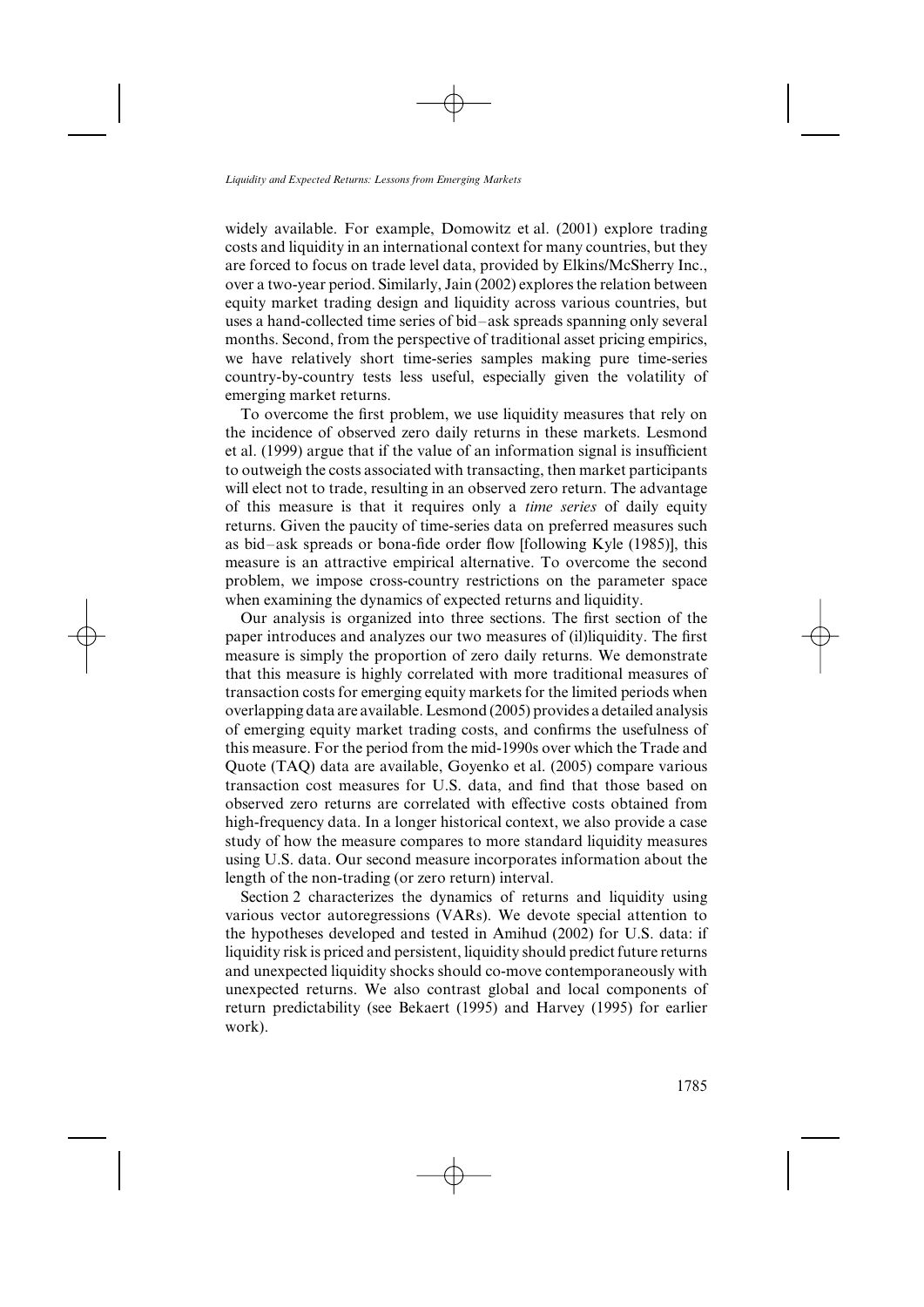Section 3 outlines a simple pricing model that we use to interpret the liquidity effects on expected returns. The model accounts for both liquidity effects though transaction costs and for potential covariation of returns with systematic liquidity, and embeds the model in Acharya and Pedersen (2005) as a special case. We show that in such a model, local liquidity variables may affect expected returns even under full international market integration. We provide an exploratory empirical analysis using country portfolios and the VAR estimates to describe the dynamics of expected returns.

The concluding section summarizes our results and draws lessons for future research.

# **1. Liquidity Measures for Emerging Markets**

#### **1.1 Data and summary statistics**

Our empirical evidence focuses on 19 emerging equity markets. Table 1 reports summary statistics for all data. From Standard and Poor's Emerging Markets Database (EMDB), we collect monthly returns (U.S. dollar), in excess of the one-month U.S. Treasury bill return, and dividend yields for the S&P/IFC Global Equity Market Indices.<sup>3</sup>

Before introducing our preferred measures of liquidity, we construct a measure of equity market turnover (*TO*) from the same data set: the equity value traded for each month, divided by that month's equity market capitalization. Amihud and Mendelson (1986) show that turnover is negatively related to illiquidity costs. Zimbabwe exhibits the lowest level of average equity market turnover at 0.9% per month, whereas Taiwan exhibits the highest level at 20.9% per month.

Given the paucity of realized transaction cost data for emerging equity markets, our main liquidity measure exploits the effect transactions costs may have on daily returns. Following Lesmond et al. (1999) and Lesmond (2005), we construct the proportion of zero daily returns (ZR) observed over the relevant month for each equity market. We obtain daily returns data in local currency at the firm level from the Datastream research files starting from the late 1980s. For each country, we observe daily returns (using closing prices) for a large collection of firms. The total number of firms available from the Datastream research files accounts for about 90%, on average, of the number of domestically listed firms reported by the World Bank's World Development Indicators. We also present the average number of firms across the sample and the total used at the end of the sample. The difference between the two reflects both increased Datastream coverage and actual equity issuance in these countries. For

<sup>&</sup>lt;sup>3</sup> As a robustness check, we also measure returns in local currency, and the results (not reported) are broadly similar.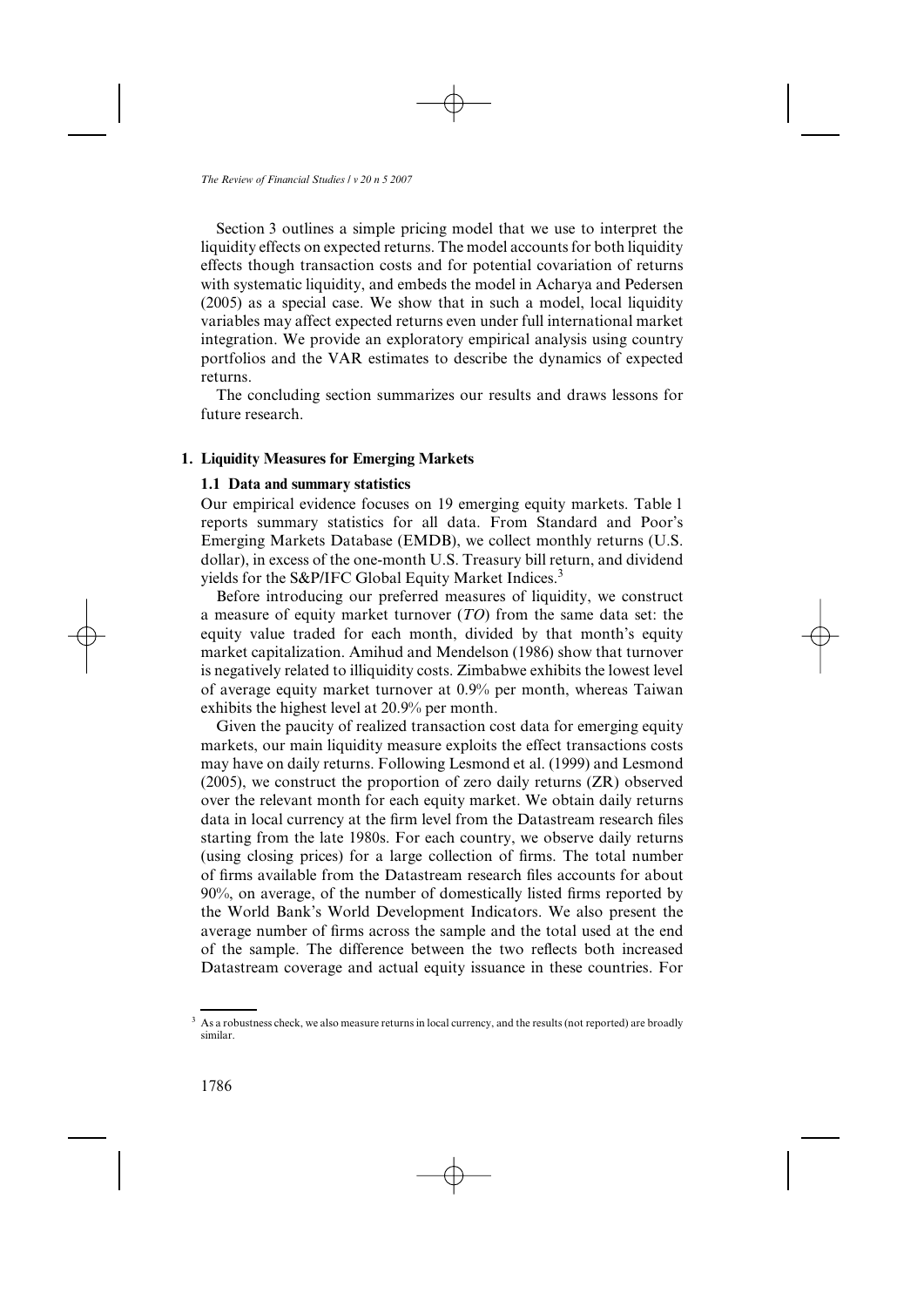| Summary statistics Januar<br>Table 1                                                            |                                                          |                                                                   |                               | ry 1987–December 2003       |                                 |                              |                          |                               |                        |                                                    |                                                          |                              |                               |                             |                               |                                  |                        |                                |                                                             |
|-------------------------------------------------------------------------------------------------|----------------------------------------------------------|-------------------------------------------------------------------|-------------------------------|-----------------------------|---------------------------------|------------------------------|--------------------------|-------------------------------|------------------------|----------------------------------------------------|----------------------------------------------------------|------------------------------|-------------------------------|-----------------------------|-------------------------------|----------------------------------|------------------------|--------------------------------|-------------------------------------------------------------|
|                                                                                                 | pundaga K                                                | <b>Maple</b>                                                      | alka                          | exputore                    | <b>Preces</b>                   | <b>ETDE</b>                  | <b>PASSIONAL</b>         | <b>BUSIC</b>                  | PRICTIPAL              | <b>ONTINO</b>                                      | UP IS UPP                                                | <sup>Suiddfillad</sup>       | Tesminod                      | UPMIR L                     | pueneur.                      | <b>TSWATCH</b>                   | <b>Promissing</b>      | a Maradian                     | <b>PARKA</b>                                                |
| Std. dev. 0.211<br>Autocorrelation -0.066<br>Monthly return<br>Observations<br>(USS)<br>Mean    | 0.031<br>204                                             | $0.023$<br>0.168<br>0.111<br>0.011                                |                               | 0.018<br>0.397<br>204       | 315<br>0113<br>002              |                              | 0.003<br>0.13<br>168     | $\frac{11}{0.023}$            | ន្ទី<br>ខេត្ត<br>ខេត្ត | $\begin{array}{c} 218 \\ 0.18 \\ 0.38 \end{array}$ | $\begin{array}{c} 14 \\ 0 \\ 0 \\ 0 \\ 0 \\ \end{array}$ |                              | <u>adox</u><br>2010<br>2010   | 0.013<br>0.038<br>0.038     | 0.013<br>0.03<br>0.03         | 36<br>0.101<br>0.101             | 0140<br>0.140<br>0.043 | 001574<br>0.1574<br>0.174      | $\begin{array}{c} 1.76 \\ 0.13 \\ 0.13 \\ 0.38 \end{array}$ |
| Autocorrelation<br>Observations<br>Return (local<br>curvey)<br>Std. dev.<br>Mean                | 0.08<br>0.362<br>0.241                                   | 33237<br>3325<br>3325                                             | 023<br>0.0714<br>2.04         | 0.028<br>0.088<br>0.389     | 0215<br>0.19<br>0.19            | 0.017<br>0.094<br>0.107      | 0.0107<br>0.111<br>168   | 11<br>0.074<br>0.074          | 00000<br>00000<br>0000 | 0.032<br>0.110<br>0.289                            | 0.00<br>0.000<br>0.000                                   | $\frac{286}{203}$            |                               |                             | $\frac{15}{100}$              | 0.067<br>0.195<br>204            | 0.038<br>0.127<br>204  | 0.14<br>0.122<br>0.122         | 033<br>0.151<br>0.151                                       |
| Autocorrelation<br>Dividend yield<br>Observations<br>Mean<br>Std. dev.                          | $\begin{array}{c} 0.0022 \\ 0.0016 \\ 0.828 \end{array}$ | $\begin{array}{c} 0.0032 \\ 0.0026 \\ 0.871 \\ 204 \end{array}$   | .003<br>೧೯೯೦<br>೧೯೯೮          | 10037<br>77600.0<br>70400.0 | 0.003<br>0.0018<br>0.897<br>204 | 0015<br>0.000<br>2033<br>204 | 0.0014<br>0.00057<br>168 | 0.0013<br>0.006<br>204<br>204 | 000733<br>000000       |                                                    | 0047<br>0028<br>2033<br>204                              | 0.000<br>0.000<br>204<br>204 | 0000<br>0.000<br>0.913<br>204 |                             | 0022<br>0.0013<br>0.856<br>27 | 0.0029<br>0.0019<br>0.855<br>194 | ಶ್ರಕ್ಷ<br>೧೯೯೦<br>೧೯೯೮ | 0.0033<br>0.0023<br>204<br>204 | ວອີຣິດ<br>ລອດ<br>ລອດ                                        |
| Turnover (value tradedlMC,<br>Autocorrelation 0.739<br><b>Observations</b><br>Mean<br>Std. dev. | $\begin{array}{c} 0.035 \\ 0.021 \end{array}$            | $\frac{AD}{10.050}$ (TO)<br>0.050 0.050<br>0.025 0<br>9.0316 1204 | <u>ី</u><br>ខេត្តដូង<br>ខេត្ត | 00373<br>0000               | 033<br>0.034<br>0.08            | ००० अस्<br>१९९३ द            | 3027<br>12027<br>160     | 141<br>0.1877<br>0.877        | 038<br>0323<br>0323    | 0.017<br>0.017<br>204<br>204                       | 0.278<br>0.448<br>0.920<br>204                           | 0.014<br>0.014<br>0.068      | 32<br>0.024<br>0.798<br>20    | <u>និទ្ធិ</u><br>ភ្នំនិន្នី | 057<br>057<br>0.685           | 1114<br>1142<br>0.182            | 0074<br>0000<br>000    | 0.008<br>0.553<br>204          | 88828<br>88828                                              |

 $\begin{array}{c} 0.0025 \\ 0.0014 \\ 0.910 \\ 201 \end{array}$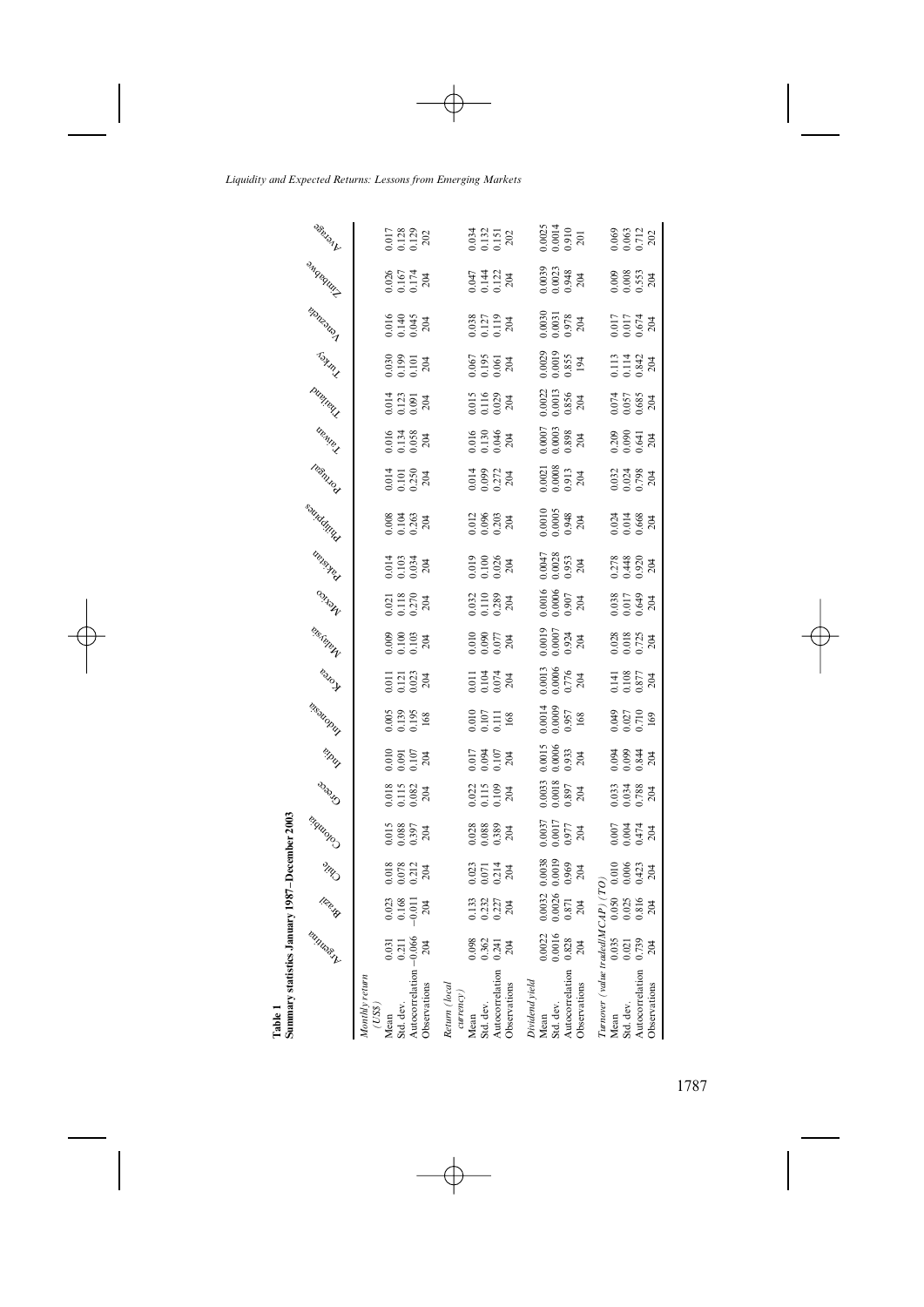| (Continued)<br>Table I                                                                                                                                                                                                                                                                                                                                                                                                                                                                                                                                                                                                                              |              |                                            |                                           |                                      |                                |                                |                                |                                |                                |                                |                                |                                |                                       |                                 |                                |                                |                                |                                |
|-----------------------------------------------------------------------------------------------------------------------------------------------------------------------------------------------------------------------------------------------------------------------------------------------------------------------------------------------------------------------------------------------------------------------------------------------------------------------------------------------------------------------------------------------------------------------------------------------------------------------------------------------------|--------------|--------------------------------------------|-------------------------------------------|--------------------------------------|--------------------------------|--------------------------------|--------------------------------|--------------------------------|--------------------------------|--------------------------------|--------------------------------|--------------------------------|---------------------------------------|---------------------------------|--------------------------------|--------------------------------|--------------------------------|--------------------------------|
| eminesh                                                                                                                                                                                                                                                                                                                                                                                                                                                                                                                                                                                                                                             | llzeig       | e duite                                    | <b>Explorer</b>                           | <b>Preces</b>                        | enda.                          | <b>PASSIONA</b>                | <b>BUSICS</b>                  | ens Genety                     | <b>OSHION</b>                  | UPISHAR                        | s <sub>suiddinid</sub> a       | resnuod                        | UPMICL                                | Pueneux                         | TayInt                         | <b>Powering</b>                | <b>SMOROUM</b>                 | <b>Musical</b>                 |
| Proportion of daily (local currency) zero returns in that month ( $ZR$ -value-weighted<br>0.248<br>0.215<br>0.967<br>192<br>Autocorrelation<br>Observations<br>Std. dev.<br>Mean                                                                                                                                                                                                                                                                                                                                                                                                                                                                    | 0.801<br>168 | 0.400 0.466<br>0.159 0.120<br>0.941<br>174 | 0.519<br>0.128<br>0.892<br>144            | 0.201 0.145<br>0.956<br>0.141<br>192 | 0.042<br>0.799<br>168          | 0.465<br>0.159<br>0.956<br>165 | 0.082<br>0.033<br>0.773<br>204 | 0.204<br>0.118<br>0.943<br>204 | 0.247<br>0.986<br>192          | 0.429<br>0.953<br>0.200<br>149 | 0.365<br>0.116<br>0.906<br>196 | 0.246<br>0.128<br>0.937<br>192 | 0.066<br>0.043<br>0.899<br>196        | 0.382<br>091.09<br>0.901<br>204 | 0.169<br>0.099<br>0.906<br>192 | 0.909<br>0.340<br>0.200<br>167 | 0.772<br>0.396<br>).I7I<br>132 | 0.135<br>0.308<br>0.900<br>180 |
| Price pressure of non-trading ( $PP$ —value weighted)<br>0.584<br>0.171<br>0.671<br>161<br>Autocorrelation<br>Observations<br>Std. dev.<br>Mean                                                                                                                                                                                                                                                                                                                                                                                                                                                                                                     | 0.598<br>168 | 0.709 0.730<br>0.143 0.082<br>0.661<br>174 | 0.764<br>0.113<br>0.578<br>$\frac{14}{4}$ | 0.228<br>0.812<br>0.361<br>192       | 0.375<br>0.837<br>168<br>0.171 | 0.776<br>0.090<br>0.609<br>165 | 0.239<br>0.876<br>1183<br>202  | 0.338<br>0.096<br>0.668<br>202 | 0.665<br>0.206<br>0.886<br>192 | 0.704<br>0.108<br>0.610<br>138 | 0.658<br>0.143<br>0.682<br>196 | 0.873<br>0.644<br>0.222<br>192 | 0.158<br>0.058<br>0.488<br><b>961</b> | 0.626<br>001(<br>0.707<br>202   | 0.859<br>0.180<br>0.371<br>192 | 0.568<br>0.275<br>0.871<br>167 | 0.652<br>0.663<br>0.150<br>132 | 0.719<br>0.552<br>1.52<br>177  |
| 43<br>83<br>Total number<br>Ave. number<br>of firms<br>of firms                                                                                                                                                                                                                                                                                                                                                                                                                                                                                                                                                                                     | 572<br>507   | 162<br>227                                 | 35<br>53                                  | 239<br>380                           | 713<br>892                     | 308<br>183                     | 1612<br>666                    | 815<br>470                     | 163<br>92                      | 167<br>240                     | 217<br>135                     | 159<br>271                     | 562<br>257                            | 379<br>$\overline{401}$         | 295<br>180                     | 26<br>53                       | R<br>89                        | 236<br>402                     |
| research files starting from the late 1980's. For each country, we observe daily returns (using olosing prices) for a large collection of firms listed on a domestic<br>divided by that month's equity market capitalization from Standard and Poor's. Finally, the proportion of zero daily (local currency) returns and price<br>The monthly returns (U.S.S) and dividend yields are from the S&P/IFC. Equity market turnover for each month is the equity value traded for that month<br>pressure of non-trading observed over the month for each equity market use daily returns data at the firm level, which are obtained from the Datastream |              |                                            |                                           |                                      |                                |                                |                                |                                |                                |                                |                                |                                |                                       |                                 |                                |                                |                                |                                |

research hies starting from the late 1980's. For each country, we observe daily returns (using closing prices) for a large collection of hrms listed on a domestic<br>exchange. For each country, we calculate the value-weighted research files starting from the late 1980's. For each country, we observe daily returns (using closing prices) for a large collection of firms listed on a domestic exchange. For each country, we calculate the value-weighted proportion of zero daily returns and price pressure across all firms for the month. We also list the number of firms used in the computations. the number of firms used in the computations.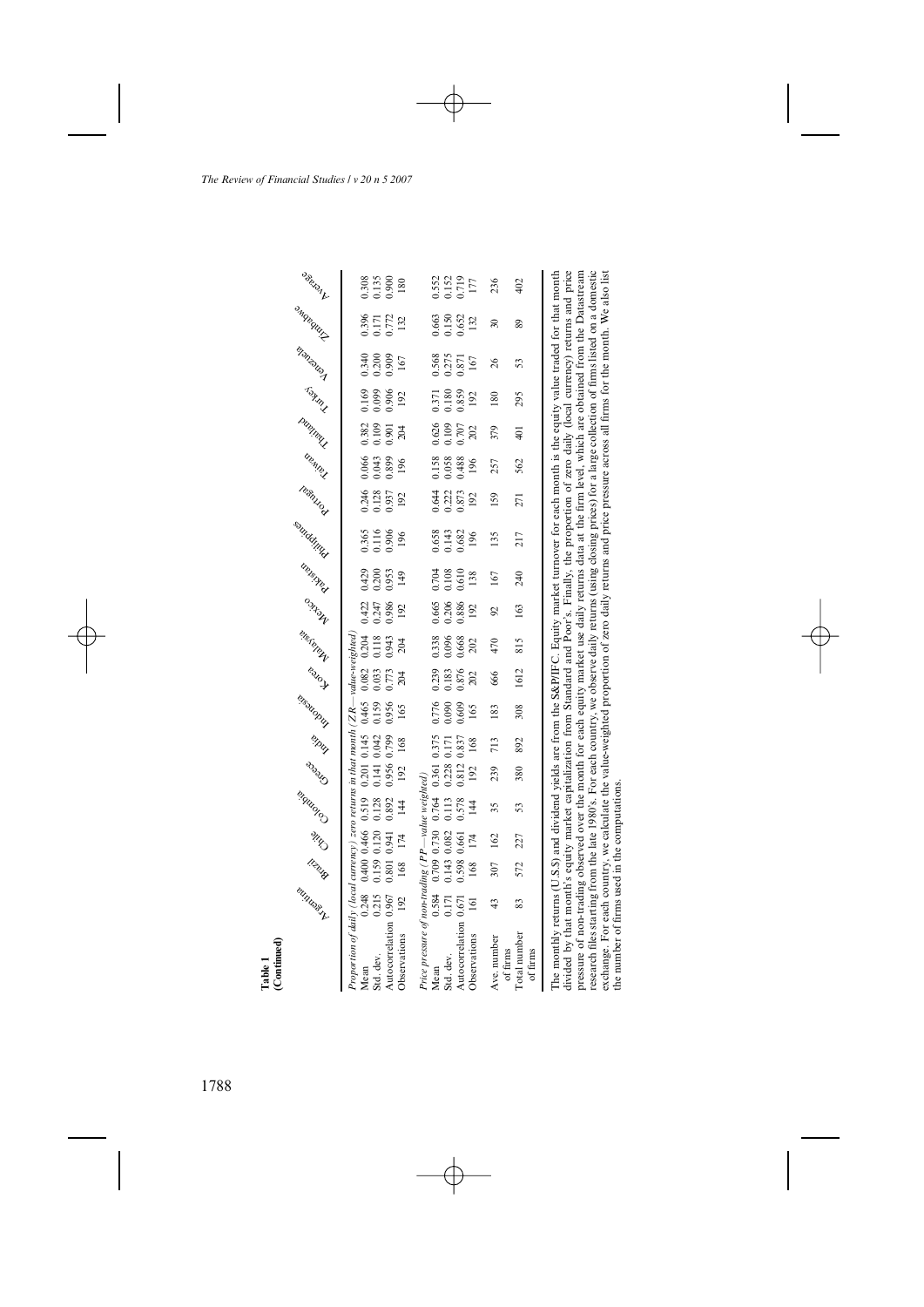each country, we calculate the capitalization-weighted proportion of zero daily returns across all firms, and average this proportion over the month.<sup>4</sup>

As can be seen, zeros are fairly persistent. Some of these equity markets exhibit a very large number of zero daily returns; Colombia, for example, has a 52% incidence of zero daily returns across domestically listed firms, and the smallest incidence of zero daily returns is 6.6%, on average, in Taiwan. Given the data limitations associated with the firm-level daily returns, we focus on a sample that covers January 1993 to December 2003.

Lengthly periods of consecutive non-trading days should be associated with greater illiquidity effects than non consecutive periods. Imagine a situation in which a stock trades every other day versus a stock that does not trade for the first 15 days of the month and then trades every day until the end of the month. For both stocks, the zero measures indicate a value of 0.5 for the month. However, the potential price pressure of any trade following a lengthy non-trading interval in the second case appears to present a much worse instance of illiquidity. Our alternative measure of liquidity attempts to take this return "catch-up" effect into account.<sup>5</sup>

Using *N* stocks in country *i*, each indexed by *j*, we create a daily ''price pressure'' measure as follows:

$$
PP_{i,t} = \frac{\sum_{j=1}^{N} w_j \delta_{j,t} |r_{j,t,\tau}|}{\sum_{j=1}^{N} w_j |r_{j,t,\tau}|},
$$
\n(1)

where  $w_i$  represents the weighting of the stocks in the index. We use a capitalization-weighted measure, but we also compute an equally weighted price pressure measure as a robustness check. The variable,  $\delta_{i,t}$ , indicates no-trade days (as proxied by zero return days) and the first day after a no-trade interval when the price pressure is felt:

$$
\delta_{j,t} = \begin{cases} 1, & \text{if } r_{j,t} \text{ or } r_{j,t-1} = 0 \\ 0, & \text{otherwise.} \end{cases}
$$
 (2)

Also,

$$
r_{j,t,\tau} = \begin{cases} r_{j,t}, & \text{if } r_{j,t-1} \neq 0\\ \prod_{k=0}^{\tau-1} (1 + r_{i,t-k}) - 1, & \text{if } r_{j,t-1} = 0. \end{cases}
$$
 (3)

<sup>4</sup> We also construct equally weighted liquidity measures for each country. Moreover, we computed the zero measure using the Standard and Poor's EMDB daily data from 1996 to 2003. We find these alternative zero measures to be highly correlated with ours. The correlation with the equally weighted measure is reported in Table 2.

 $<sup>5</sup>$  We are grateful to Marco Pagano for comments that inspired the development of this measure. Ideally,</sup> we would also compute a true price impact measure using volume data, as proposed by Amihud (2002). Unfortunately, the quality and availability of volume data for emerging markets is so poor that this exercise proved futile.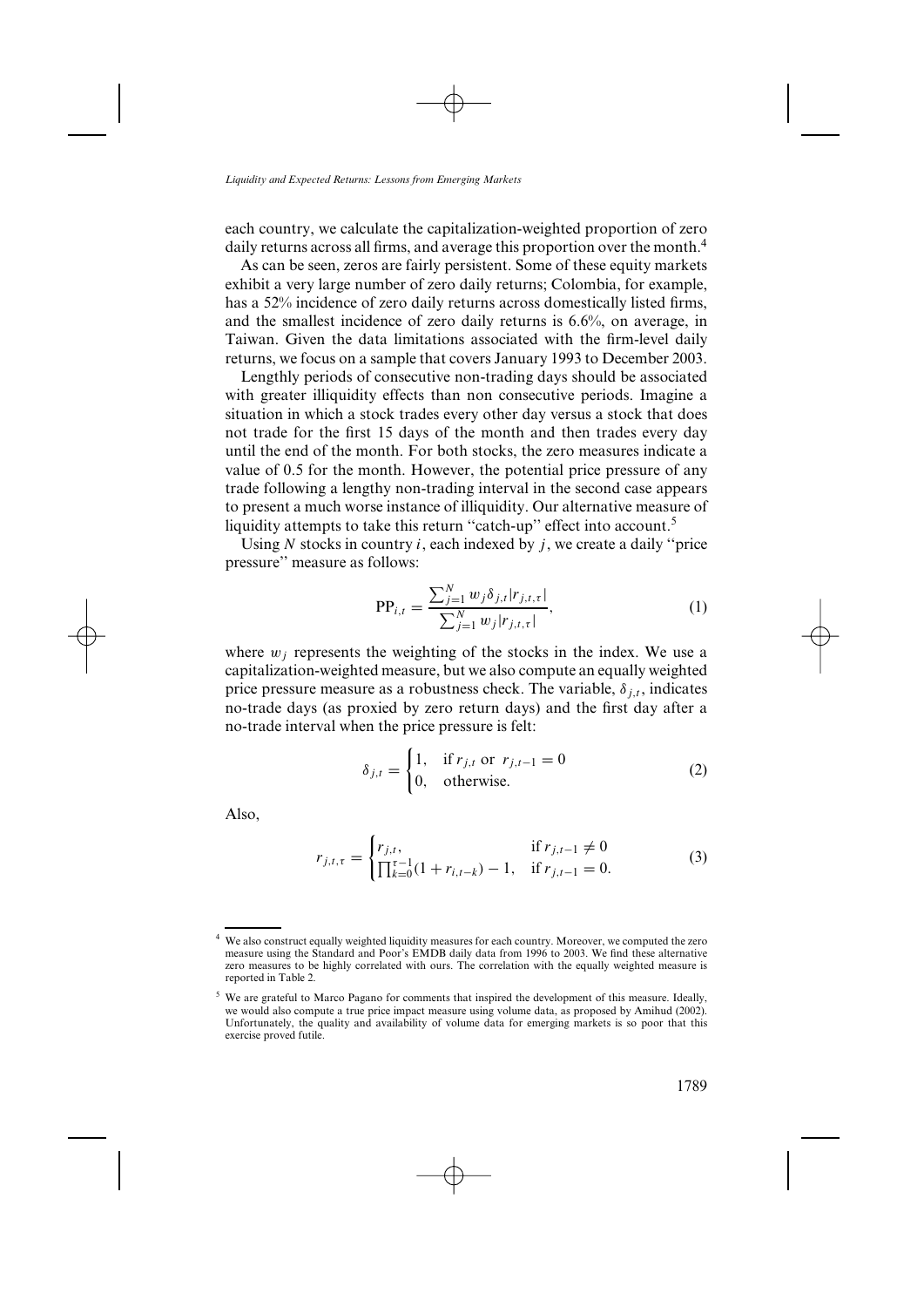Here  $\tau$  represents the number of days the stock has not been trading and  $r_{i,t,\tau}$  is an estimate of the return that would have occurred if the stock had traded. Because market-wide factors may dominate return behavior more than idiosyncratic factors in emerging markets, we use the value-weighted market return,  $r_{i,t}$ , as our proxy for the unobserved return. Note that when a stock does not trade for a lengthy interval, *rj,t,τ* may become quite large and PP*i,t* may be drawn toward 1.0.

Our (il)liquidity measure is then  $PP_{i,t}$  averaged across all days in a particular month for each country. If no stocks trade at all, the measure is defined to be 1. Table 1 illustrates that the salient features of the data are very similar for the PP*i,t* measure and the proportion of zero returns. The least liquid country is now Indonesia instead of Colombia. The first column of Table 2 shows that the two measures are generally highly correlated, with time-series correlations reaching as high as 95% for Venezuela. The average time-series correlation is 54%, but cross-sectionally the average zero and price pressure measures show 94% correlation. From these two measures, we create two liquidity proxies,  $ln(1 - ZR)$  and  $ln(1 - PP)$ .

#### **1.2 Do zeros measure illiquidity?**

Liquidity and transactions costs are notoriously difficult to measure (see Stoll (2000); O'Hara (2003); Hodrick and Moulton (2005) for discussions). The availability of detailed microstructure data in the U.S. market allows for the construction of sharper measures of liquidity. For example, Chordia et al. (2000, 2001a, 2004) calculate daily measures of absolute and proportional bid–ask spreads, quoted share, and dollar depth. Unfortunately, such data are not generally available for emerging markets.

Amihud (2002) examines the average ratio of the daily absolute return to the dollar trading volume on that day. This absolute (percentage) price change per dollar of daily volume is interpreted as the daily price impact of order flow. Pastor and Stambaugh (2003) use a complex regression procedure involving daily firm returns and signed dollar volume to measure (innovations in) price reversals, both at the firm and market levels. Price reversals are viewed as reflecting illiquidity. While these two measures are straightforward to apply, we do not have dollar volume data on a daily basis in emerging markets. Moreover, volume data are very challenging, and are plagued by trends and outliers—problems that are likely exacerbated in our emerging market data. Finally, both measures require positive volume during the sampling interval, which might be problematic for some emerging markets where non-trading problems are particularly acute.

Nevertheless, it is important to be aware of the limitations of our zeros and price pressure measures. First, informationless trades (such as a trade by an index fund) should not give rise to price changes in liquid markets. The fact that we do not actually measure non-trading but only a zero return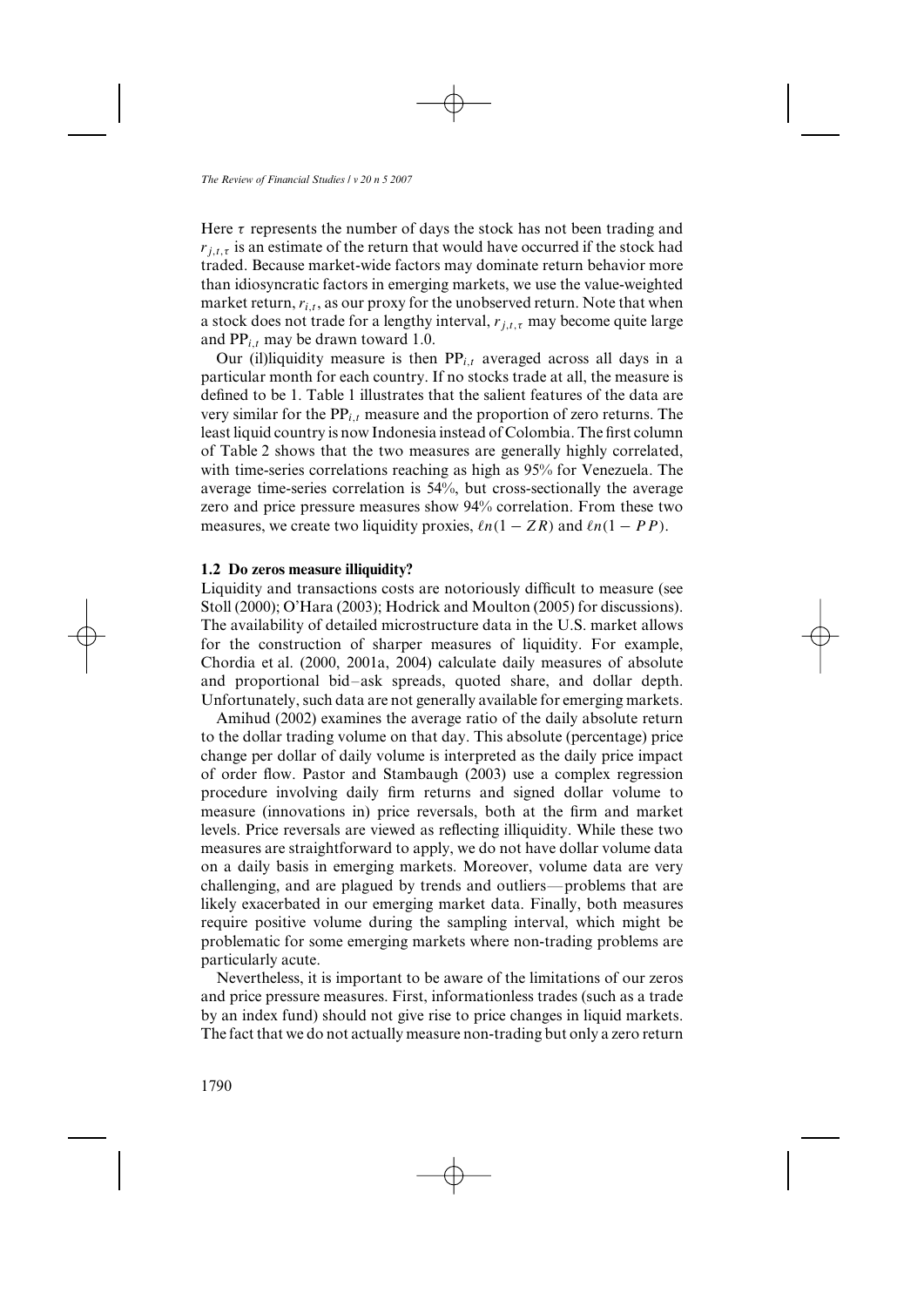is consequently a potentially serious limitation. The market reaction to such a trade may also depend on the particular trading mechanism in place. Whereas trading mechanisms vary substantially across emerging markets, we do not think that noise trades dominate the behavior of our measure. The fact that the zero measure correlates negatively with turnover is indirect evidence supportive of this view. The cross-sectional correlation between the *average* levels of turnover and the *average* incidence of zero daily returns (presented in Table 2) across our sample countries is −0*.*35, indicating that the zeros measure is potentially reflecting relative *levels* of liquidity across the equity markets in our study. Table 2 presents correlations of our two liquidity measures *across time* within each country. On average, the correlation between the proportion of zero daily returns and equity market turnover within a country is −0*.*16. If positive volume zero returns do occur, we can still interpret zeros as a measure of the lack of informed trading (see Lesmond et al. (1999) for further discussion).

Second, another concern is that there is a zero return (no trading) because of a lack of news. Empirically, shocks or news generate persistent volatility patterns. In addition, higher volatility is likely associated with a higher compensation for providing liquidity, see for instance, Vayanos (2004). However, Table 2 indicates that there is no consistent pattern in the correlation between estimates of conditional volatility and the liquidity measure.6 The correlation is as often positive as it is negative, though economically small in most cases. On average, the correlation is effectively zero. Perhaps this is not so surprising, as alternative theories (e.g., Pagano (1989)) predict a positive relation between volatility and market thinness or illiquidity.

As an alternative, we also construct a measure of within-month volatility similar to French et al. (1987). First, we sum the squared returns at the *firm level* within the month, and then value-weight this sum across firms for that month. Table 2 presents correlations between the incidence of zeros and the within-month volatility across time for each country. On average, the average correlations between the proportion of zero daily returns and the price pressure measures with within-month volatility are −0*.*02 and −0*.*05, still suggesting that the two liquidity measures are capturing unique aspects of liquidity not entirely driven by the presence or absence of news in a particular period.

Third, it is possible that our zeros measure artificially reflect other characteristics of the stock market. For example, markets with many small stocks may automatically show a higher level of non-trading compared

 $6\,$  We obtain estimates of the conditional volatility by maximum likelihood for both symmetric GARCH(1,1) and asymmetric threshold GARCH(1,1) models (see Glosten, Jaganathan, and Runkle (1993); Zakoian (1994)) of the measured monthly equity returns for each market. Table 2 only displays correlations for the threshold GARCH case.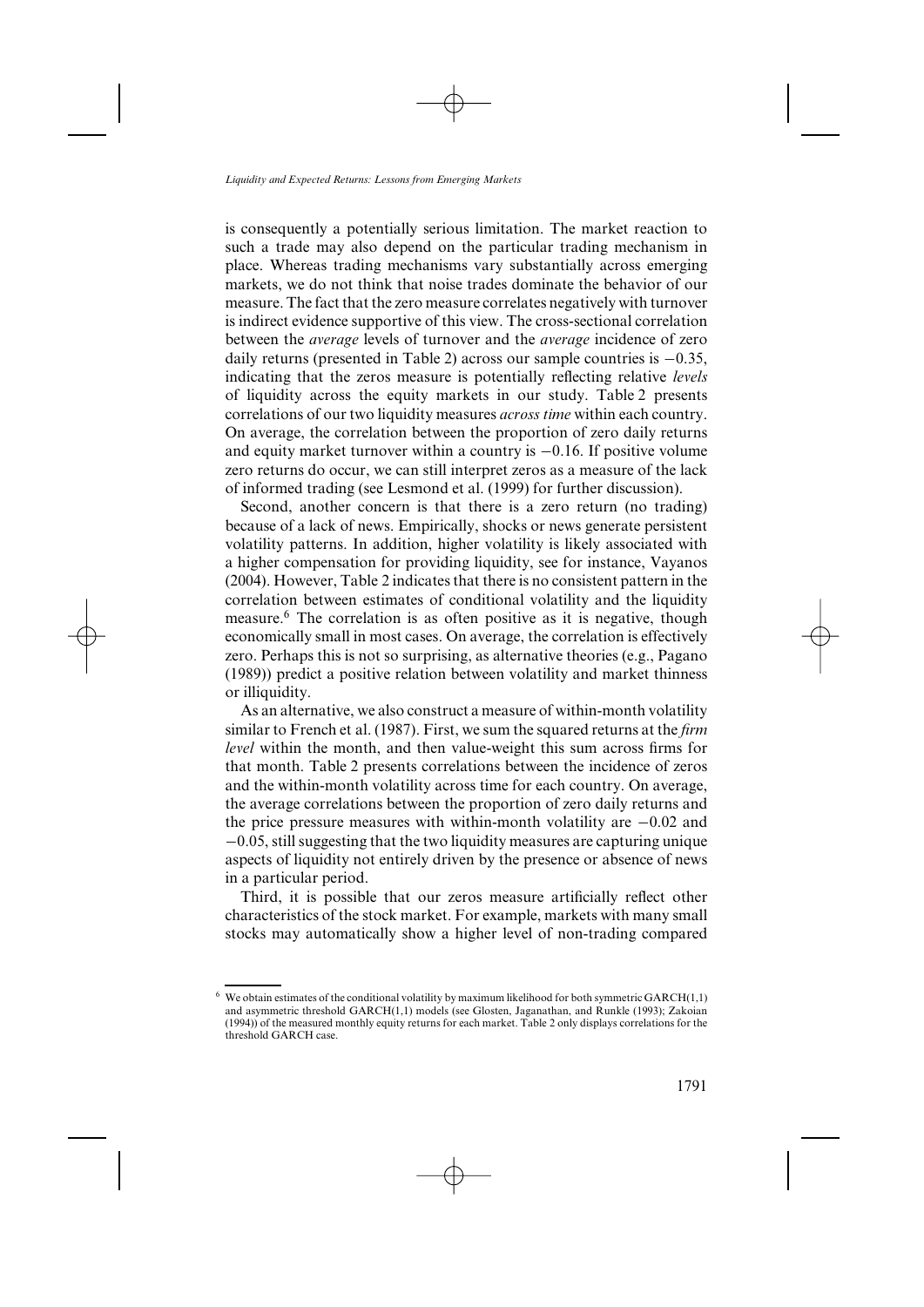| FT A D A H                 |
|----------------------------|
| المستلطف ومستحدد<br>Equal- |
| Patients.                  |
|                            |

| Correlations of percentage of zero daily returns (value-weighted) with alternative measures of liquidity<br>Table 2                                                                                                                                                                                                                                                                                                                                                                                                                                                                                                                                                                                                                                                                                                                                                                                                                                                                                                                       |                           |                                            |                             |                                    |                               |                   |                                                             |
|-------------------------------------------------------------------------------------------------------------------------------------------------------------------------------------------------------------------------------------------------------------------------------------------------------------------------------------------------------------------------------------------------------------------------------------------------------------------------------------------------------------------------------------------------------------------------------------------------------------------------------------------------------------------------------------------------------------------------------------------------------------------------------------------------------------------------------------------------------------------------------------------------------------------------------------------------------------------------------------------------------------------------------------------|---------------------------|--------------------------------------------|-----------------------------|------------------------------------|-------------------------------|-------------------|-------------------------------------------------------------|
|                                                                                                                                                                                                                                                                                                                                                                                                                                                                                                                                                                                                                                                                                                                                                                                                                                                                                                                                                                                                                                           | pressure<br>Price<br>(PP) | zero returns<br>weighted<br>Equal-<br>(ZR) | Turnover<br>$\widetilde{C}$ | conditional<br>volatility<br>TARCH | volatility<br>Within<br>month | Bid-ask<br>spread | Correlation<br>spread and<br>of bid-ask<br>turnover<br>(TO) |
| Argentina                                                                                                                                                                                                                                                                                                                                                                                                                                                                                                                                                                                                                                                                                                                                                                                                                                                                                                                                                                                                                                 | 0.31                      | 0.79                                       | $-0.01$                     | 0.45                               | 0.16                          |                   |                                                             |
| Brazil                                                                                                                                                                                                                                                                                                                                                                                                                                                                                                                                                                                                                                                                                                                                                                                                                                                                                                                                                                                                                                    | 0.36                      | 0.32                                       | $-0.06$                     | 0.13                               | 0.15                          | 0.09              | 0.06                                                        |
| Chile                                                                                                                                                                                                                                                                                                                                                                                                                                                                                                                                                                                                                                                                                                                                                                                                                                                                                                                                                                                                                                     | 0.65                      | 0.83                                       | $-0.15$                     | $-0.12$                            | $-0.02$                       |                   |                                                             |
| Colombia                                                                                                                                                                                                                                                                                                                                                                                                                                                                                                                                                                                                                                                                                                                                                                                                                                                                                                                                                                                                                                  | $0.58\,$                  | 33<br>0.33<br>0.73                         | $-0.34$                     | 0.29                               | $-0.01$                       |                   |                                                             |
| Greece                                                                                                                                                                                                                                                                                                                                                                                                                                                                                                                                                                                                                                                                                                                                                                                                                                                                                                                                                                                                                                    | 0.67                      |                                            | $-0.43$                     | $-0.69$                            | $-0.17$                       |                   |                                                             |
| India                                                                                                                                                                                                                                                                                                                                                                                                                                                                                                                                                                                                                                                                                                                                                                                                                                                                                                                                                                                                                                     | 0.37                      |                                            | $-0.28$                     | $-0.02$                            | $-0.01$                       |                   |                                                             |
| Indonesia                                                                                                                                                                                                                                                                                                                                                                                                                                                                                                                                                                                                                                                                                                                                                                                                                                                                                                                                                                                                                                 | $-0.23$                   | 0.06                                       | 0.41                        | 0.30                               | 0.02                          | 0.24              | $-0.05$                                                     |
| Korea                                                                                                                                                                                                                                                                                                                                                                                                                                                                                                                                                                                                                                                                                                                                                                                                                                                                                                                                                                                                                                     | 0.84                      | 0.79                                       | $-0.57$                     | 0.08                               | $-0.02$                       | 0.66              | $-0.25$                                                     |
| Malaysia                                                                                                                                                                                                                                                                                                                                                                                                                                                                                                                                                                                                                                                                                                                                                                                                                                                                                                                                                                                                                                  | 0.72                      | 0.94                                       | $-0.12$                     | $-0.12$                            | $-0.18$                       | 0.52              | $-0.54$                                                     |
| Mexico                                                                                                                                                                                                                                                                                                                                                                                                                                                                                                                                                                                                                                                                                                                                                                                                                                                                                                                                                                                                                                    | 0.80                      | 0.80                                       | $-0.30$                     | $-0.08$                            | $-0.16$                       | 0.87              | $-0.09$                                                     |
| Pakistan                                                                                                                                                                                                                                                                                                                                                                                                                                                                                                                                                                                                                                                                                                                                                                                                                                                                                                                                                                                                                                  | $0.54$<br>$0.73$          | 0.31                                       | 0.42                        | 0.58                               | 0.18                          |                   |                                                             |
| Philippines                                                                                                                                                                                                                                                                                                                                                                                                                                                                                                                                                                                                                                                                                                                                                                                                                                                                                                                                                                                                                               |                           | $0.56$<br>$0.52$                           | $-0.21$                     | $-0.26$                            | $-0.31$                       | 0.15              | $-0.33$                                                     |
| Portugal                                                                                                                                                                                                                                                                                                                                                                                                                                                                                                                                                                                                                                                                                                                                                                                                                                                                                                                                                                                                                                  | 0.54                      |                                            | $-0.65$                     | $-0.25$                            | $-0.16$                       | 0.27              | $-0.19$                                                     |
| Taiwan                                                                                                                                                                                                                                                                                                                                                                                                                                                                                                                                                                                                                                                                                                                                                                                                                                                                                                                                                                                                                                    | 0.38                      |                                            | $-0.19$                     | $-0.08$                            | $-0.14$                       |                   |                                                             |
| Thailand                                                                                                                                                                                                                                                                                                                                                                                                                                                                                                                                                                                                                                                                                                                                                                                                                                                                                                                                                                                                                                  | 0.56                      | 0.65                                       | $-0.37$                     | 0.34                               | $-0.13$                       | 0.82              | $-0.59$                                                     |
| Turkey                                                                                                                                                                                                                                                                                                                                                                                                                                                                                                                                                                                                                                                                                                                                                                                                                                                                                                                                                                                                                                    | 0.35                      | 0.53                                       | 0.34                        | 0.15                               | $-0.08$                       | 0.66              | 0.19                                                        |
| Venezuela                                                                                                                                                                                                                                                                                                                                                                                                                                                                                                                                                                                                                                                                                                                                                                                                                                                                                                                                                                                                                                 | 0.95                      | 0.95                                       | $-0.62$                     | $-0.03$                            | $-0.05$                       |                   |                                                             |
| Zimbabwe                                                                                                                                                                                                                                                                                                                                                                                                                                                                                                                                                                                                                                                                                                                                                                                                                                                                                                                                                                                                                                  | 0.66                      | 3.46                                       | 0.22                        | 0.24                               | 0.07                          |                   |                                                             |
| Cross-sectional correlation                                                                                                                                                                                                                                                                                                                                                                                                                                                                                                                                                                                                                                                                                                                                                                                                                                                                                                                                                                                                               | 0.94                      |                                            | $-0.35$                     |                                    |                               |                   |                                                             |
| Time-series correlation                                                                                                                                                                                                                                                                                                                                                                                                                                                                                                                                                                                                                                                                                                                                                                                                                                                                                                                                                                                                                   | 0.54                      | 0.62                                       | $-0.16$                     | 0.05                               | $-0.05$                       | 0.48              | $-0.20$                                                     |
| research files (where available). Equity market turnover (TO) is the value traded for that month divided by that month's equity<br>market capitalization. Estimates of conditional volatility are obtained for each country by maximum likelihood estimation of<br>across all firms, and average this proportion over the month. Bid-ask spreads at the firm level are obtained from the Datastream<br>an asymmetric threshold GARCH(1,1) (TARCH). Following French et al. (1987), within-month volatility is constructed by first<br>summing the squared returns for each firm within the month, and then averaging across value-weighted firms for that month.<br>The time series correlation simply averages the time-series correlations across countries, whereas the cross-sectional correlation<br>For each country, we calculate the value-weighted proportion of zero daily returns $(ZR)$ and price pressure of non-trading $(PP)$<br>is the cross-sectional correlation between the time-series averages for the two measures. |                           |                                            |                             |                                    |                               |                   |                                                             |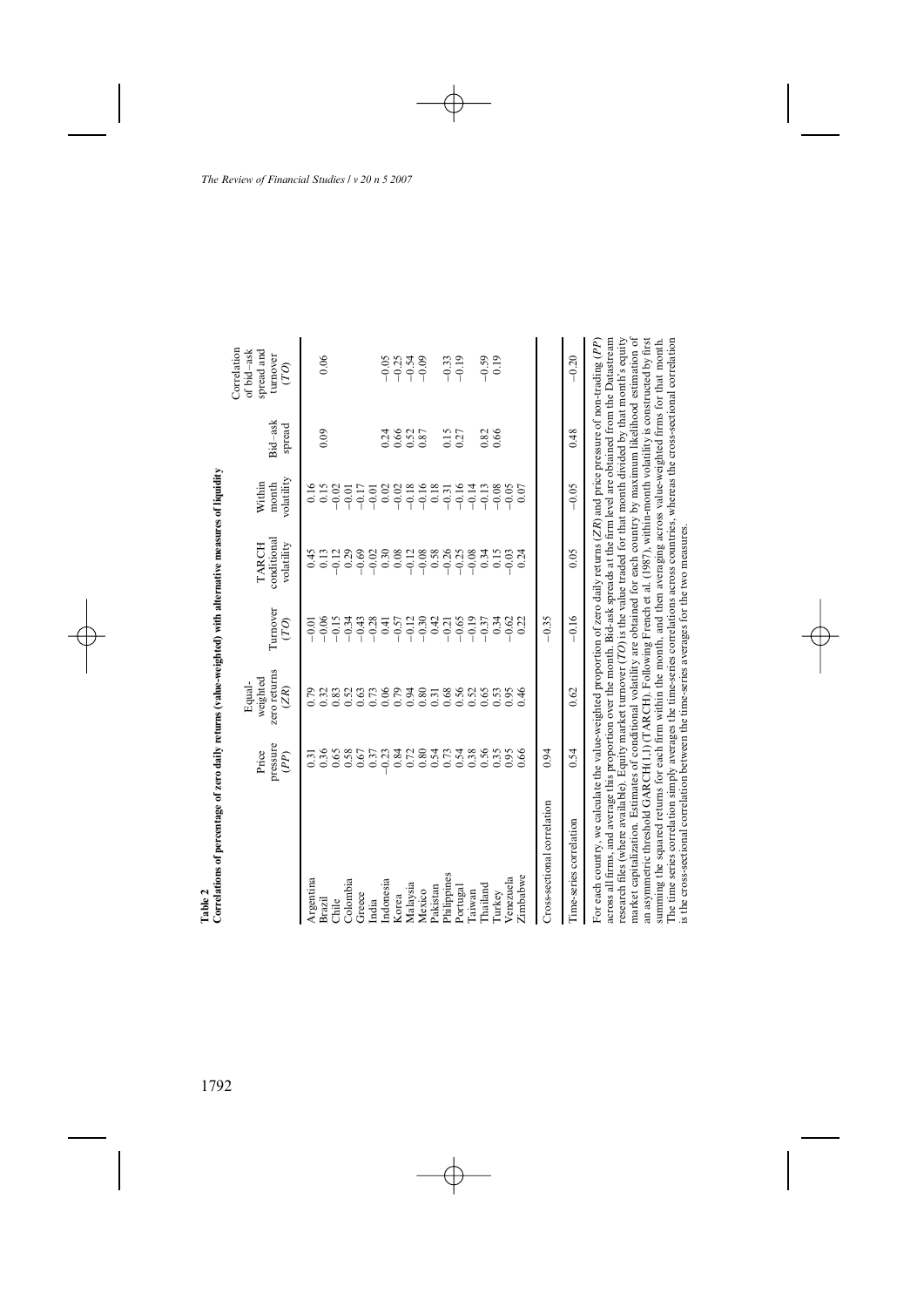to markets with larger stocks. The focus on a value-weighted measure mitigates this concern. Moreover, there is a strong negative cross-sectional correlation between the number of companies used in the computation and both the equal or value-weighted proportion of daily zero returns. The cross-sectional correlation between the number of firms covered by Datastream and the value-weighted zeros measure is −0*.*64 (see Table 1).

Perhaps the most compelling diagnostic is to explore the relation between the returns-based measure of transaction costs and more conventional measures. To this end, Table 2 also presents correlations with available bid–ask spreads. Bid–ask spread data for domestic firms are obtained from the mid- to late 1990s for a few countries from the Datastream research files. We find that the proportion of daily zero returns measure is highly correlated, 48% on average, with the mean bid–ask spread across all countries and time-periods for which bid–ask spreads are available. Datastream supplied bid–ask spread data availability are limited; however, Lesmond (2005) also documents that the proportion of zero daily returns is highly correlated with hand-collected bid–ask spreads for a broader collection of emerging equity markets. The correlation between equity market turnover and the bid–ask spread is only -0.20, on average, but there are some countries (Korea, Malaysia, and Mexico) for which the negative correlation is more pronounced. Taken together, this suggests that the proportion of zero daily returns appears to be picking up a component of liquidity and transaction costs that turnover does not.

Finally, recent research by Lowengrub and Melvin (2002); Karolyi (2006), and Levine and Schmukler (2006) suggests that the trading activity of cross-listed securities may migrate to foreign markets. Firms trading across markets will have price series reported in Datastream in each of the markets in which the asset trades. Because we obtain local market prices, our liquidity measure does not reflect activity in the foreign listed market. If a cross-listed stock trades abroad but not locally, our zeros measure is biased upward. As a robustness check, we recalculate the zeros and price pressure measures excluding any firms that are also listed in the United States by means of an ADR according to Datastream. The resulting measures are very highly correlated with our original measures, with the correlation exceeding 0.95 in almost every case.

# **1.3 A case study using U.S. data**

For the United States, we explore the relationship between our first measure, the proportion of zero daily returns, and three other measures of transaction costs/liquidity common in the literature. Hasbrouck (2004, 2005) constructs a Bayesian estimate of effective trading costs from daily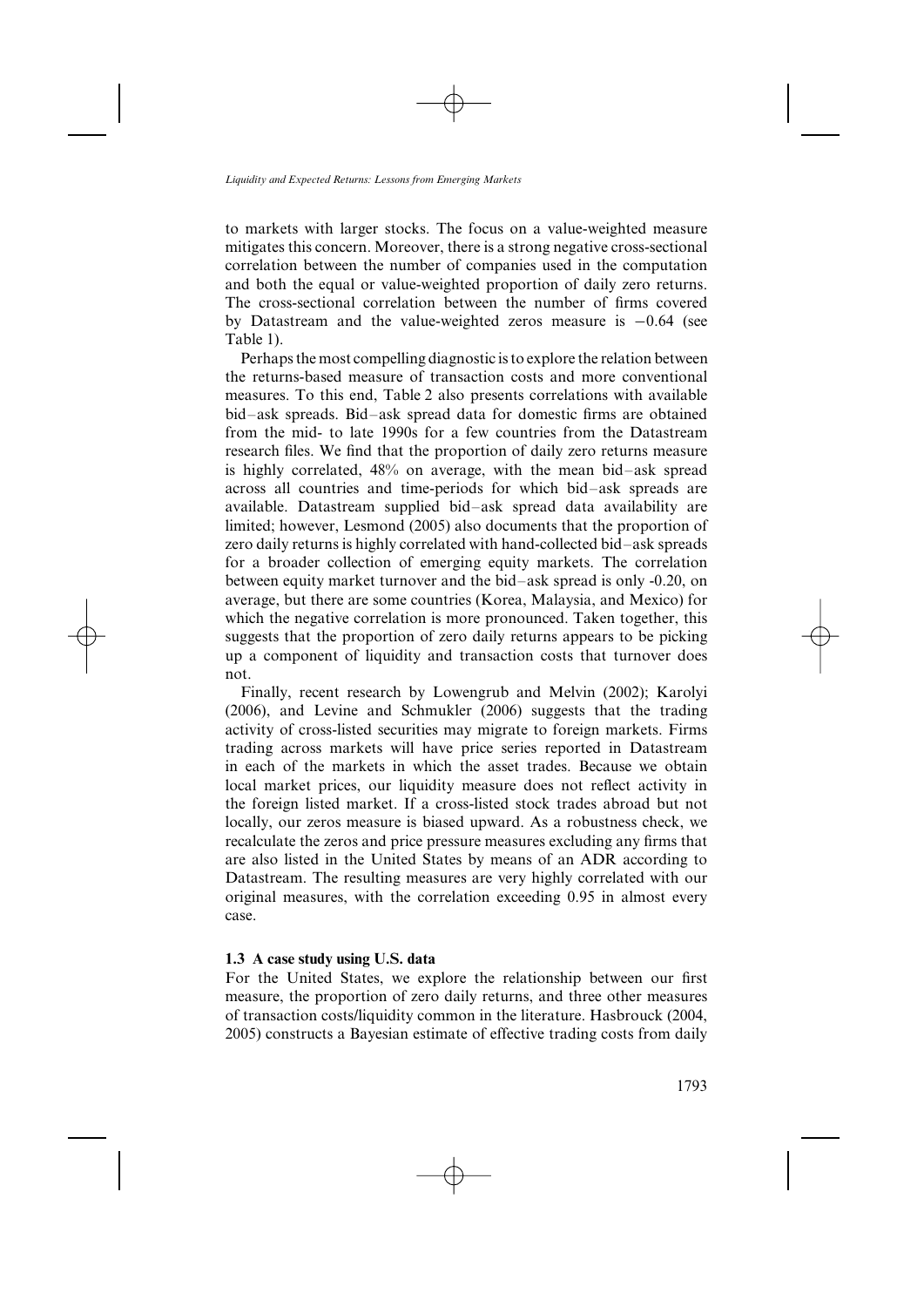data using a Gibbs-sampler version of the Roll  $(1984)$  model.<sup>7</sup> This method yields a posterior distribution for the Roll-implied trading costs from the first-order autocorrelation in returns. For U.S. equity data, Hasbrouck (2005) shows that the correlations between the Gibbs estimate and estimates of trading costs based on high-frequency Trade and Quote (TAQ) data are typically above 0.90 for individual securities in overlapping samples. Hasbrouck (2005) argues that Hasbrouck (2004) effective cost and Amihud (2002) price impact measures are, among standard transaction costs estimates based on daily data, most closely correlated with their high-frequency counterparts from TAQ data.

Figure 1(a) compares the effective cost and price impact measures for the aggregate NYSE and AMEX markets with the incidence of zero daily returns in these markets at the annual frequency from 1962 to 2001. The correlations between the proportion of zero daily returns and Hasbrouck's effective costs and Amihud's price impact are 0.42 and 0.40, respectively. While the major cycles nicely coincide during most of the sample, there is some divergence in the last five years. There are a sharp declines in the incidence of zero returns, which coincides with the NYSE's move to 1/16th in 1997 and decimalization in 2000, but which are absent from the effective costs and price impact measures. For comparison, we also plot the equally weighted proportional bid–ask spreads on DJIA stocks from Jones (2002) in Figure 1(a). Interestingly, unlike the other measures of transaction costs, the proportional spread data do exhibit sharp declines in the late 1990s in accordance with the reduced incidence of zero daily returns. The overall correlation between bid–ask spreads and the proportion of zeros is 0.30. Taken together, this evidence suggests that the proportion of zero daily returns for the United States is, at the very least, associated with time-series variation in other measures of transaction costs used in this literature.

Our use of zeros in emerging markets is predicated on the assumption that zero returns proxy for no volume zero returns in these relatively illiquid markets. For the United States, we can actually construct a no-volume zeros measure. Figure 1(b) compares the same measures with zero returns observed on pure zero volume days. In this case, the correlation between the proportion of zero daily returns on zero volume days and Hasbrouck's effective costs and Amihud's price impact are much higher at 0.81 and 0.91, respectively. This distinction may be important as zero returns in emerging markets are more likely associated with non-trading than in the United States where a significant number of trades are processed with no associated price movement.

We also compare the incidence of zero returns with the reversal measure suggested by Pastor and Stambaugh (2003) (PS). For the PS

<sup>7</sup> Also see Harris (1990) for an analysis of the Roll estimator, and Ghysels and Cherkaoui (2003) for an application to an emerging market.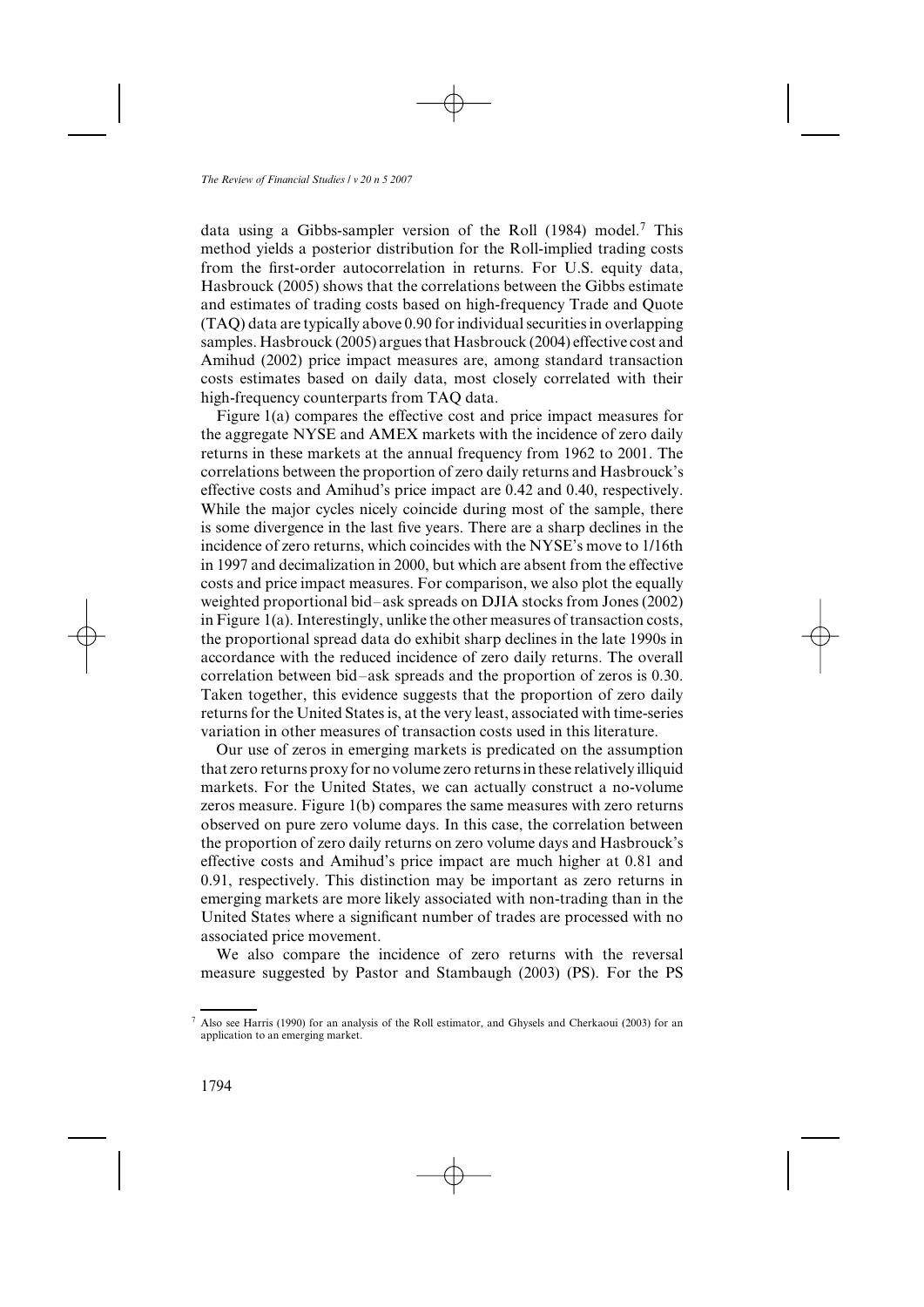



#### **Figure 1**

(a) Comparison of Transaction Costs/Liquidity Measures using U.S. Data; (b) Comparison of Transaction Costs/LiquidityMeasures using U.S. Data: Zero Volume. Note the y-axis is not labeled because all variables are standardized.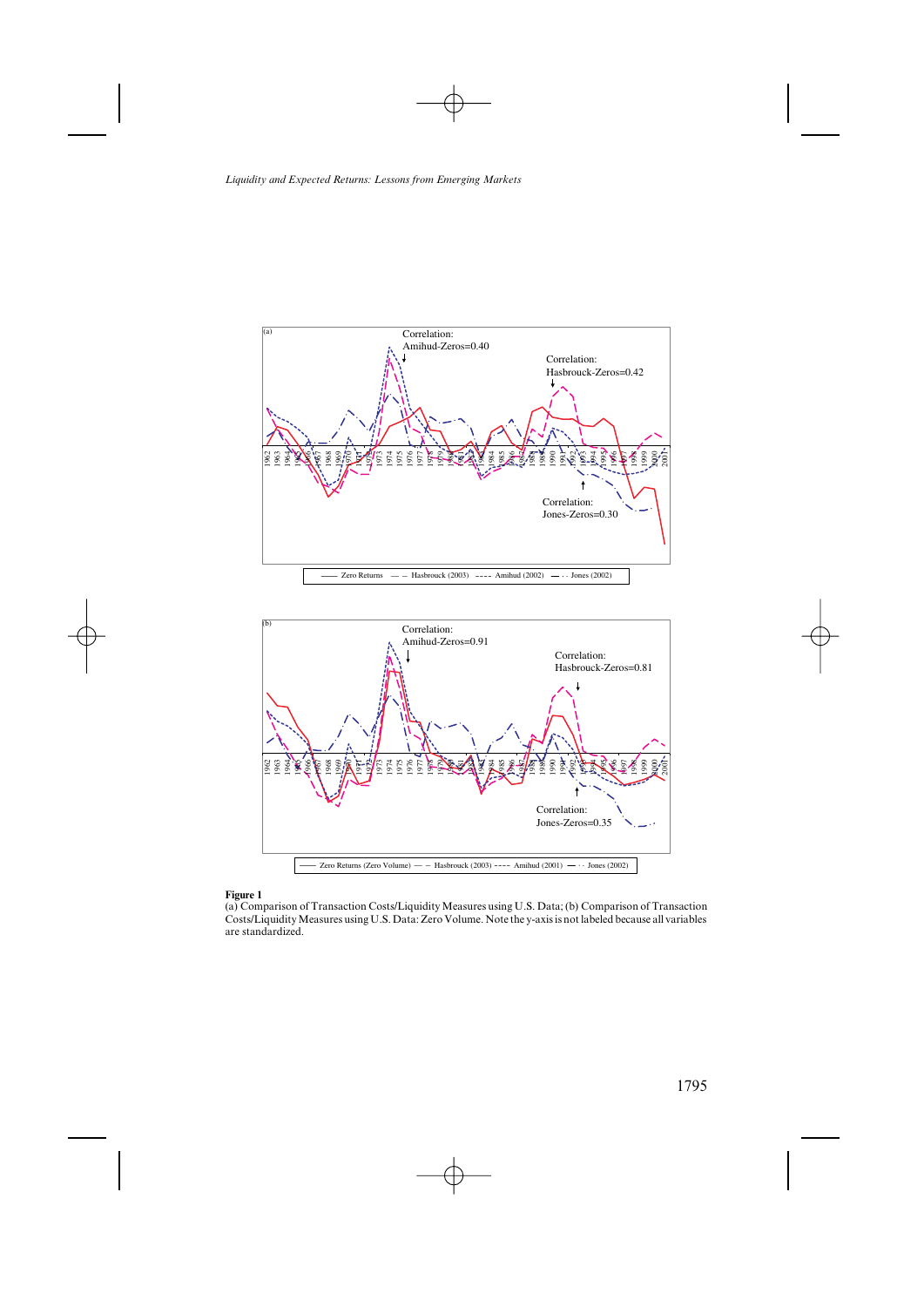measure, we consider two alternative constructions. The first conducts firm-level regressions on daily data over each month, averages the reversal coefficients across all firms, and then averages within the year. The second method conducts the firm-level regression on daily data over each year, and averages the reversal coefficient across all firms. Interestingly, these two measures show little correlation with each another and only the first method leads to correlations with Hasbrouck (2005) effective costs, Amihud (2002) price impact measure, and measured bid–ask spreads that have the expected sign. The PS measure, which measures liquidity, is positively correlated with the proportion of zero daily returns for both methods. Consequently, our measure does not capture aspects of liquidity reflected in the reversal measure.<sup>8</sup>

# **2. Liquidity and Expected Asset Returns: A VAR Analysis**

If excess returns reflect compensation for expected market illiquidity and illiquidity is persistent, measures of liquidity should predict returns with a negative sign. Moreover, unexpected market liquidity should be contemporaneously positively correlated with stock returns because a shock to liquidity raises expected liquidity, which in turn lowers expected returns, and hence raises prices. Amihud (2002) formulates these hypotheses and finds support for them in U.S. data. In this section, we estimate simple VAR systems that allow us to test these hypotheses for emerging markets. The benchmark specification distinguishes between local and global liquidity, and examines the effect of equity market openness on the return-liquidity relation. In subsequent specifications, we consider a number of other country-level characteristics and investigate potential contagion effects.

In the next section, we propose a formal pricing model that differentiates between two main channels through which liquidity can affect expected returns: the transaction cost channel and liquidity as a systematic risk factor channel. The resulting model for expected returns nests the model Acharya and Pedersen (2005) obtain using a simple overlapping generation's economy with time-varying liquidation costs. Acharya and Pedersen show that under mild conditions the Amihud pricing hypotheses are maintained in this model. We will use the expected returns identified by the VARs in this section to test the pricing implications of the model.

# **2.1 VAR benchmark specification**

For our benchmark specification, we define the liquidity measure  $L_{i,t} = \ln(1 - Z R_{i,t})$ , with  $Z R_{i,t}$  the value-weighted zero return measure

<sup>8</sup> We thank Lubos Pastor for making the average of the monthly PS measure available, Charles Jones for the bid–ask spread data, and Joel Hasbrouck for providing both the Amihud price impact, the Hasbrouck Gibbs sampled, and the annual PS measures (the second PS measure).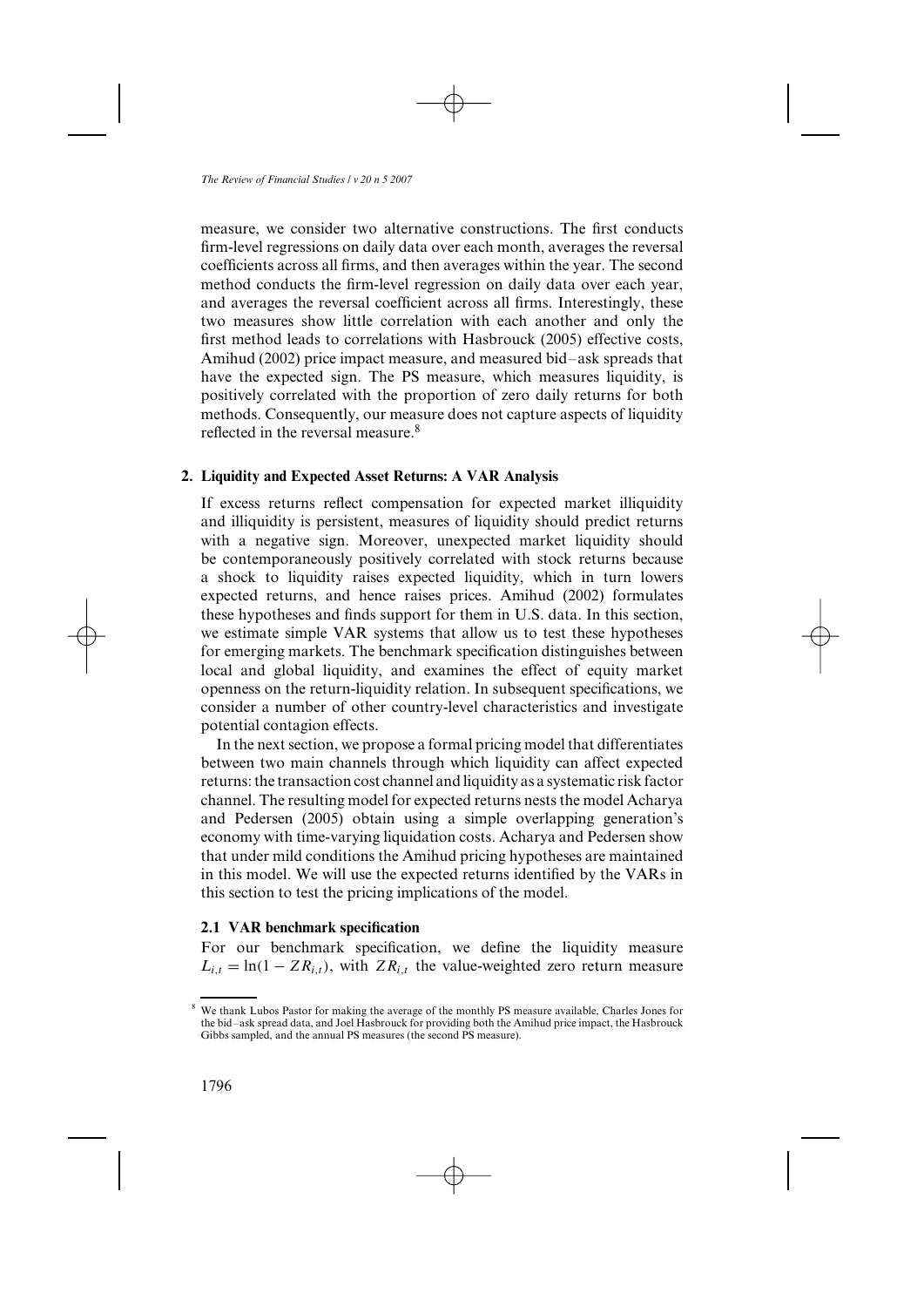for country *i* in month *t*. Also, define  $r_{i,t}$ , the value-weighted excess return on country index *i* (measured in dollars). We assume that returns, the liquidity measure, and potentially other instruments follow a (restricted) vector autoregressive system. For the benchmark specification, the VAR variables,  $x_{i,t}$ , consist of  $[r_{i,t}, L_{i,t}]$ . Below, we consider various alternative specifications. For country *i*, the base VAR(1) model is as follows:

$$
\mathbf{x}_{i,t} = \mu_{i,t-1} + (\mathbf{A}_0 + Lib_{i,t-1}\mathbf{A}_1)(\mathbf{x}_{i,t-1} - \mu_{i,t-1}) + (\mathbf{B}_0 + Lib_{i,t-1}\mathbf{B}_1)(\mathbf{x}_{w,t-1} - \mu_{w,t-1}) + \Sigma_{i,t-1}^{1/2} \epsilon_{i,t}.
$$
 (4)

The first special feature of the VAR is the presence of the interaction variable  $Lib_{i,t}$ . We define  $Lib_{i,t}$  as the proportion of local market capitalization not subject to foreign ownership restrictions, which was proposed as a time-varying measure of market integration by Bekaert (1995); Edison and Warnock (2003); and De Jong and De Roon (2005). Equity market liberalization takes place when a country first provides foreign investors access to the domestic equity market.  $Lib_{i,t}$  is a continuous measure of equity market ''openness'' designed to reflect the gradual nature of the increasing foreign ''investability'' of these markets. The measure is the ratio of the market capitalization of the constituent firms comprising the S&P-IFC Investable Index to that of firms comprising the S&P-IFC Global Index for each country. The Global Index, subject to some exclusion restrictions, is designed to represent the overall market portfolio for each country, whereas the Investable Index represents a portfolio of domestic equities that are available to foreign investors. The investability measure varies between 0 (closed market) and 1 (fully open market). If capital market regulations truly affect the degree of capital market integration,  $Lib_{i,t}$  allows us to make the VAR dynamics dependent on the state of market integration in a particularly parsimonious manner.

The constant term is modeled as  $\mu_{i,t} = (\alpha_{0,i} + \alpha_1 * Lib_{i,t})$  and  $\alpha_{0,i}$ denotes a country-specific fixed effect for each variable; *α*<sup>1</sup> denotes a vector of cross-sectionally restricted liberalization coefficients for each variable. Essentially, we assume that country-specific factors may lead to unmodeled differences in expected returns and liquidity (e.g., due to the effects of differing market structures), but capture the change upon liberalization with the function  $\alpha_1 Lib_{i,t}$ . Analogously, the VAR conditional variancecovariance matrix for country *i* is  $\Sigma_{i,t}$ , where the Cholesky decomposition of the variance-covariance matrix,  $\Sigma_{i,t}^{1/2}$ , is  $\Sigma_0 + Lib_{i,t} \Sigma_1$ . Both  $\Sigma_0$  and  $\Sigma_1$  are lower triangular matrices and are restricted to be identical across countries and time. We estimate the Cholesky decomposition to ensure that the variance-covariance matrix is always positive semidefinite. Finally, given the small time-series nature of our data sample,  $A_0$ ,  $A_1$ ,  $B_0$ , and **B**1, the predictability matrices, are also restricted to be identical across countries. Note that we allow both local and global variables to affect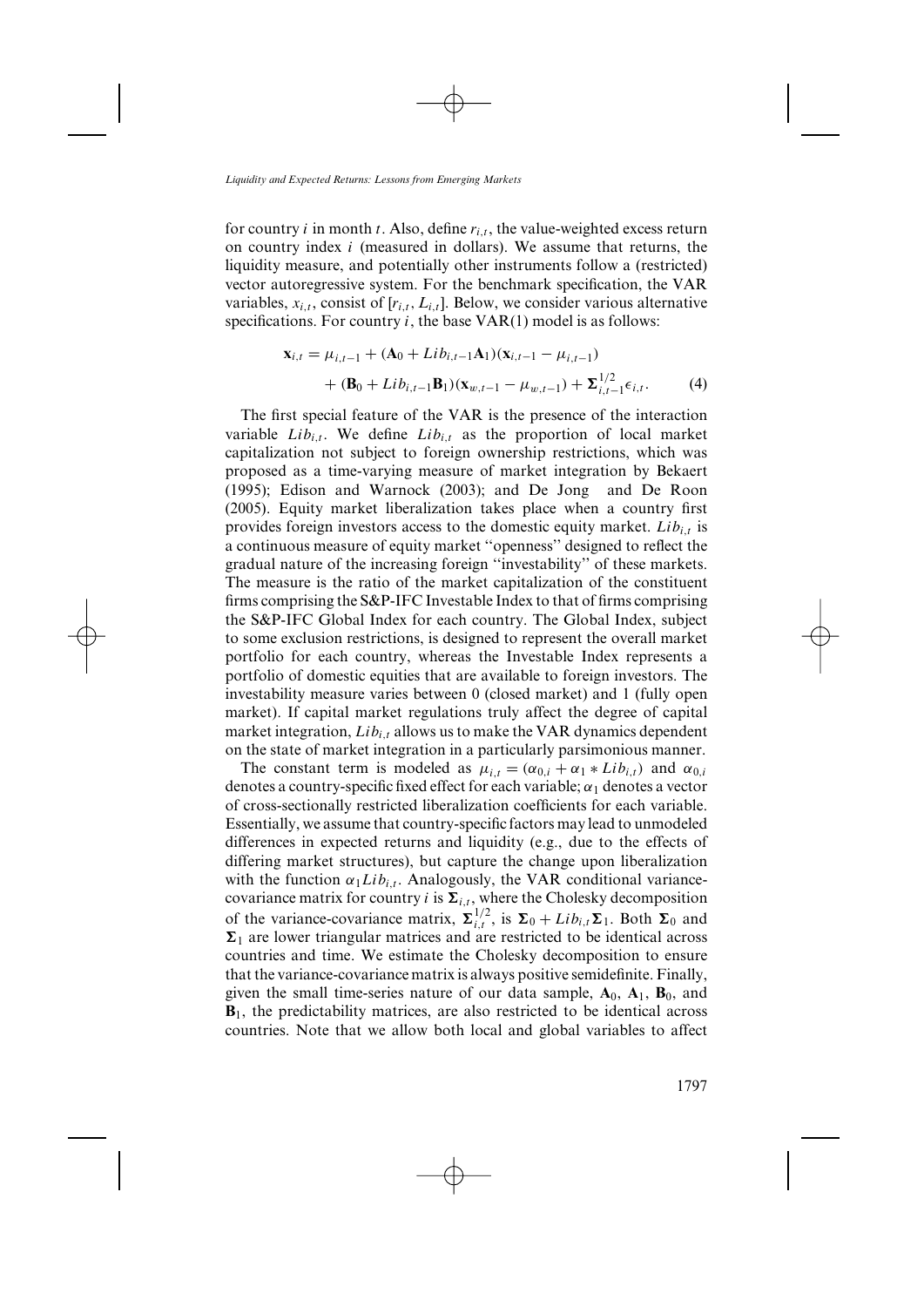expected returns and expected liquidity, and that, logically, we expect this dependence to vary with the degree to which the local market is integrated in global capital markets. Within this framework, the Amihud (2002) hypotheses are easily tested. For a closed equity market, this implies that the (1,2) element in  $A_0$  is negative and the (2,1) element in  $\Sigma_0$  is positive. Our framework then permits tracing the effect of open equity markets on the pricing of liquidity.

Additionally, we specify the VAR dynamics for the U.S. market (as a proxy for global factors):

$$
\mathbf{x}_{w,t} = \mu_w + \mathbf{A}_w(\mathbf{x}_{w,t-1} - \mu_w) + \mathbf{\Sigma}_w^{1/2} \epsilon_{w,t}.
$$
 (5)

We collect the relevant VAR innovations,  $\epsilon_{i,t}$ , from Equations (4) and (5) for each country as follows:

$$
\epsilon_t = \begin{bmatrix} \epsilon_{w,t} \\ \epsilon_{1,t} \\ \vdots \\ \epsilon_{N,t} \end{bmatrix},
$$
 (6)

where *N* denotes the number of countries in our sample. Let  $\Omega_t$  denote the conditional variance-covariance matrix for the entire cross-section as follows:

$$
\Omega_{t} = \n\begin{bmatrix}\n\Sigma_{w} & \beta_{1,t} \cdot diag(\Sigma_{w}) & \cdots & \beta_{N,t} \cdot diag(\Sigma_{w}) \\
\beta_{1,t} \cdot diag(\Sigma_{w}) & \Sigma_{1,t} & \cdots & \beta_{1,t} \cdot diag(\Sigma_{w}) \cdot \beta'_{N,t} \\
\vdots & \vdots & \ddots & \vdots \\
\beta_{N,t} \cdot diag(\Sigma_{w}) & \beta_{N,t} \cdot diag(\Sigma_{w}) \cdot \beta'_{1,t} & \cdots & \Sigma_{N,t}\n\end{bmatrix}.
$$
\n(7)

Here, *diag*(·*)* takes the U.S. variance-covariance matrix, but zeros out the off-diagonal elements. Accordingly,  $\beta_{i,t} = \beta_0 + Lib_{i,t} \beta_1$  represents a matrix of betas—covariances of the country-specific shocks with the U.S. shocks divided by the variances of the U.S. shocks. The matrices,  $\beta_0$ and  $\beta_1$ , are full matrices assumed identical across countries, while the overall betas do vary with the liberalization regime. The rationale for this covariance matrix is a factor structure where global factors affect both the mean and the conditional variance of the emerging market variable dynamics. If two emerging markets are both exposed to global factors they must also show cross-correlations, but we restrict these covariances to come from the factor structure. From a panel data perspective, this means that we accommodate complete within-country and across-country SUR effects with parameter restrictions.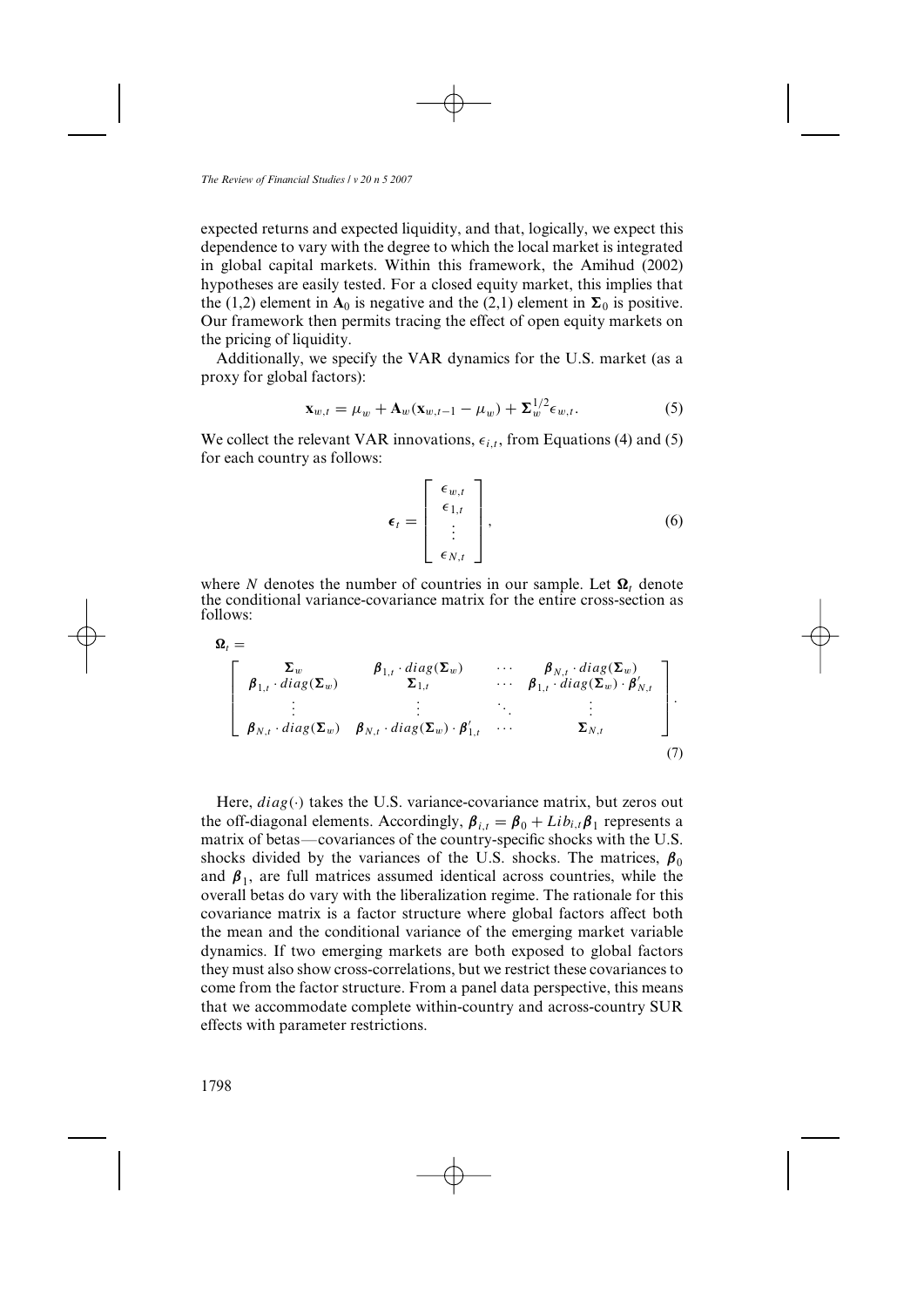# **2.2 Estimation**

The parameters to be estimated are the country-specific fixed effects,  $\alpha_0$ *i*; the liberalization effect,  $\alpha_1$ ; the cross-sectionally restricted matrices,  $\mathbf{A}_0$ ,  $A_1$ ,  $B_0$ , and  $B_1$ ; the components of the Cholesky decomposition of the VAR innovation variance-covariance matrix,  $\Sigma_0$  and  $\Sigma_1$ ; the parameters of the U.S. market process; and the beta matrices. The log likelihood function for the full panel can be expressed as follows:

$$
L = \sum_{t=1}^{T} l_t = -\frac{k \cdot (N+1)}{2} \ln(2\pi) - \sum_{t=1}^{T} \left( \frac{1}{2} \ln |\mathbf{\Omega}_{t-1}| + \frac{1}{2} \epsilon'_t \mathbf{\Omega}_{t-1}^{-1} \epsilon_t \right), \tag{8}
$$

where *k* is the number of endogenous variables, and  $k \cdot (N + 1)$  is the number of individual equations. For a base specification of two variables, this involves 39 parameters (excluding country fixed effects). We estimate the parameters describing the VAR process using a quasi-maximum likelihood (QMLE) methodology, reporting robust standard errors as in Bollerslev and Wooldridge (1992).

There is a large literature on statistical inference problems with respect to establishing return predictability, such as in Stambaugh (1999) and Hodrick (1992). The results in that literature, however, are not directly applicable to our framework because we have a panel setup. Nevertheless, the amount of time-series information is limited and we must recognize that the asymptotic distribution of *t*-tests may poorly approximate the true finite sample distribution. We therefore conduct a Monte Carlo experiment to examine the small sample properties of the pooled timeseries cross-sectional VAR estimator. We focus on the bivariate VAR, including returns and liquidity.

We simulate series  $\tilde{\mathbf{x}}_{i,t} = [r_{i,t}, L_{i,t}]$  according to the base VAR(1) model described in Equations (4) and (5) with the errors drawn from the standard normal distribution. For  $Lib_{i,t}$ , we use the observed liberalization indicators, and we constrain the first row of  $A_0$ ,  $A_1$ ,  $B_0$ ,  $B_1$ , and  $A_w$  to be a row of zeros, so that under the null hypothesis, lagged endogenous variables *do not* predict returns for emerging markets or the United States. The innovation covariance matrix is as in Equation (7) with the correlations across emerging markets zeroed out. However, the innovations of all variables are allowed to be correlated within countries as in the observed data. The panel effects across emerging markets greatly complicate the estimation of the model and turn out to be of second-order importance. Therefore, the Monte Carlo simulation focus is on a system where the cross-country correlation among emerging markets is set to zero. For each replication (with the identical number of time-series observations as we have in the observed data), we estimate the unconstrained VAR(1) for returns and liquidity using the pooled MLE methodology presented in Equation (8). We also consider a simulation under the alternative of return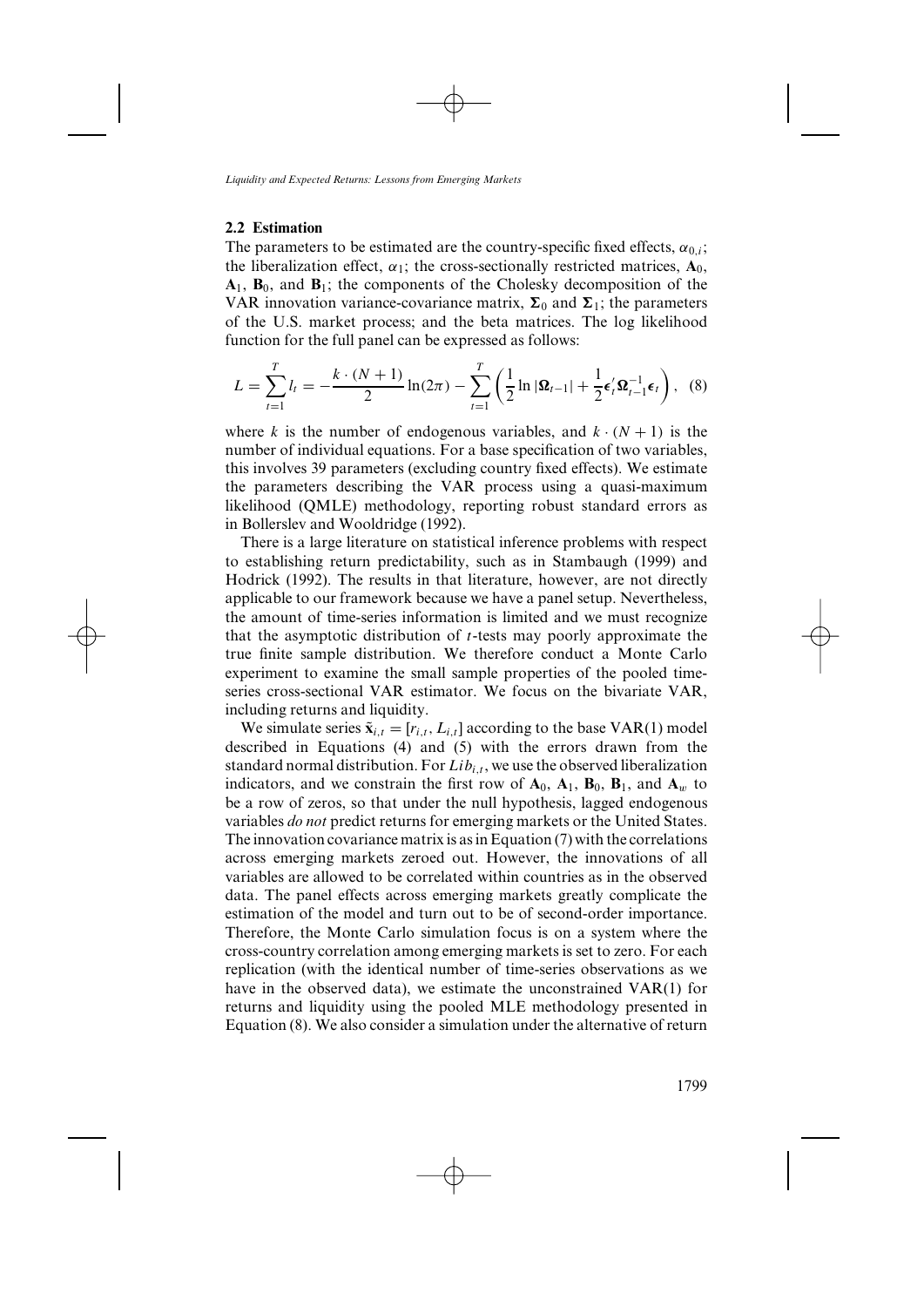|                               |                                | Returns                                                                         |                                | Liquidity                                                                       |
|-------------------------------|--------------------------------|---------------------------------------------------------------------------------|--------------------------------|---------------------------------------------------------------------------------|
|                               | First-order<br>autocorrelation | Wald test:<br>first three<br>autocorrelations<br>$= 0$ asymptotic<br>$p$ -value | First-order<br>autocorrelation | Wald test:<br>first three<br>autocorrelations<br>$= 0$ asymptotic<br>$p$ -value |
| Argentina                     | $-0.012$                       | 0.937                                                                           | $-0.270$                       | $0.014*$                                                                        |
| <b>Brazil</b>                 | $-0.034$                       | 0.471                                                                           | 0.036                          | ${<}0.001$ <sup>*</sup>                                                         |
| Chile                         | 0.047                          | 0.770                                                                           | $-0.217$                       | $0.042*$                                                                        |
| Colombia                      | 0.260                          | $0.027*$                                                                        | $-0.210$                       | 0.060                                                                           |
| Greece                        | $-0.088$                       | 0.617                                                                           | 0.199                          | $0.022*$                                                                        |
| India                         | 0.045                          | $0.034*$                                                                        | 0.371                          | ${<}0.001*$                                                                     |
| Indonesia                     | 0.177                          | 0.073                                                                           | $-0.063$                       | 0.355                                                                           |
| Korea                         | 0.038                          | 0.912                                                                           | 0.114                          | $0.002*$                                                                        |
| Malaysia                      | 0.078                          | $0.015*$                                                                        | 0.061                          | 0.089                                                                           |
| Mexico                        | 0.092                          | 0.754                                                                           | 0.118                          | 0.263                                                                           |
| Pakistan                      | $-0.077$                       | 0.781                                                                           | 0.104                          | 0.537                                                                           |
| Philippines                   | 0.143                          | 0.377                                                                           | $-0.052$                       | 0.407                                                                           |
| Portugal                      | 0.027                          | 0.729                                                                           | 0.261                          | ${<}0.001*$                                                                     |
| Taiwan                        | $-0.058$                       | 0.385                                                                           | $-0.109$                       | 0.120                                                                           |
| Thailand                      | 0.034                          | 0.137                                                                           | 0.083                          | ${<}0.001*$                                                                     |
| Turkey                        | $-0.066$                       | 0.472                                                                           | $-0.065$                       | 0.309                                                                           |
| Venezuela                     | $-0.166$                       | 0.254                                                                           | $-0.093$                       | 0.576                                                                           |
| Zimbabwe                      | $-0.047$                       | 0.857                                                                           | $-0.339$                       | $0.002*$                                                                        |
| Joint test<br>(all countries) |                                | 0.950                                                                           |                                | ${<}0.001^*$                                                                    |
| <b>United States</b>          | 0.003                          | 0.841                                                                           | $-0.262$                       | $0.028^\ast$                                                                    |

#### **Table 3 Specification tests of the bivariate VAR system**

This table presents several specification tests based upon on the residuals from the benchmark bivariate VAR for returns and liquidity. We report the first-order autocorrelation coefficient for each country's return and liquidity residuals. We also present asymptotic *p*-values, country-bycountry, for a Wald test that the first three autocorrelations are jointly zero. Finally, we also conduct a joint Wald test where the null hypothesis is that all of the first three autocorrelations across countries are jointly zero (with <sup>18</sup> <sup>×</sup> <sup>3</sup> <sup>=</sup> <sup>54</sup> restrictions); asymptotic *<sup>p</sup>*-values are reported. <sup>∗</sup>indicates the test statistic exceeds the Monte Carlo critical value for significance at the 5% level. We also report similar evidence for the U.S.

predictability, where the simulated data are drawn in exact accordance with our parameter estimates obtained below.

The Appendix Table presents some relevant percentiles of the empirical distribution for the coefficient describing the predictive nature of liquidity for future returns. Under the null of no predictability, the mean coefficient is −0*.*0009, and the *t*-statistic is −0*.*05, so that there is essentially no estimation bias for the observed liquidity effect. The distribution of the *t*-statistic is similarly quasi unbiased, meaning that for a two-sided test at the 5% level of significance, the critical value is −2*.*03. Our tests also have satisfactory power for a test of the null hypothesis of liquidity not predicting future returns. Given these results, we will use asymptotic *p*values for the remainder of the article, as we have generally verified that our results are robust to finite sample inference.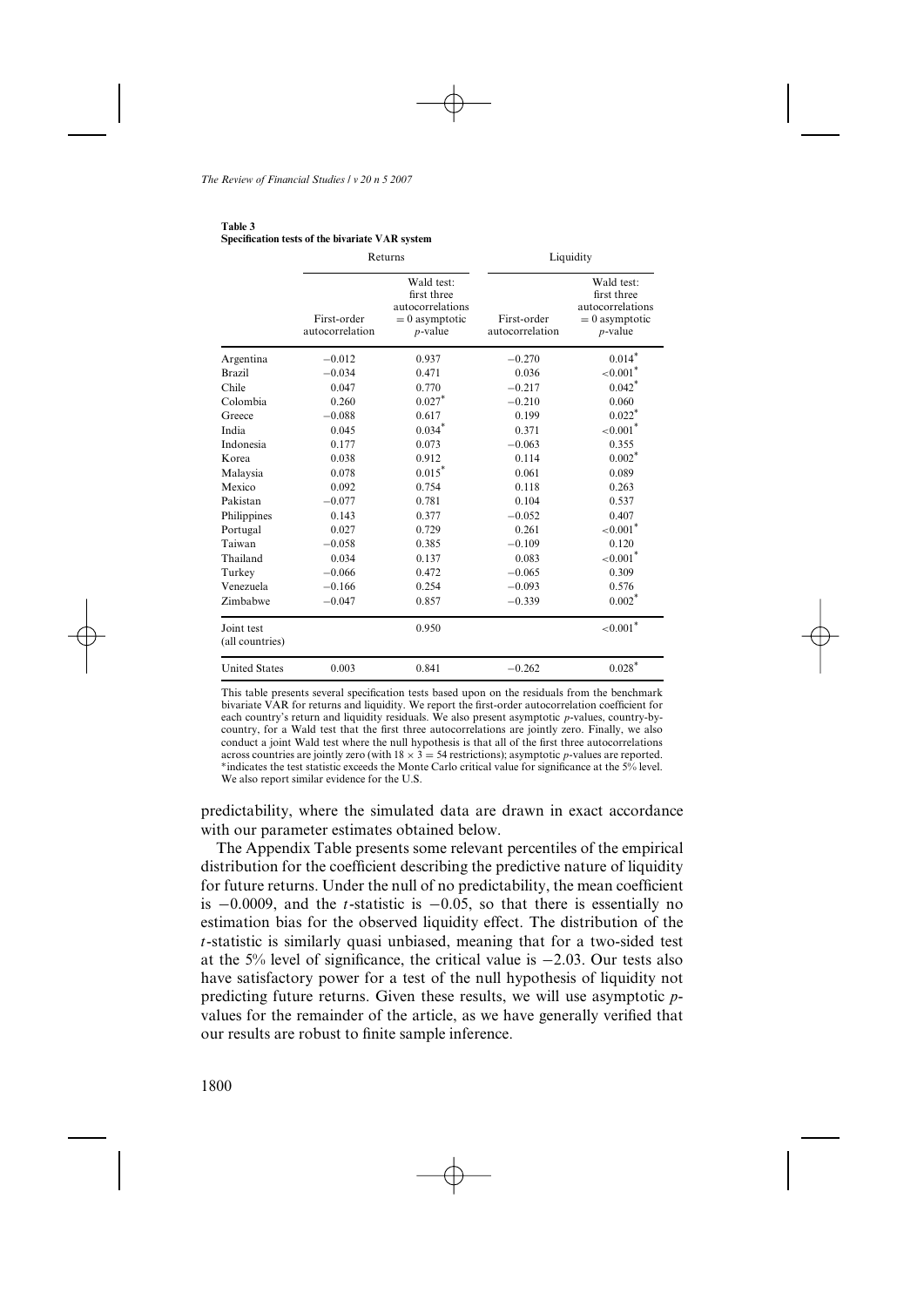# **2.3 Specification tests**

In Table 3, we present some simple specification tests on the residuals from the bivariate VAR. We report the first-order autocorrelation coefficient for each country's residuals. We also present asymptotic *p*-values, country by country, for a Wald test that the first three autocorrelations are jointly zero. The first-order autocorrelation coefficient of the return residuals is above 0.2 for only one country (Colombia) and, using the asymptotic test and Monte Carlo-based critical values, we only reject the null of no serial correlation for three countries (at the 5% level). The model is less successful with respect to liquidity. There are six countries with residual autocorrelation coefficients over 0.2 in absolute value, with the autocorrelation coefficient close to 0.4 for India. Both the asymptotic and Monte Carlo-based tests reject the null of no autocorrelation for nine countries at the 5% level. We also conduct a joint Wald test where the null hypothesis is that all of the first three autocorrelations across countries are jointly zero (with  $18 \times 3 = 54$  restrictions); the test is not rejected for the return residuals, but is strongly rejected for the liquidity residuals. The specification tests results are robust to the inclusion of additional instruments, such as market turnover or the dividend yield.

Using the standard Jarque–Bera normality test, we not surprisingly reject the normality of both the return and liquidity residuals for the majority of the countries. This reconfirms the usefulness of standard errors robust to the mis-specification of the error distribution.

# **2.4 Empirical results**

**2.4.1 Bivariate VAR, benchmark.** In Table 4, we present estimation results for the bivariate VAR(1), which includes excess returns and market liquidity, as specified in Equations  $(4)$ – $(7)$ . First, we display the VAR dynamics in the form of the own-country effects,  $A_0$  and  $A_1$ , as well as the predictability effects associated with lagged U.S. variables,  $B_0$  and  $B_1$ , where the  $A_1$  and  $B_1$  matrices measure the liberalization effects.

We start the discussion by investigating the predictive power of local variables for returns. Excess returns display positive autocorrelation, on average across the countries, consistent with Harvey (1995); however, the coefficient is not statistically significant. Return autocorrelation does not seem to be much affected by the financial openness regime. The return coefficient on lagged local liquidity (in closed markets) is statistically significant, −0*.*1321 (with a standard error of 0.030); however, the coefficient becomes much less negative in financially open markets, and the change is significant. Hence, we confirm Amihud (2002) results for closed markets, but not for open markets.

An interesting possibility is that liquidity spuriously predicts returns because it is a non-trading measure. When there is significant non-trading, information only slowly gets impounded in prices, which may lead to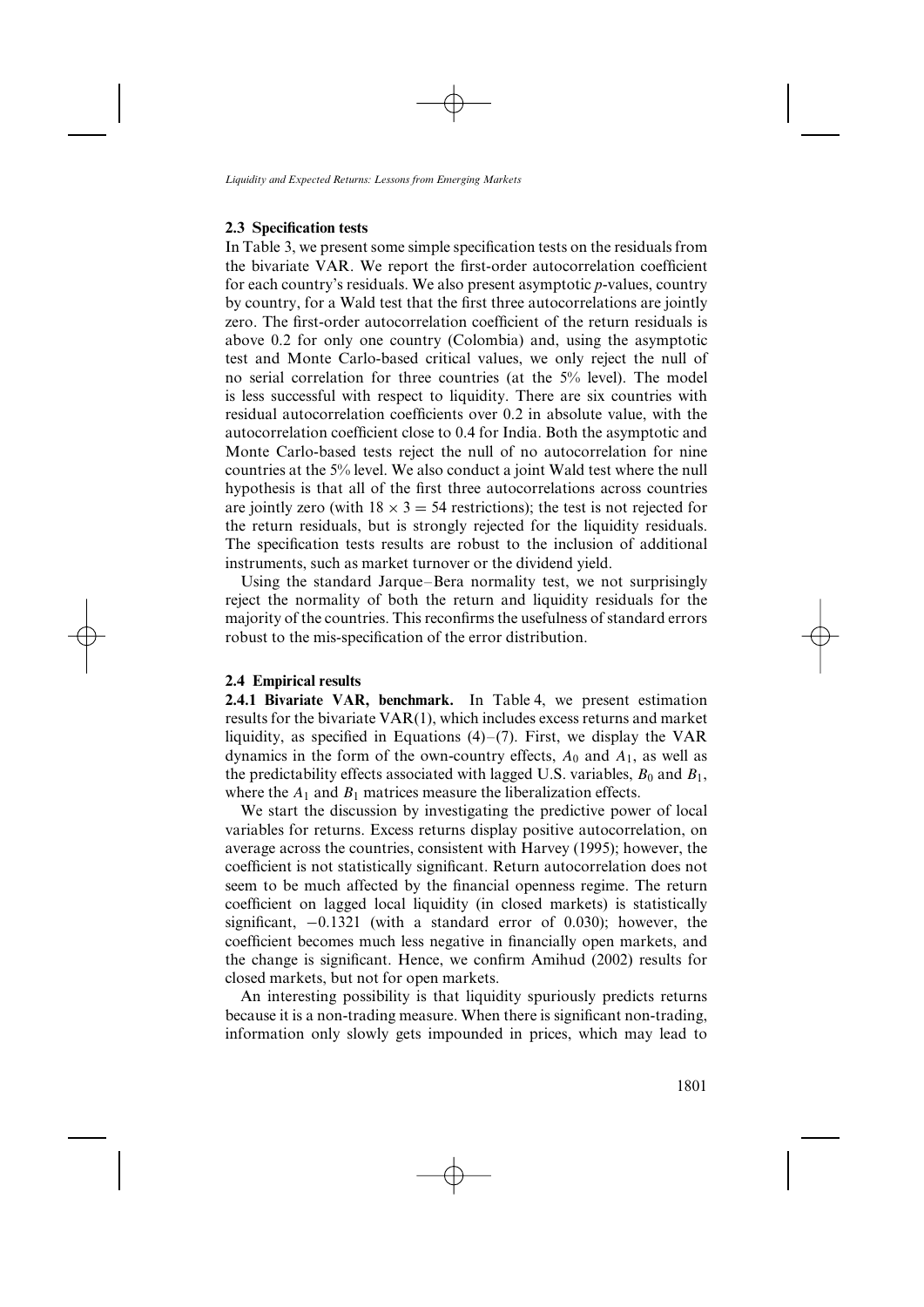#### **Table 4 Vector autoregression of returns and liquidity (value-weighted) 1993–2003 A. VAR dynamics:**

|                             | Closed                                                   | Estimate  | Standard<br>error |                                 | Open                            | Estimate  | Standard<br>error |
|-----------------------------|----------------------------------------------------------|-----------|-------------------|---------------------------------|---------------------------------|-----------|-------------------|
| $A_0$                       |                                                          |           |                   | A <sub>1</sub>                  |                                 |           |                   |
| $\mathbf{R}_t$              | $R_{t-1}$                                                | 0.0548    | 0.0422            | $\mathbf{R}_t$                  | $R_{t-1}$                       | $-0.0184$ | 0.0550            |
|                             | $L_{t-1} (ZR)$                                           | $-0.1321$ | 0.0302            |                                 | $L_{t-1} (ZR)$                  | 0.1255    | 0.0353            |
| $L_t$ (ZR)                  | $R_{t-1}$                                                | 0.0296    | 0.0392            | $L_t$ (ZR) $R_{t-1}$            |                                 | 0.0281    | 0.0504            |
|                             | $L_{t-1} (ZR)$                                           | 0.6415    | 0.0275            |                                 | $L_{t-1} (ZR)$                  | 0.2389    | 0.0319            |
| $B_0$                       |                                                          |           |                   | $B_1$                           |                                 |           |                   |
| $\mathbf{R}_t$              | $R_{w,t-1}$                                              | 0.2174    | 0.1411            | $\mathbf{R}_t$                  | $\mathbf{R}_{w,t-1}$            | $-0.0141$ | 0.1712            |
|                             | $L_{w,t-1}\left(ZR\right)$                               | $-0.4416$ | 0.1736            |                                 | $L_{w,t-1} (ZR)$                | 0.4041    | 0.2265            |
| $L_t$ (ZR)                  | $R_{w,t-1}$                                              | 0.2426    | 0.1685            | $L_t$ (ZR) $\mathbb{R}_{w,t-1}$ |                                 | $-0.1593$ | 0.2057            |
|                             |                                                          | $-0.8979$ | 0.1564            |                                 |                                 | 0.5369    | 0.1964            |
|                             | $L_{w,t-1} (ZR)$                                         |           |                   |                                 | $L_{w,t-1} (ZR)$                |           |                   |
| $\alpha_1$                  |                                                          |           |                   |                                 |                                 |           |                   |
| $\mathbf{R}_t$              | $Lib_{t-1}$                                              | 0.0805    | 0.0321            |                                 |                                 |           |                   |
| $L_t$ (ZR)                  | $Lib_{t-1}$                                              | 0.1835    | 0.0289            |                                 |                                 |           |                   |
|                             | <b>B. U.S. VAR dynamics:</b>                             |           |                   |                                 |                                 |           |                   |
|                             |                                                          |           |                   |                                 |                                 |           |                   |
| ${\bf A}_w$                 |                                                          | 0.0085    |                   | $\Sigma_{w}$                    |                                 |           |                   |
| $\mathbf{R}_{w,t}$          | $\mathbf{R}_{w,t-1}$                                     |           | 0.0805            |                                 | $c_{11(Returns)}$               | 0.0396    | 0.0025            |
|                             | $L_{w,t-1} (ZR)$                                         | $-0.0974$ | 0.0710            |                                 | $c_{21}$ (Returns and L)        | $-0.0013$ | 0.0008            |
| $L_{w,t}$ (ZR) $R_{w,t-1}$  |                                                          | 0.0226    | 0.0191            |                                 | $c_{22(L)}$                     | 0.0084    | 0.0005            |
|                             | $L_{w,t-1}\left(ZR\right)$                               | 0.9876    | 0.0155            |                                 |                                 |           |                   |
|                             |                                                          |           |                   |                                 |                                 |           |                   |
|                             | C. Cholesky decomposition of variance-covariance matrix: |           |                   |                                 |                                 |           |                   |
| $\Sigma_0$                  | $c_{11(Returns)}$                                        | 0.1554    | 0.0042            | $\Sigma_1$                      | $c_{11(Returns)}$               | $-0.0511$ | 0.0051            |
|                             | $C_{21}$ (Returns and L)                                 | 0.0331    | 0.0059            |                                 | $C21$ (Returns and L)           | $-0.0251$ | 0.0071            |
|                             | $c_{22(L)}$                                              | 0.1404    | 0.0044            |                                 | $c_{22(L)}$                     | $-0.0498$ | 0.0054            |
|                             | D. Exposures to world shocks:                            |           |                   |                                 |                                 |           |                   |
|                             |                                                          |           |                   |                                 |                                 |           |                   |
| $\beta_0$<br>$\mathbf{R}_t$ |                                                          | 0.3430    | 0.1830            | $\beta_1$<br>$\mathbf{R}_t$     | $\mathbf{R}_{w,t}$              | 0.9112    | 0.2226            |
|                             | $\mathbf{R}_{w,t}$                                       |           |                   |                                 |                                 |           |                   |
| $L_t$ (ZR)                  | $\mathbf{R}_{w,t}$                                       | 0.0786    | 0.0618            | $L_t$ (ZR) $R_{w,t}$            |                                 | $-0.0656$ | 0.0792            |
| $\mathbf{R}_t$              | $L_{w,t}$ (ZR)                                           | $-0.6947$ | 0.7163            | $\mathbf{R}_t$                  | $L_{w,t}$ (ZR)                  | $-0.3026$ | 1.1200            |
| $L_t$ (ZR)                  | $L_{w,t}$ (ZR)                                           | $-0.4990$ | 0.6971            |                                 | $L_t$ (ZR) $L_{w,t}$ (ZR)       | 0.9084    | 0.8942            |
|                             | Return predictability local                              |           |                   |                                 | Return predictability world     |           |                   |
| instruments                 |                                                          | Wald Test |                   | $p$ -value instruments          |                                 | Wald Test | $p$ -value        |
|                             | Closed                                                   | 20.58     | 0.0000            |                                 | Closed                          | 9.64      | 0.0081            |
|                             |                                                          | 1.98      | 0.3724            |                                 | Open                            | 2.86      |                   |
|                             | Open                                                     |           |                   |                                 |                                 |           | 0.2388            |
|                             | Change in predictability                                 | 62.23     |                   |                                 | 0.0000 Change in predictability | 10.38     | 0.0344            |

This table presents bivariate VAR maximum likelihood estimates, including excess returns and *L*. We include the lagged U.S. return, lagged U.S. liquidity, and lagged Liberalization Intensity indicator as additional exogenous variables, as well as fixed effects (not reported). We parameterize the Cholesky decomposition of the VAR innovation covariance as  $\Sigma_0 + \text{Lib}_{i\ell} \Sigma_1$ , where *cij* denotes the *i*,*j* th element of these two lower triangular matrices. We present Bollerslev and Wooldridge (1992) robust standard errors. In November 2001, S&P/IFC removed Colombia, Pakistan, Venezuela, and Zimbabwe from the Investability classification, forcing our investability measure to zero; we retain these values for our measure, but our evidence is similar over the earlier period.

Finally, we present several Wald tests on return predictability. For the first tests on return predictability from local instruments, the null hypothesis is that the first row of  $A_0 = 0$  under segmentation and the first row of  $A_0 + A_1 = 0$  under integration. For the tests on return predictability from global instruments, the null hypothesis is that the first row of  $B_0 = 0$  under segmentation and the first row of  $B_0 + B_1 = 0$  under integration. For the tests on the overall changes in predictability in each case, the null hypotheses are that  $A_1 = 0$  or  $B_1 = 0$ . The test statistics have chi-square distributions under the null with 2 degrees of freedom.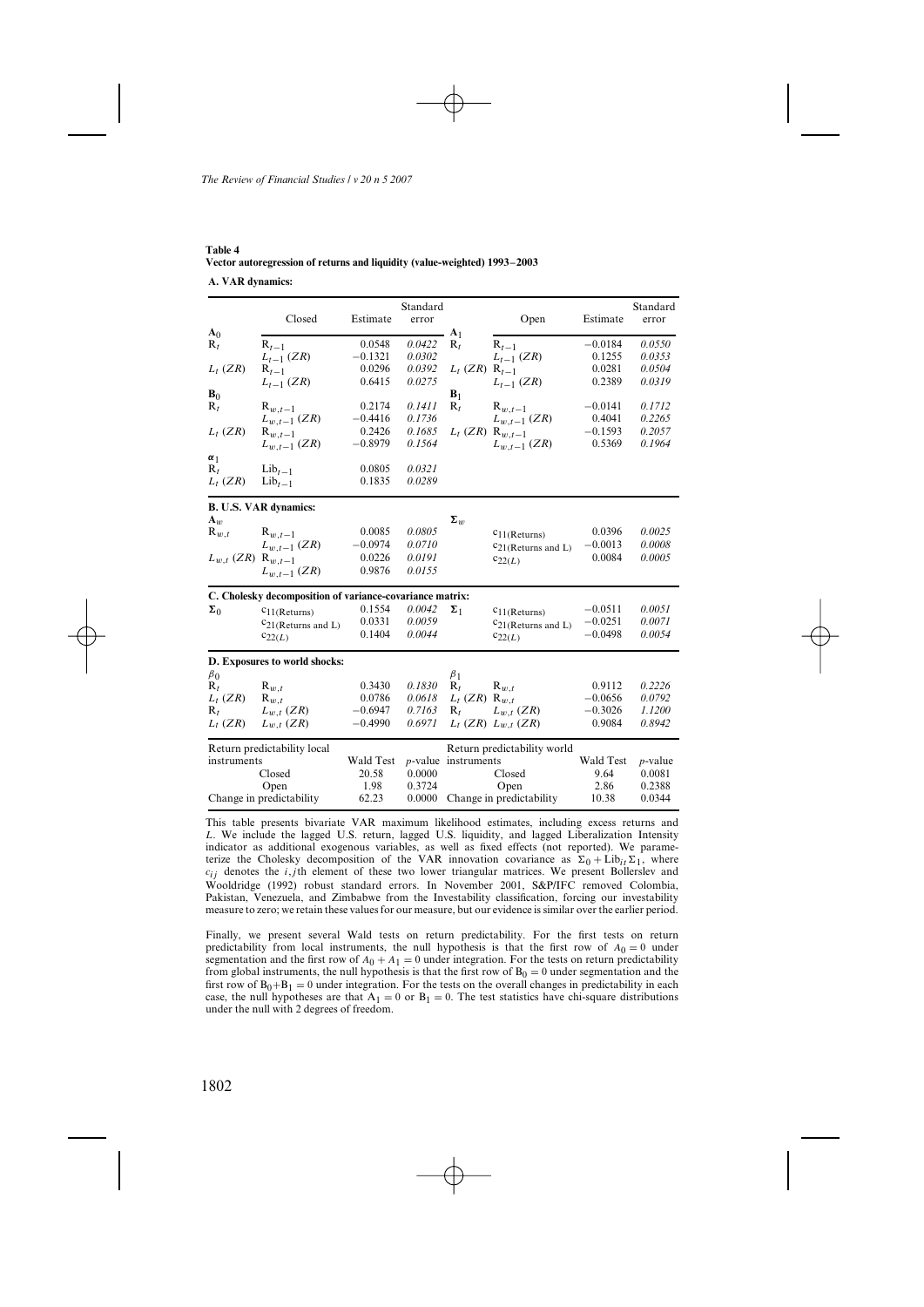positively autocorrelated returns. In periods of very high illiquidity (low liquidity), news will take longer to affect returns, and this might be what the regression picks up. If this is the main mechanism driving our negative return-liquidity coefficients, the true autocorrelation coefficient should be higher than the 0.0548 feedback coefficient we measure here, as we now partially control for non-trading. To investigate this, we also run the VAR with the liquidity variable zeroed out, but we find the average autocorrelation coefficient to be lower (0.048), not higher. As a result, it seems unlikely that non-trading is the main reason we observe return predictability.

We also present several Wald tests on return predictability, split up over local versus global instruments. For the tests with local factors, the null hypothesis is that the first row of  $A_0$  is zero for closed countries and the first row of  $A_0 + A_1$  is zero for open countries. For closed countries, the test rejects the null hypothesis of no predictability with a *p*-value of 0.00; however, for open countries, the test fails to reject (*p*-value of 0.37). For the tests on return predictability using global factors, the null hypothesis is that the first row of  $\mathbf{B}_0$  is zero for closed countries and the first row of  $\mathbf{B}_0 + \mathbf{B}_1$  is zero for open countries. Surprisingly, the test rejects for closed countries, but not for open countries. We also investigate the effects of financial liberalization on return predictability by testing the null hypotheses that the first rows of  $A_1$  and  $B_1$  are 0. Both hypotheses are rejected at the 5% level.

Turning to the liquidity equations, we see that the liquidity variable displays significant autocorrelation, with an estimated coefficient on lagged liquidity of 0.64, with the coefficient increasing to 0.88 for financially open countries. Lagged returns positively affect future liquidity with the coefficient becoming larger for open countries. Griffin et al. (2004) examine the relation between past returns and future trading activity in 45 countries, measured by turnover, and find a positive and significant effect. Interestingly, a detailed analysis of their results reveals that the effect is less pronounced for some more developed markets and nonexistent for the United States (at least over the full sample). We also find that the effect is not significant for the United States. Griffin et al. speculate that a costly stock market participation story is behind the results, but it would appear difficult to explain our findings with such a story.

Next, we examine how U.S. returns and liquidity affect local variables, the *B* matrices. A 1% increase in U.S. market returns predicts a 22 basis point increase in local returns in closed markets; however, the coefficient is not significant. Such a cross-serial correlation would be consistent with a market where securities trade infrequently and world or U.S. news is slowly affecting prices. If liquidity improves upon liberalization, the effect may diminish; however, the importance of global factors should also increase upon liberalization. We find that the coefficient slightly decreases upon liberalization, but the change in coefficients is insignificant. U.S. market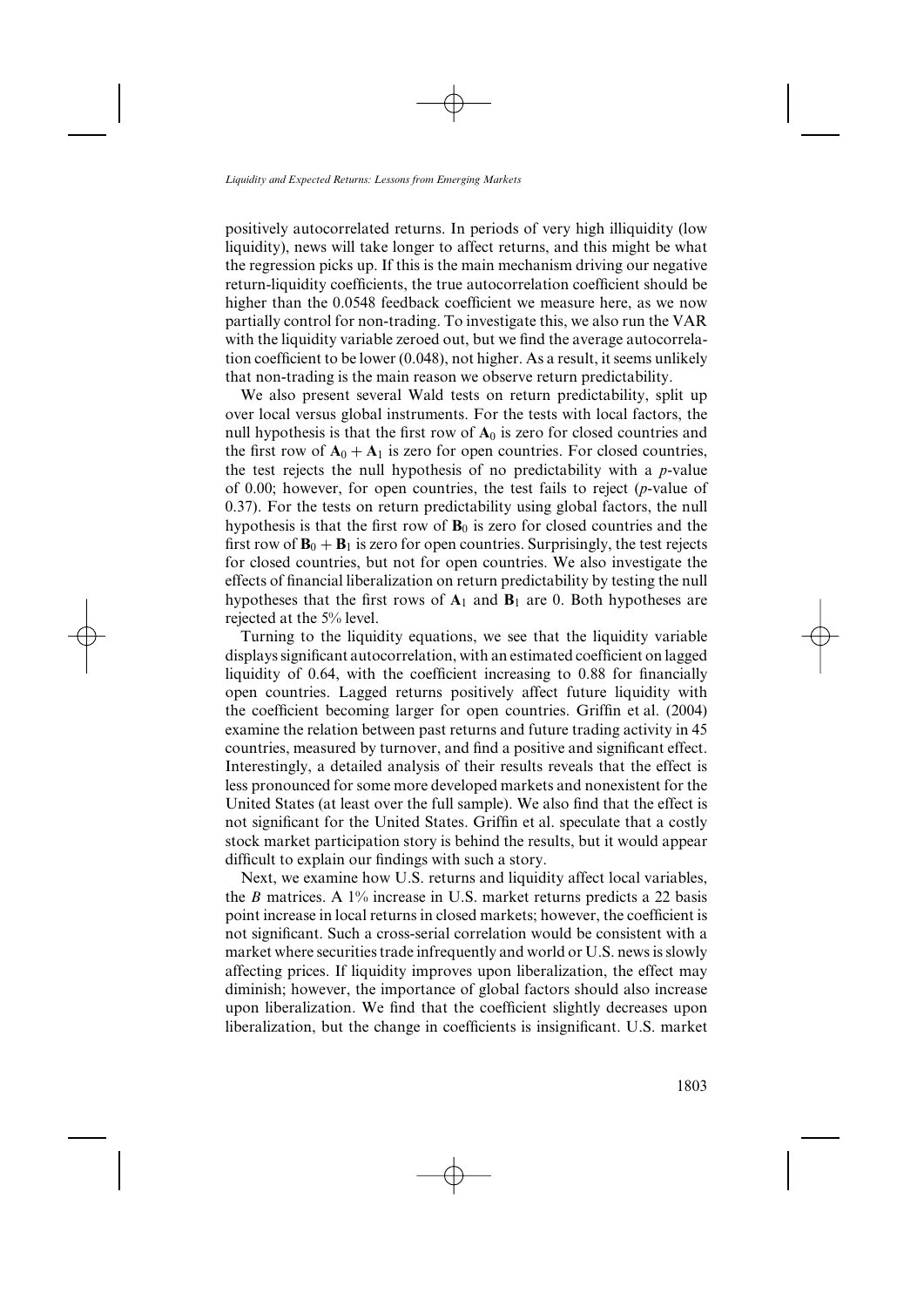returns do affect liquidity positively, but the effect is dramatically reduced upon liberalization. Global liquidity also affects local returns negatively and the effect is significant, but disappears altogether for liberalized countries. This result is not robust across specifications with different return or liquidity measures.

It is also of interest to investigate how liberalization affects the unconditional means of returns and liquidity. The critical parameters are the coefficients on  $Lib_{i,t-1}$ ,  $\alpha_1$ , reported in Table 4. If liberalizations reduce the cost of capital, we would expect a negative coefficient in the return equation, but we find a positive and significant coefficient. Bekaert and Harvey (2000) discuss extensively the difficulty in interpreting liberalization effects based on return measures in emerging markets. In the liquidity equation, liberalizations significantly improve liquidity, as we would expect.

We also present evidence on the U.S. market VAR dynamics. Market returns in the United States do not display economically or statistically significant autocorrelation. Further, while the return predictability coefficient on lagged liquidity is large and negative, it is not statistically significantly different from zero. Finally, U.S. market liquidity is very persistent, with an autocorrelation coefficient near 1; this reflects the sharp declines in illiquidity (and bid–ask spreads) over the last 15 years. When a longer sample is used going back to 1962, the autocorrelation drops considerably. A Wald test of the null hypothesis that the U.S. dynamics are equivalent to the VAR dynamics of a fully integrated emerging market,  $A_w^{i,j} = A_0^{i,j} + A_1^{i,j}$ , for every *(i, j)*, is rejected with a *p*-value less than 0.01. Next, we explore the contemporaneous relationships between our variables. Table 4 displays the two pieces,  $\Sigma_0$  and  $\Sigma_1$ , that make up the Cholesky decomposition of the VAR innovation variance-covariance matrix. Each matrix is lower triangular. Of main interest is the off-diagonal component that describes the average *within country* contemporaneous relationship between innovations in excess returns and liquidity,  $c_{21}$ . The coefficient is positive and highly statistically significant for closed markets (the off-diagonal element for  $\Sigma_0$ ). It is significantly reduced by the liberalization state (the off-diagonal element for  $\Sigma_1$ ), but remains positive. Consequently, shocks to liquidity are positively correlated with return shocks, which in conjunction with the significantly negative lagged liquidity coefficient, is consistent with the Amihud (2002) hypotheses that liquidity risk is priced. In both cases, this is more pronounced in markets with lower levels of foreign investability. The standard deviation of both the excess returns and the liquidity variable falls sharply and in a statistically significant manner following equity market liberalization. A simple Wald test of the null hypothesis that  $\Sigma_1^{i,j} = 0$  for every  $(i, j)$ is sharply rejected with a *p*-value of less than 0.01. For the U.S. market equations, we find  $c_{21}$  to be negative, but it is not significantly different from zero.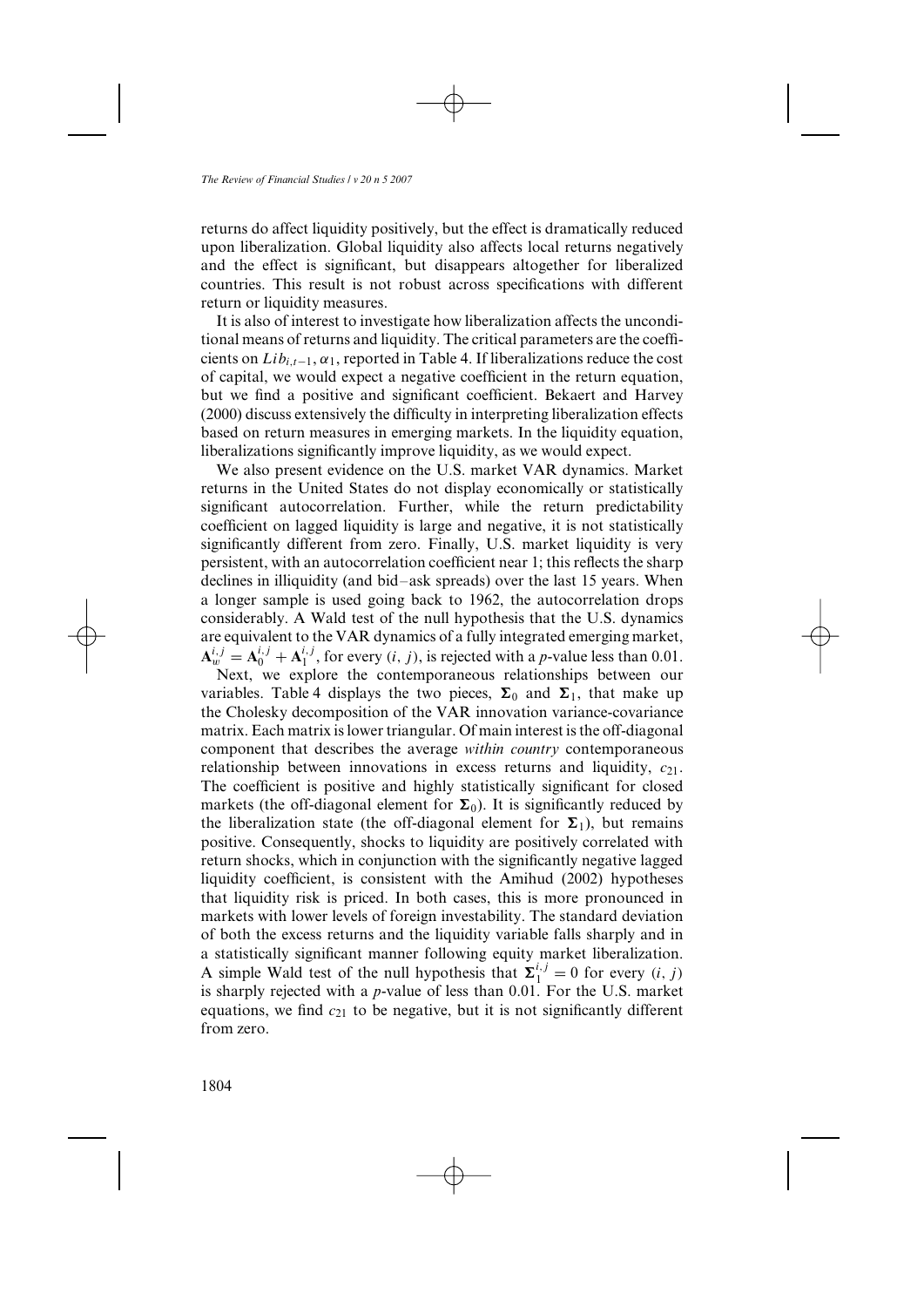Finally, we present evidence on the contemporaneous covariances between local and U.S. shocks. In closed markets, the beta reflecting the covariance between U.S. and local returns is positive but not significant; however, as the degree of investability increases, the beta becomes highly significant, and exceeds 1. The majority of the other beta coefficients are not statistically significant, and we do not discuss them further.

In sum, the bivariate VAR of local returns and value-weighted liquidity suggests that the degree of equity market liquidity predicts future excess returns and that shocks to returns and liquidity are positively correlated. These effects are strongest for markets with lower levels of foreign investor access. These results are also preserved in (unreported) country-bycountry VARs, with only the shock covariance estimates being statistically significant. Moreover, local sources of predictability are stronger than global sources.

**2.4.2 VARs with alternative liquidity measures.** Table 5 investigates the robustness of our results across liquidity measures. We report results for bivariate VARs including (value-weighted) returns and four different liquidity measures based on the following: (1) equally-weighted zero returns, (2) the equally-weighted price pressure based measure, (3) the value-weighted price pressure measure, and (4) turnover. We report and discuss only the salient features of the dynamics.

First, we investigate the Amihud (2002) hypotheses. The coefficient on past liquidity in the return equation is consistently negative. The coefficient is statistically significant in every case, except for the equally weighted price pressure measure. Consistent with the benchmark case, the coefficients are much smaller for liberalized countries and no longer statistically significant. One of the main hypotheses underlying the article is thus confirmed: variation in the degree of market integration affects the predictive power of liquidity in the expected direction. Furthermore, we always observe a positive and significant correlation between return and liquidity shocks, which is weaker for open markets. The exception is for the equally-weighted price pressure measure where the correlation is insignificant for closed countries but strengthens for open markets.

While we do not report the U.S. dynamics, we find consistently negative coefficients on past liquidity in the return equation, but the coefficients are mostly not significant. Moreover, we fail to find a positive correlation between return and liquidity shocks, confirming that it is harder to find liquidity effects for well-developed markets. When we use an arguably higher quality liquidity measure, based on the zero-volume, zero-returns, we find the opposite: an unexpected positive but insignificant predictability effect and an expected positive and significant correlation between return and liquidity shocks.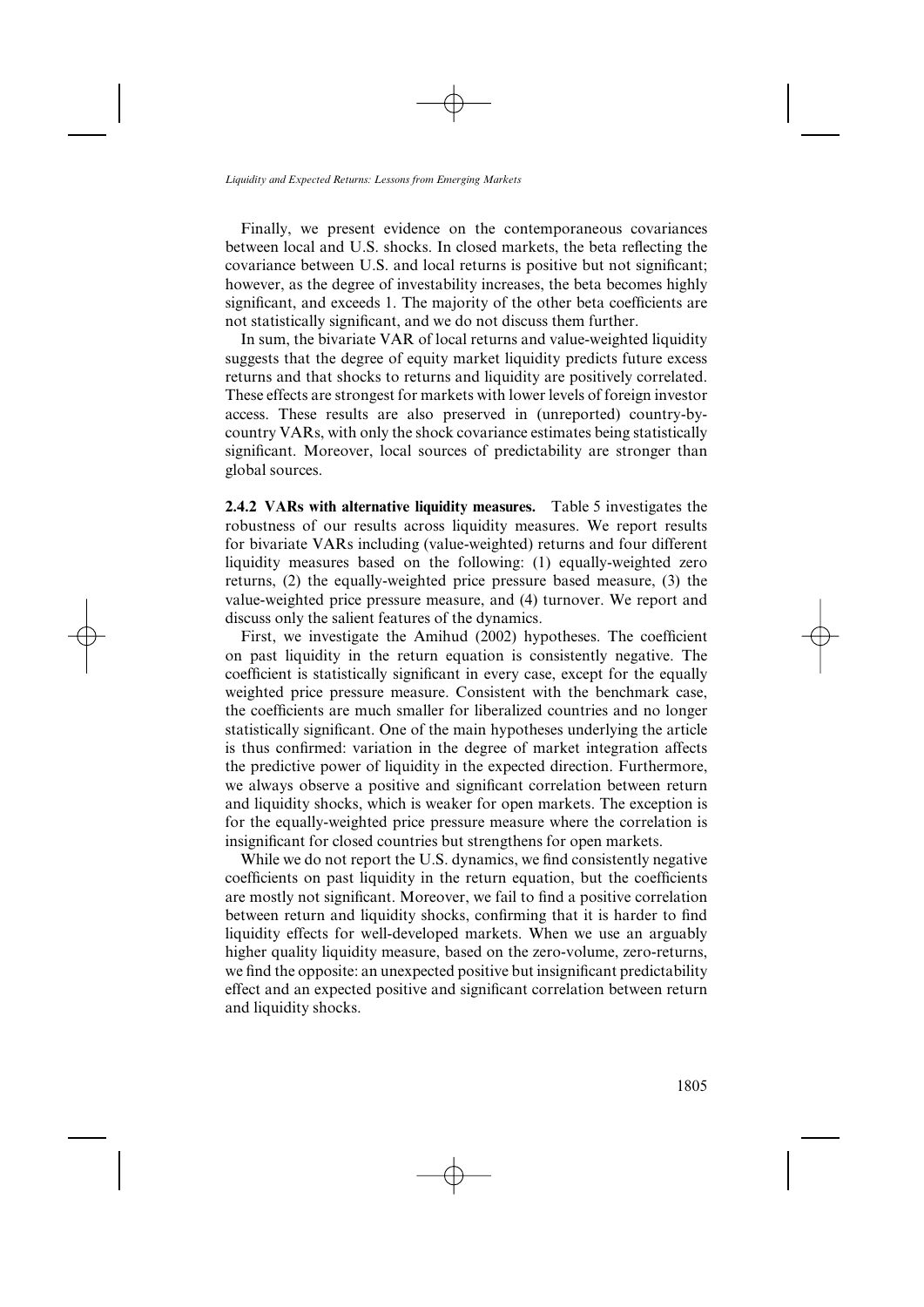|                             |                | ARs for returns and alternative liquidity measures 1993-2003<br>Amihud hypotheses                                                                                                                                                           |                  |                |                   |                                               |           |                                                                        |                     |                                                                       |                                                                                                                                                                                                                                                                                                                                                                                                                                                                                                                                                                                 |
|-----------------------------|----------------|---------------------------------------------------------------------------------------------------------------------------------------------------------------------------------------------------------------------------------------------|------------------|----------------|-------------------|-----------------------------------------------|-----------|------------------------------------------------------------------------|---------------------|-----------------------------------------------------------------------|---------------------------------------------------------------------------------------------------------------------------------------------------------------------------------------------------------------------------------------------------------------------------------------------------------------------------------------------------------------------------------------------------------------------------------------------------------------------------------------------------------------------------------------------------------------------------------|
| Liquidity                   | A <sub>0</sub> | $\overline{A}$                                                                                                                                                                                                                              | $\Sigma_0$       | ភ              | $\mathcal{A}_{0}$ | $\overline{A}$                                | å         | øī                                                                     | $\overline{\alpha}$ | $\beta_0$                                                             | eJ                                                                                                                                                                                                                                                                                                                                                                                                                                                                                                                                                                              |
| measure                     |                | $[{\bf R}_{i,t}, L_{i,t-1}]$ $[{\bf R}_{i,t}, L_{i,t-1}]$                                                                                                                                                                                   | $\overline{c_2}$ | $\overline{c}$ |                   | $[L_{i,t}, R_{i,t-1}]$ $[L_{i,t}, R_{i,t-1}]$ |           | $[R_{i,t}, L_{w,t-1}]$ $[R_{i,t}, L_{w,t-1}]$ $[L_{i,t}, L_{b_{t-1}}]$ |                     | $[{\bf R}_{i,t}, {\bf R}_{w,t-1}]$ $[{\bf R}_{i,t}, {\bf R}_{w,t-1}]$ |                                                                                                                                                                                                                                                                                                                                                                                                                                                                                                                                                                                 |
| value-weighted              | $-0.1321$      | (0.0354)                                                                                                                                                                                                                                    | (0.0059)         | 0.0072         | (0.0393)          | 0.0506                                        | (0.1736)  | 0.2272                                                                 | 0.0289              | 0.1829                                                                | 0.2224                                                                                                                                                                                                                                                                                                                                                                                                                                                                                                                                                                          |
| $L_t$ (ZR)                  | (0.0302)       | 0.1255                                                                                                                                                                                                                                      | 0.0331           | $-0.0251$      | 0.0296            | 0.0281                                        | $-0.4416$ | 0.4042                                                                 | 0.1835              | 0.3430                                                                | 0.9112                                                                                                                                                                                                                                                                                                                                                                                                                                                                                                                                                                          |
| equal-weighted              | $-0.0531$      | (0.0254)                                                                                                                                                                                                                                    | 0.0043           | (0.0056)       | 0.0287            | 0.0402                                        | 0.0834    | 0.1135                                                                 | 0.0271              | 0.1822                                                                | 0.2180                                                                                                                                                                                                                                                                                                                                                                                                                                                                                                                                                                          |
| $L_t$ (ZR)                  | (0.0200)       | 0.0316                                                                                                                                                                                                                                      | 0.0277           | $-0.0041$      | 0.1144            | $-0.0463$                                     | $-0.0535$ | 0.0441                                                                 | $-0.0270$           | 0.3101                                                                | 0.9111                                                                                                                                                                                                                                                                                                                                                                                                                                                                                                                                                                          |
| value-weighted              | $-0.0323$      | (6.0158)                                                                                                                                                                                                                                    | (0.0138)         | (0.0186)       | (0.0915)          | (0.1350)                                      | (0.0651)  | 0.0874                                                                 | (0.0647)            | 0.1809                                                                | (0.2169)                                                                                                                                                                                                                                                                                                                                                                                                                                                                                                                                                                        |
| ${\cal L}_t\left(PP\right)$ | (0.0130)       | 0.0263                                                                                                                                                                                                                                      | 0.0415           | $-0.0286$      | 0.0209            | 0.1962                                        | $-0.0520$ | 0.0433                                                                 | 0.1664              | 0.3745                                                                | 0.8869                                                                                                                                                                                                                                                                                                                                                                                                                                                                                                                                                                          |
| equal-weighted              | $-0.0177$      | 0.0186                                                                                                                                                                                                                                      | 0.0086           | 0.0117         | 0.0560            | 0.0841                                        | 0.0377    | (0.0499)                                                               | (0.0511)            | 0.1864                                                                | 0.2257                                                                                                                                                                                                                                                                                                                                                                                                                                                                                                                                                                          |
| $L_t$ (PP)                  | (0.0150)       | 0.0070                                                                                                                                                                                                                                      | 0.0013           | 0.0271         | 0.0390            | 0.1395                                        | $-0.0095$ | 0.0150                                                                 | $-0.0853$           | 0.3792                                                                | 0.8521                                                                                                                                                                                                                                                                                                                                                                                                                                                                                                                                                                          |
| turnover                    | $-0.0017$      | (0.0074)                                                                                                                                                                                                                                    | (0.0226)         | (0.0282)       | (0.1315)          | (0.1731)                                      | (0.0235)  | (0.0310)                                                               | (0.0866)            | 0.1854                                                                | 0.2237                                                                                                                                                                                                                                                                                                                                                                                                                                                                                                                                                                          |
| $L_t(TO)$                   | (0.0059)       | 0.0021                                                                                                                                                                                                                                      | 0.0712           | 0.0019         | 0.2968            | $-0.2449$                                     | 0.0107    | $-0.0177$                                                              | $-0.1426$           | 0.2962                                                                | 0.9512                                                                                                                                                                                                                                                                                                                                                                                                                                                                                                                                                                          |
| present Bollerslev and Wooi |                | This table presents selected coefficients from bivariate VAR maximum likelihood estimates, including excess returns and L. In contrast to the benchmark case presented in Table 4.<br>Idridge (1992) robust standard errors in parentheses. |                  |                |                   |                                               |           |                                                                        |                     |                                                                       | we consider four alternative liquidity measures: equal-weighted zero return, value-weighted price pressure, equal-weighted price pressure, and equity market turnover. We include<br>the lagged U.S. return, lagged U.S. liquidity, and lagged Liberalization Intensity indicator as additional exogenous variables, as well as fixed effects (not reported). We parameterize<br>the Cholesky decomposition of the VAR innovation covariance as $\Sigma_0 + Lib_1 \Sigma_1$ , where $c_2$ denotes the element associated with the contemporaneous return-liquidity relation. We |

*The Review of Financial Studies / v 20 n 5 2007*

Table 5<br>VARs for returns and alternative liquidity measures 1993-2003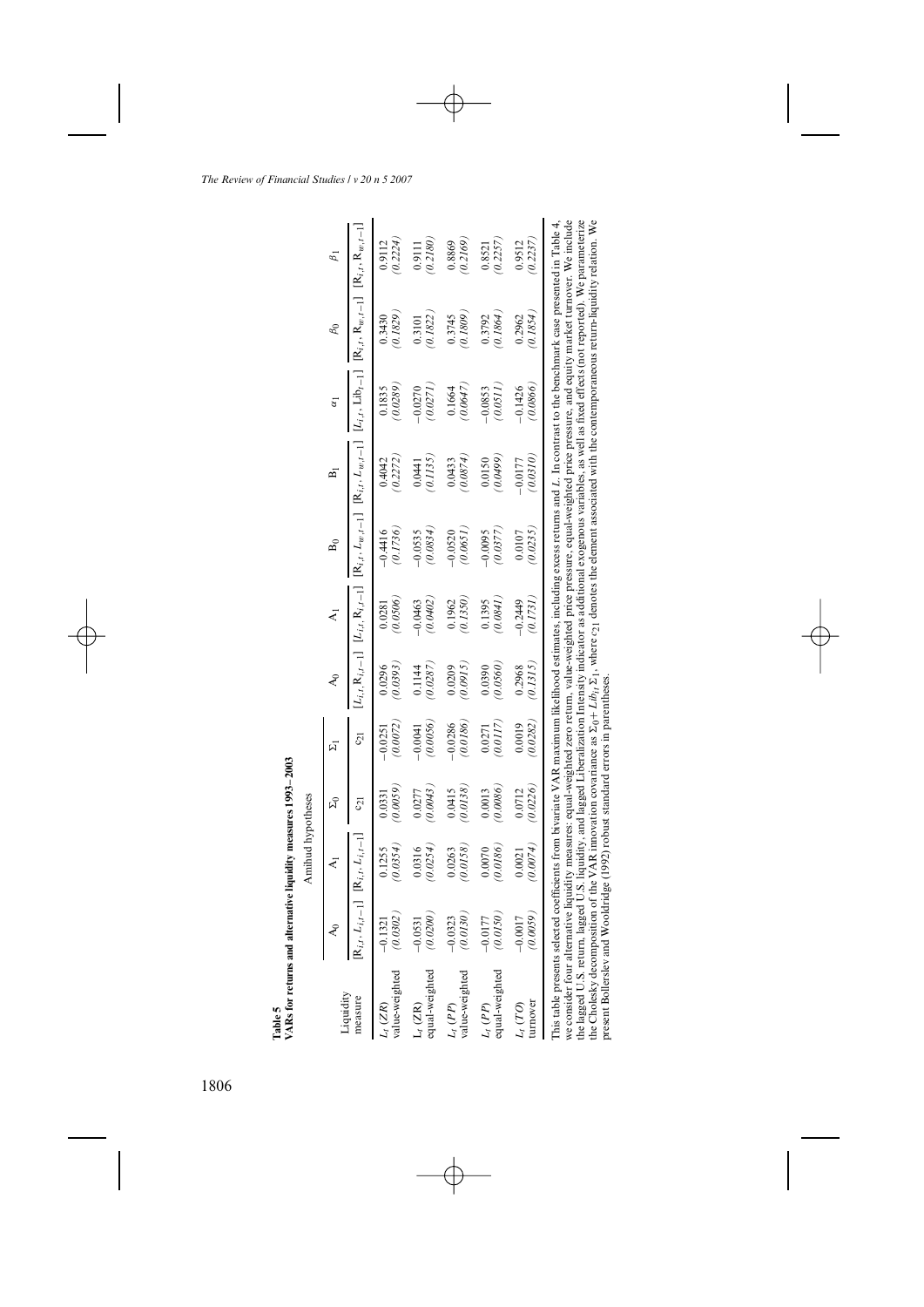Given that equity market turnover is a natural measure for local market trading activity, we also consider a specification that includes total equity market turnover. Neither lagged local, nor U.S. equity market turnover significantly predict future excess returns. However, there appears to be a strong positive contemporaneous relation between return and turnover shocks for segmented countries, which is relatively unaffected by the liberalization state. Hence, there is some evidence of a priced liquidity effect. Nevertheless, when we include both turnover and the zeros measure in a trivariate VAR (not reported), the zeros measure retains strong independent pricing effects. Consequently, the zero return-based measures may capture features of market liquidity and transaction costs not related to equity market turnover.

Second, the predictive power of returns for future liquidity in closed markets is only significant for the equally weighted zeros-based measure and for turnover, but the coefficient is overall positive, consistent with the evidence presented in Griffin et al. (2004). Interestingly, for liberalized markets, the coefficient becomes more positive for all measures, except for the equally weighted zeros measure and for turnover.

Third, we also report the effect of liberalization on the unconditional averages. For returns, the effects are not robust across measures, and are not statistically significant. For liquidity, the value-weighted measures show significant improvements in liquidity post-liberalization, whereas the equally weighted measures show insignificantly negative coefficients.

Fourth, in terms of the beta exposures, there is one result that is very robust across the different measures— the return beta with respect to the U.S. market return is around 0.35 to 0.4 for closed countries and rises by about 0.85–0.90 for a fully liberalized country.

**2.4.3 Incorporating dividend yields in the VAR.** It is interesting to consider dividend yields from at least two perspectives. First, suppose dividend growth rates are stochastic but are not very predictable. In this case, variation in the dividend yield will primarily reflect variation in discount rates. Consequently, if liquidity risk is priced and persistent, it will generate time variation in dividend yields. In particular, because improved liquidity lowers expected returns, we expect the innovations in liquidity and dividend yields to be negatively correlated. In addition, dividend yields may therefore help capture the predictive power of liquidity, so their inclusion in the VAR may decrease the magnitude of the coefficient on *L* in the return regression. Second, the dividend yield may capture other predictable components in returns. While dividend yields have long been viewed as particularly strong predictors of equity returns, some recent work [e.g., Engstrom (2003); Goyal and Welch (2003); Ang and Bekaert (2007)] demonstrates that this predictive power may not be statistically robust. Investigating the relative predictive power of the dividend yield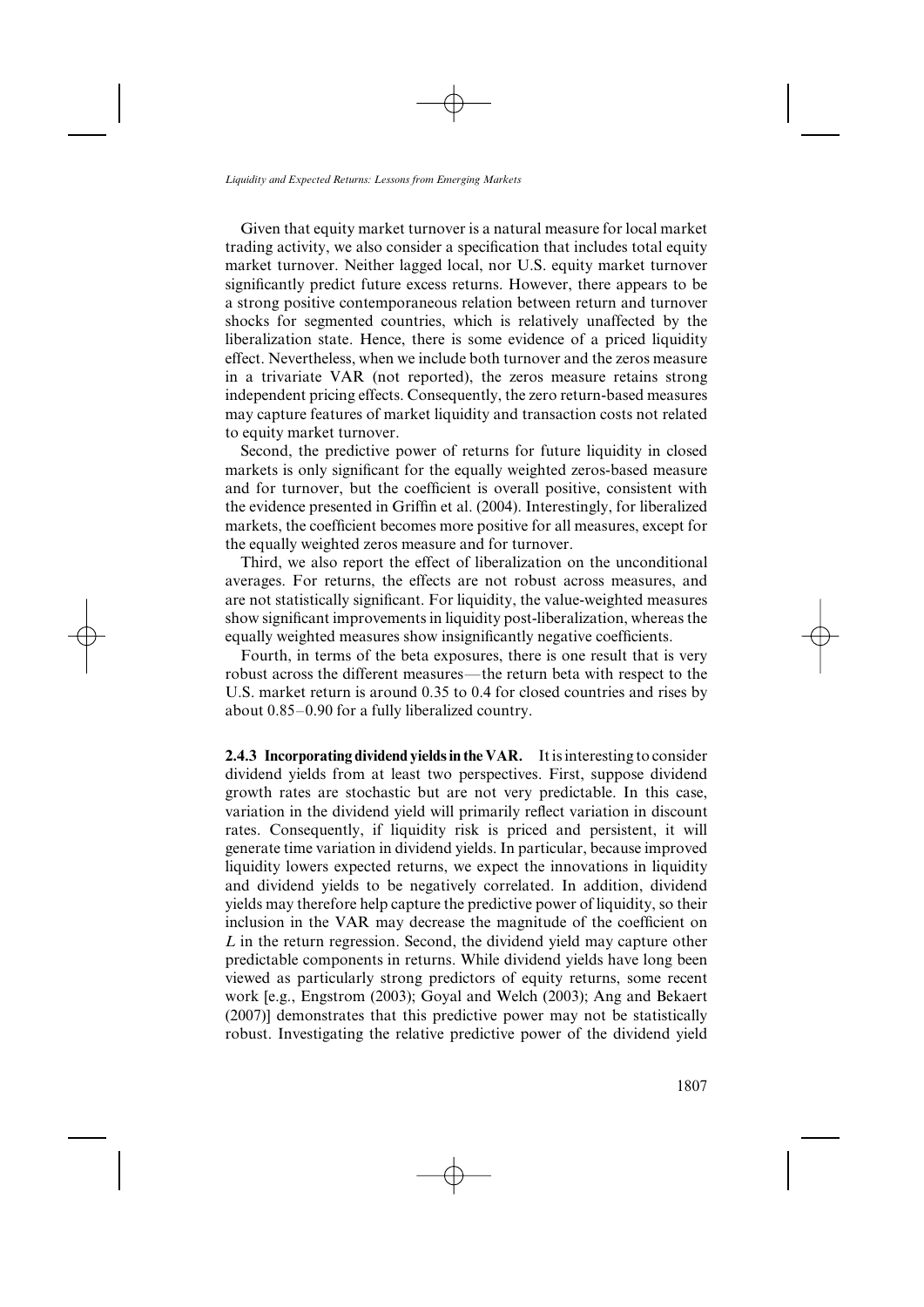and liquidity measures for emerging markets, which show little correlation with established markets, is therefore interesting in its own right.

Table 6 reports a subset of the VAR dynamics for a trivariate VAR incorporating dividend yields, while repeating our benchmark VAR results. First, dividend yields do not significantly predict returns, regardless of the liberalization regime consistent with the recent mixed evidence. Further, the U.S. dividend yield does not significantly predict future returns either. The inclusion of the dividend yield slightly increases the parameter associated with the predictability of returns from lagged liquidity, but it remains negative and statistically significant. If dividend yields and liquidity are negatively correlated, the trivariate coefficient on liquidity should indeed be smaller than the bivariate coefficient we report above. Conversely, because dividend yield variation partially reflects variation in liquidity, it is not surprising to find the coefficient on the dividend yield is higher (0.0933) and significantly different from zero in a univariate regression of returns on the dividend yield (not reported). As is true in the trivariate VAR, investability substantially undermines the predictive power of the dividend yield but increases the coefficient on the U.S. dividend yield. However, these interaction effects are not significant.

The contemporaneous covariance between liquidity and dividend yield shocks reported in Table 6 is indeed negative and highly significant for closed countries, but the estimate becomes less negative as investability rises. Note that this represents the correlation purged of return effects because of the Cholesky decomposition formulation.

As in the bivariate case, we also present several Wald tests on return predictability. Recall, the null hypotheses are that the first row of  $A_0$  is 0 for closed countries and the first row of  $A_0 + A_1$  is 0 under financial openness, when local instruments are considered. As in the bivariate case, the first test rejects the null of no predictability with a *p*-value of 0.002. The null hypothesis of no return predictability from local factors under openness is not rejected at the 5% level. As in the bivariate case, we surprisingly find evidence of return predictability using global factors only for closed countries.

Of course, it is possible that dividend yields also embed information about cash flows, and controlling for predictable variation in cash flows may alter our results.<sup>9</sup> To investigate this, we obtain dividend growth rates for all of the countries in the sample. We measure dividends paid out over the previous year in each month for each country. The dividend growth measure is the monthly log difference of this variable. We add lagged and contemporaneous dividend growth to all three equations (for returns, liquidity, and dividend yields) in the VAR, and re-estimate the system.

<sup>9</sup> Loderer and Roth (2005) examine the effect of liquidity on price–earnings ratios in a cross-sectional context, controlling for earnings growth.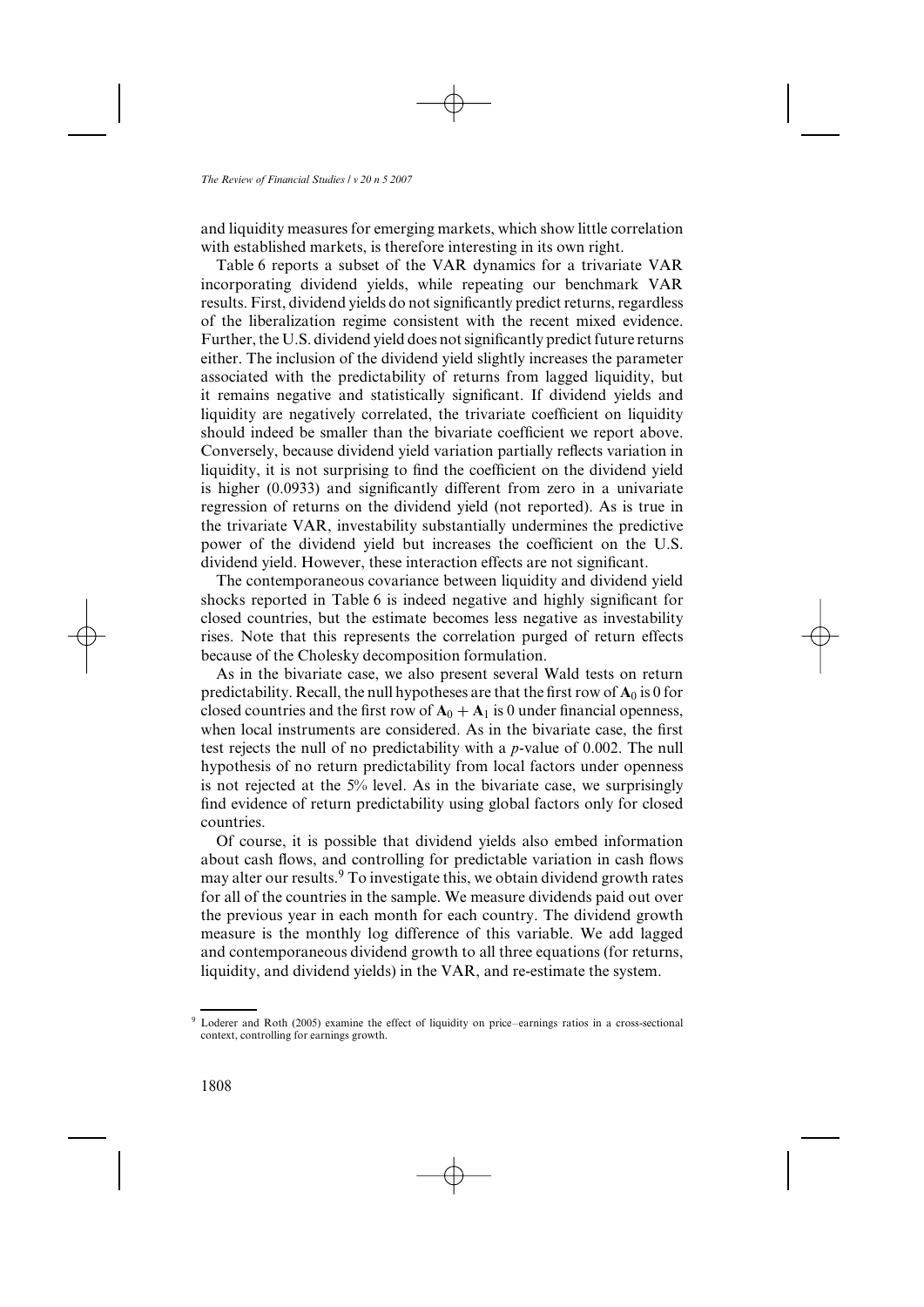| Table 6                                                                                                                                   |                                          |                                                                      | Alternative VAR specifications for returns, liquidity, and dividend yields 1993-2003                |                                             |                                                                      |
|-------------------------------------------------------------------------------------------------------------------------------------------|------------------------------------------|----------------------------------------------------------------------|-----------------------------------------------------------------------------------------------------|---------------------------------------------|----------------------------------------------------------------------|
| Dependent variable: R <sub>t</sub> Benchmark                                                                                              |                                          | Trivariate                                                           | Dependent variable: R, Benchmark                                                                    |                                             | Trivariate                                                           |
| $L_{t-1}\left( \mathbb{Z}\mathbb{R}\right)$<br>$DY_{t-1}$<br>${\bf A}_0$                                                                  | (0.0302)<br>$-0.1321$                    | (0.0679)<br>(0.0361)<br>0.0397<br>$-0.1118$                          | $L_{t-1}\left( \mathbb{Z}\mathbb{R}\right)$<br>$\mathrm{DY}_{t-1}$<br>$\vec{A}$                     | (0.0353)<br>0.1255                          | (0.0450)<br>(0.0995)<br>0.1140<br>$-0.0005$                          |
| Dependent variable: $R_t$<br>$L_{w,t-1} (ZR)$<br>$\mathrm{DY}_{w,t-1}$<br>$\mathbf{R}_{w,t-1}$<br>$\mathbf{B}_0$                          | (0.1736)<br>(117)<br>$-0.4416$<br>0.2174 | (0.2029)<br>(0.5476)<br>(0.5965)<br>$-0.2359$<br>0.2521<br>0.2521    | Dependent variable: $R_t$<br>$L_{w,t-1} (ZR)$<br>$\mathrm{DY}_{w,t-1}$<br>$\mathbf{R}_{w,t-1}$<br>ธ | (0.2265)<br>(0.1712)<br>0.4041<br>$-0.0141$ | (0.2491)<br>(0.6943)<br>0.7755<br>0.7276<br>0.5270<br>$-0.0673$      |
| Dependent variable: DY <sub>t</sub><br>$L_{t-1}$ (ZR)<br>$\mathrm{DY}_{t-1}$<br>$R_{t-1}$<br>$\mathbf{A}_0$                               |                                          | (0.0179)<br>(0.0134)<br>(0.0185)<br>$-0.0160$<br>$-0.0173$<br>0.9152 | Dependent variable: $DY_t$<br>$L_{t-1}$ (ZR)<br>$\mathrm{DY}_{t-1}$<br>$\mathbf{R}_{t-1}$<br>₹      |                                             | (0.0256)<br>(0.0166)<br>(0.0254)<br>0.0126<br>0.0224<br>$-0.0025$    |
| Cholesky decomposition of variance-covariance matrix:<br>(Returns and DY)<br>(Returns and L)<br>$(L \text{ and } DY)$<br>$\pmb{\Sigma}_0$ | (0.0059)<br>0.0331                       | (0.0024)<br>(0.0059)<br>(0.0026)<br>0.0328<br>$-0.0164$<br>$-0.0127$ | (Returns and DY)<br>(Returns and L)<br>$(L \text{ and } DY)$<br>ผั                                  | (0.0071)<br>$-0.0251$                       | (0.0030)<br>(0.0033)<br>(0.0070)<br>$-0.0222$<br>0.0134<br>$-0.0061$ |

*Liquidity and Expected Returns: Lessons from Emerging Markets*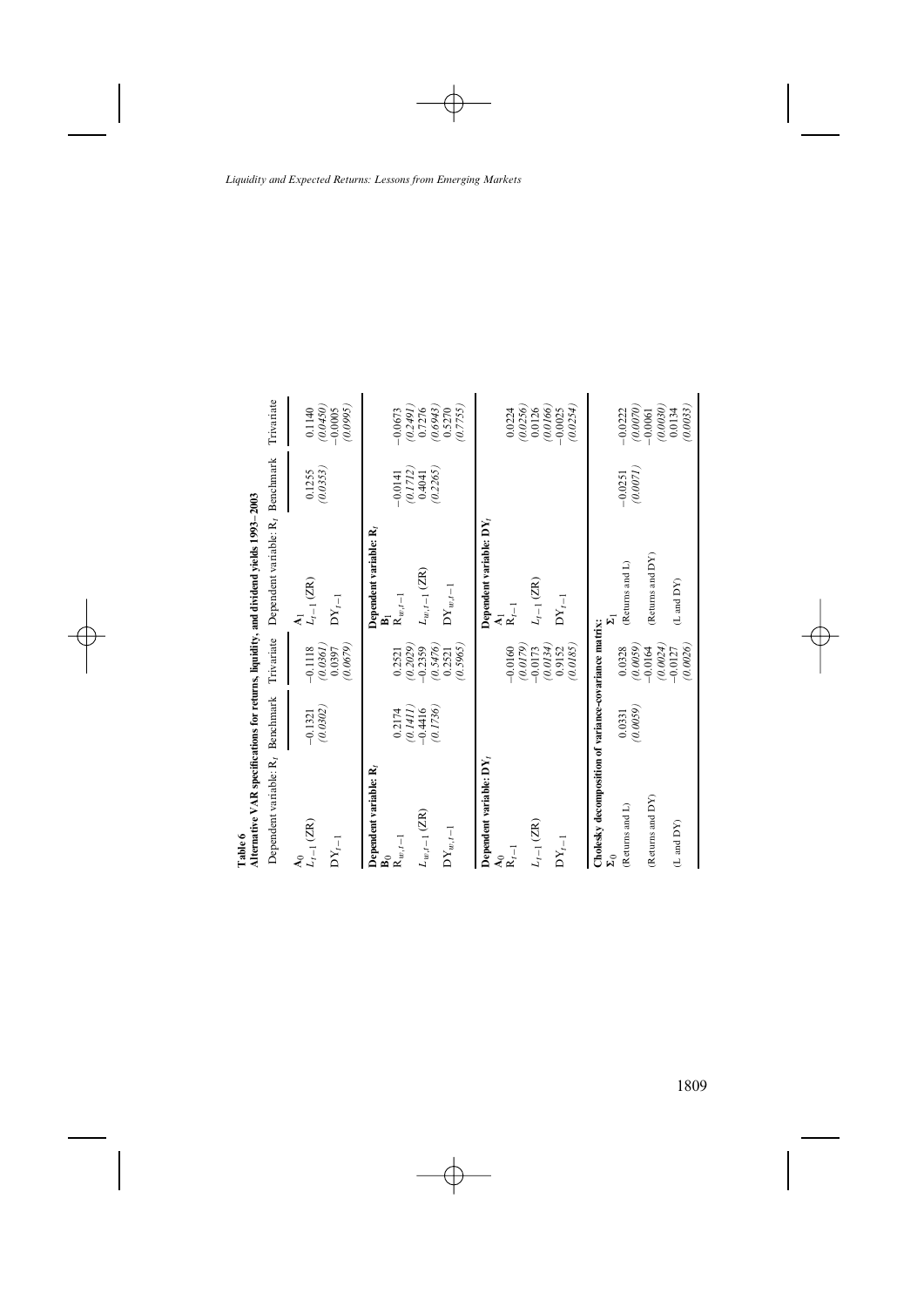| (Continued)<br>Table 6                                                                                         |                                          |                      |                                                                         |                                                                                                                                                                                                                                                                                                                                                                                                                                                                                                                                                                                                                                                                                                                                                                                                                                                                                                                                                                                     |                                             |                      |                                                                |                      |
|----------------------------------------------------------------------------------------------------------------|------------------------------------------|----------------------|-------------------------------------------------------------------------|-------------------------------------------------------------------------------------------------------------------------------------------------------------------------------------------------------------------------------------------------------------------------------------------------------------------------------------------------------------------------------------------------------------------------------------------------------------------------------------------------------------------------------------------------------------------------------------------------------------------------------------------------------------------------------------------------------------------------------------------------------------------------------------------------------------------------------------------------------------------------------------------------------------------------------------------------------------------------------------|---------------------------------------------|----------------------|----------------------------------------------------------------|----------------------|
| Dependent variable: $R_t$                                                                                      | Benchmark                                |                      | Trivariate                                                              | Dependent variable: R <sub>t</sub>                                                                                                                                                                                                                                                                                                                                                                                                                                                                                                                                                                                                                                                                                                                                                                                                                                                                                                                                                  | Benchmark                                   |                      | Trivariate                                                     |                      |
| Local return exposures to world shocks:<br>$\mathrm{DY}_{w,t}$<br>$\mathbf{R}_{w,I}$<br>$L_{w,t}$<br>$\beta_0$ | (0.0618)<br>(0.1830)<br>0.3430<br>0.0786 |                      | (1.7400)<br>(0.1663)<br>(2.5190)<br>$-0.1106$<br>$-0.2480$<br>$-0.2078$ | $\mathrm{DY}_{w,t}$<br>$\mathbf{R}_{w,i}$<br>$L_{w,t}$                                                                                                                                                                                                                                                                                                                                                                                                                                                                                                                                                                                                                                                                                                                                                                                                                                                                                                                              | (0.0792)<br>(0.2226)<br>$-0.0656$<br>0.9112 |                      | (0.2084)<br>(3.2560)<br>(0.3398)<br>0.7336<br>0.1739<br>0.0550 |                      |
| Return predictability local instruments                                                                        |                                          | Wald Tests           |                                                                         | Return predictability world instruments                                                                                                                                                                                                                                                                                                                                                                                                                                                                                                                                                                                                                                                                                                                                                                                                                                                                                                                                             |                                             | Wald Tests           |                                                                |                      |
| Change in predictability<br>Closed<br>Open                                                                     | 20.58<br>62.23<br>1.98                   | 0.00<br>0.00<br>0.37 | 19.45<br>94.17<br>1.12                                                  | 0.00 Change in predictability<br>$0.00$ $Closed$<br>$0.76$ Open                                                                                                                                                                                                                                                                                                                                                                                                                                                                                                                                                                                                                                                                                                                                                                                                                                                                                                                     | 10.38<br>2.86<br>9.64                       | 0.24<br>0.03<br>0.01 | 10.55<br>38.63<br>5.17                                         | 0.46<br>0.04<br>0.00 |
|                                                                                                                |                                          |                      |                                                                         | covariances implied by the factor structure; within-country covariances are included. To conserve space, we only present select estimates of interest. We<br>present return predictability coefficients, as well as the predictability coefficients for dividend yields. We parameterize the Cholesky decomposition of<br>This table presents maximum likelihood estimates for two alternative VAR specifications: our benchmark bivariate VAR including excess returns and<br>L and a trivariate VAR including excess returns, L, and dividend yields (multiplied by 100). As in Table 4, the Liberalization Intensity indicator is<br>included in all cases as an additional exogenous variable. Due to computation limitations, the trivariate VARs do not incorporate the full cross-country<br>the VAR innovation covariance as $\Sigma_0 +$ Lib <sub>i</sub> , $\Sigma_1$ , where $c_{ij}$ denotes the <i>i</i> , <i>j</i> th element of these two lower triangular matrices. |                                             |                      |                                                                |                      |
| $-1.757 - 1.7$                                                                                                 | $-3! + 4! + 1! +  + 1! +  + 1! +  + 1!$  |                      |                                                                         | differ across liberalization state. We also present Bollerslev and Wooldridge (1992) robust standard errors below each estimate in parentheses. Finally,<br>We highlight the contemporaneous relation between returns, $L$ , and dividend yields (plus dividend yields with $L$ ), which are assumed to<br>$\mathcal{R}$ and $\mathcal{R}$ are the contract of $\mathcal{R}$ and $\mathcal{R}$ are the contract of $\mathcal{R}$ and $\mathcal{R}$ are the contract of $\mathcal{R}$ and $\mathcal{R}$ are the contract of $\mathcal{R}$ and $\mathcal{R}$ are the contract of $\mathcal{R}$ an                                                                                                                                                                                                                                                                                                                                                                                     |                                             |                      |                                                                |                      |

 $A_0 = 0$  under segmentation and  $A_0 + A_1 = 0$  under integration.<br>For the tests on return predictability from global factors, the null hypothesis is that the first row of  $B_0 = 0$  under segmentation and the first row of<br> $B_$ we present several Wald tests on predictability. For the first tests on return predictability from local factors, the null hypothesis is that the first row of we present several Wald tests on predictability. For the first tests on return predictability from local factors, the null hypothesis is that the first row of  $A_0 = 0$  under segmentation and  $A_0 + A_1 = 0$  under integration.

For the tests on return predictability from global factors, the null hypothesis is that the first row of  $B_0 = 0$  under segmentation and the first row of  $B_0 + B_1 = 0$  under integration. For the tests on the overall changes in predictability in each case, the null hypotheses are that  $A_1 = 0$  or  $B_1 = 0$ . The test statistics have chi-squared distributions under the null with 2 (bivariate) or 3 (trivariate) degrees of freedom. statistics have chi-squared distributions under the null with 2 (bivariate) or 3 (trivariate) degrees of freedom.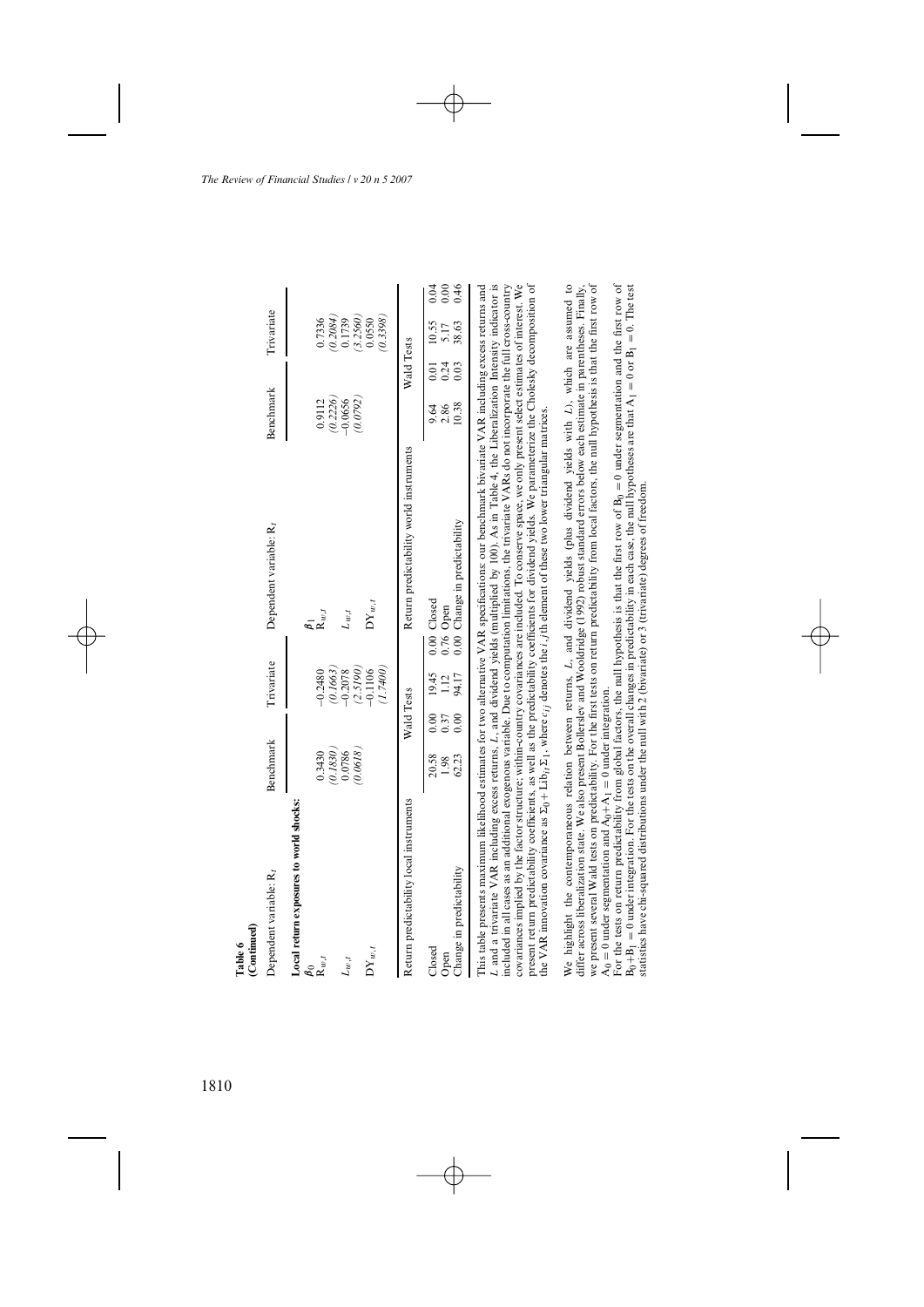Fortunately, incorporating dividend growth rates in the regressions does not affect the results (available upon request). The critical coefficients regarding the pricing of liquidity remain almost unaltered. Dividend growth itself generates very few significant coefficients. However, past dividend growth does significantly and positively predict future dividend yields, suggesting that the regression is both controlling for predictable variation in cash flows and leaving the inference regarding liquidity and expected returns generally unaffected.

**2.4.4 Alternative interaction effects.** In the main results, we explore the effects of global market integration on the pricing of liquidity where the effects are otherwise constrained to be the same across countries of similar levels of financial openness. However, there may be reasons other than the level of financial openness why the pricing of liquidity differs across countries. In this section, we explore a number of alternative interaction effects. The results are summarized in Table 7.

The first setup we examine is one of regional integration rather than global market integration. Here, we replace the U.S. variables by variables for regional indices. We investigate both a Latin American and a Southeast Asian value-weighted index in two different specifications. The degree of openness index is now simply a dummy variable that indicates whether the country belongs to that region or not.<sup>10</sup> For local predictability, this implies that we simply distinguish regional effects in liquidity pricing. The results for  $A_0$  and  $A_1$  in Table 7 suggest that liquidity significantly predicts returns with a coefficient of −0*.*0238, with the effect more pronounced for Southeast Asian countries as the coefficient becomes marginally more negative. However, the difference is not significant. For Latin America, the regional effect is stronger, in that the coefficient is significantly less negative for Latin American countries (**A**1*,*<sup>12</sup> is 0.0508). The **B**-matrices capture potential ''contagion'' effects outside the region: does liquidity in one region have an effect on returns in other emerging markets. Surprisingly, we find that the predictability effects of Southeast Asian liquidity for local market returns are smaller for countries within the region, but these coefficients are not statistically significant. For the Latin American specification, there is no significant regional effect either. When we look at liquidity pricing in the shocks, we find that for countries outside our regions there is a strong and significantly positive correlation between liquidity and return shocks. However, the effect is weaker for both Southeast Asian and Latin American countries, and significantly so in the former case. Finally, local returns are significantly predicted by

<sup>&</sup>lt;sup>10</sup> Notice that we cannot identify a mean effect of belonging to the region or not because of the presence of fixed effects.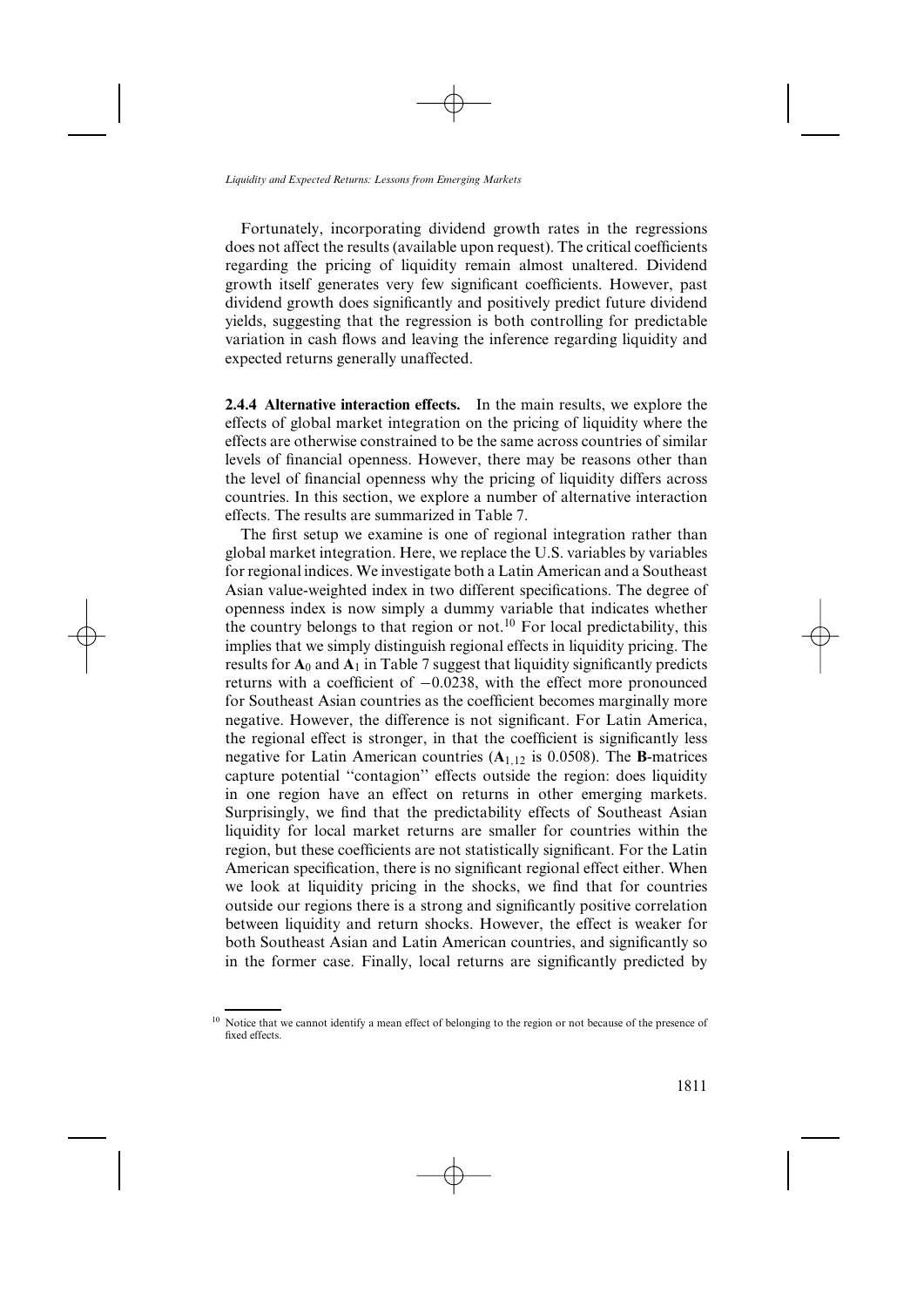| Table 7                                         |
|-------------------------------------------------|
| VARs: alternative interaction effects 1993–2003 |

 $A_0$   $A_1$   $\Sigma_0$   $\Sigma_1$   $B_0$   $B_1$  [in region] Interaction  $[R_{i,t}, L_{i,t-1}]$   $[R_{i,t}, L_{i,t-1}]$  c<sub>21</sub>  $[R_{i,t}, L_{c,t-1}]$   $[R_{i,t}, L_{c,t-1}]$ East Asia −0.0238 −0.0084 0.0237 −0.0140 −0.1810 0.1005 *(0.0123) (0.0265) (0.0033) (0.0040) (0.1322) (0.1806)* Latin America  $-0.0604$  0.0508 0.0192  $-0.0006$   $-0.0029$  0.0163<br>  $(0.0196)$   $(0.0237)$   $(0.0026)$   $(0.0053)$   $(0.0247)$   $(0.0286)$ *(0.0196) (0.0237) (0.0026) (0.0053) (0.0247) (0.0286)* Low/high −0.0534 0.0324 0.0244 −0.0091 −0.2232 0.1742 liquidity level *(0.0153) (0.0272) (0.0070) (0.0090) (0.1086) (0.1200)* Law and order −0.0804 0.0696 0.0413 −0.0407 −0.5937 0.5402 *(0.0327) (0.0500) (0.0093) (0.0127) (0.2629) (0.3429)* Political risk −0.1460 0.1832 0.0576 −0.0640 −1.3100 1.6980 *(0.0599) (0.0854) (0.0107) (0.0132) (0.4454) (0.6149)*

Amihud hypotheses

This table presents selected coefficients from bivariate VAR maximum likelihood estimates, including excess returns and *L*. In contrast to the benchmark case, presented in Table 4, where the VAR coefficients are interacted with financial openness, we interact the coefficients with five different interaction variables: two regional indicators for either East Asia or Latin America, an indicator separating countries into below or above median liquidity levels, and the ICRG's law and order and composite political risk indices (scaled to range from 0 to 1 where larger values denote better law and order or less political risk). For the regional regressions, the U.S. variables are replaced by East-Asian or Latin American variables, respectively.

We include the lagged U.S. return, lagged U.S. liquidity, and the lagged interaction indicator as additional exogenous variables, as well as fixed effects (not reported). For the regional and low/high liquidity level indices, we include only the first two. We parameterize the Cholesky decomposition of the VAR innovation covariance as  $\Sigma_0 + z_{it} \Sigma_1$ , where  $c_{21}$  denotes the element associated with the contemporaneous return-liquidity relation and  $z_{it}$  represents one of the interaction variables. We present Bollerslev and Wooldridge (1992) robust standard errors in parentheses

regional returns, but surprisingly this is true for all countries, not just those countries within the region.

A second obvious interaction variable is the level of transaction costs. We model this with a dummy variable that is one when the country has below median transaction costs. Hence, here we test for a relationship between the average level of liquidity and liquidity pricing. The results are on the third line of Table 7. The results are as expected: countries with lower transaction costs on average display a weaker predictability effect and weaker shock correlation. Nevertheless, the difference in coefficients is not significant in either case.

Third, it is conceivable that the concentration of ownership may play a role in the liquidity of a stock market. La Porta et al. (2000), among others, argue that ownership concentration is negatively correlated with the quality of corporate governance and more generally the legal system. We use a subindex of the ICRG political risk ratings, namely law and order, to proxy for this. The law component is an assessment of the strength and impartiality of the legal system, while the order component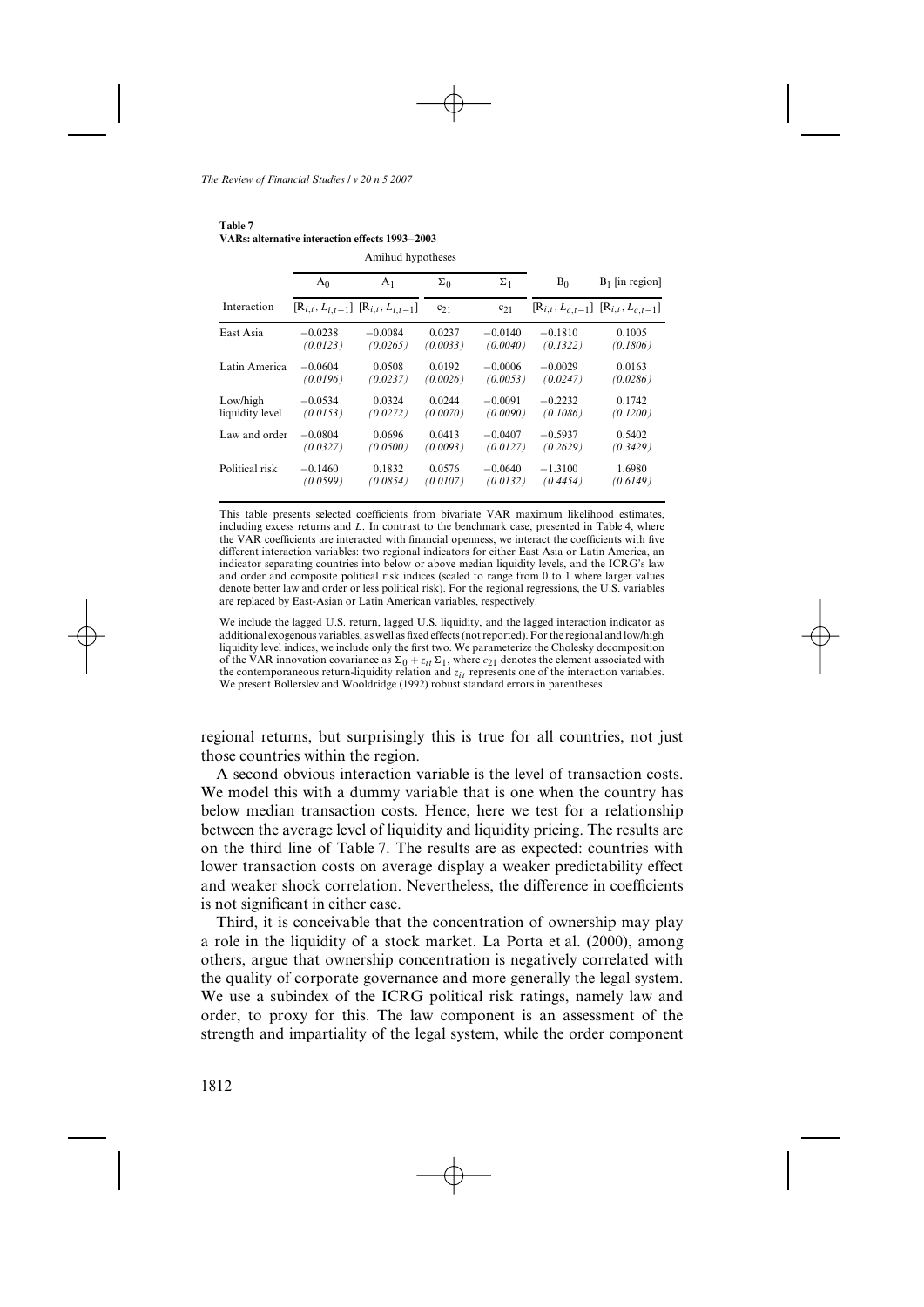is an assessment of popular observance of the law. The advantage of the measure is that we have it available for all of our countries at a monthly frequency. We rescale the variable to be between 0 (worst) and 1 (best). Law and order proves a stronger differentiator of liquidity effects than does the level of liquidity itself. Countries with a high score for law and order have a coefficient on liquidity close to zero in the return regression, and return and liquidity shocks are not correlated at all. In contrast, the Amihud (2002) hypotheses are very significant for countries with a low score. The difference in coefficients is only statistically significant for the shocks correlations.

Finally, political risk in itself may help to segment markets. Institutional investors may face constraints on which countries they invest in depending on their political risk ratings. The final line considers the composite political risk rating from ICRG, rescaled to a (0,1) interval, as the interacting variable. The political risk rating provides the strongest results. In countries with little political risk, liquidity is not priced, whereas it is very strongly priced in countries with substantial political risk. The differences are strongly statistically significant.

#### **3. Liquidity and Expected Asset Returns: A Simple Pricing Model**

#### **3.1 Transactions costs and liquidity**

In this section, we set out a simple model that considers two channels through which liquidity may affect expected returns: as a transaction cost and as a systematic risk factor. We contrast the implications of liquidity pricing under international market integration and segmentation.

Assuming exogenously determined but proportional transaction costs as in Jones (2002), poor liquidity or high transaction costs drive a wedge between the gross returns that we measure in the data and the actually obtained returns (''net returns''), that is:

$$
\exp(r_{t+1}^{\text{net}}) = \frac{\exp(r_{t+1}^{\text{gross}})}{TC_{t+1}},
$$
\n(9)

where  $TC_{t+1} \geq 1$  presents a transaction cost measure (if  $TC = 1$ , there are no transaction costs), and  $r_{t+1}^{\text{net}}$  and  $r_{t+1}^{\text{gross}}$  are continuously compounded returns.

We postulate that the log of the transaction cost measure is proportional to the liquidity measure, *L*, that is:

$$
ln(T C_{t+1}) = v L_{t+1} \ (v < 0), \tag{10}
$$

where Equations (9) and (10) hold for each market, *i*, and for the United States, *w*. Recall that the liquidity measure, *L*, is defined as  $ln(1 - ZR)$ , so that a greater incidence of zero returns is associated with a reduction in market liquidity. In general, the coefficient  $v$  will be market-specific,  $v_i$ . Note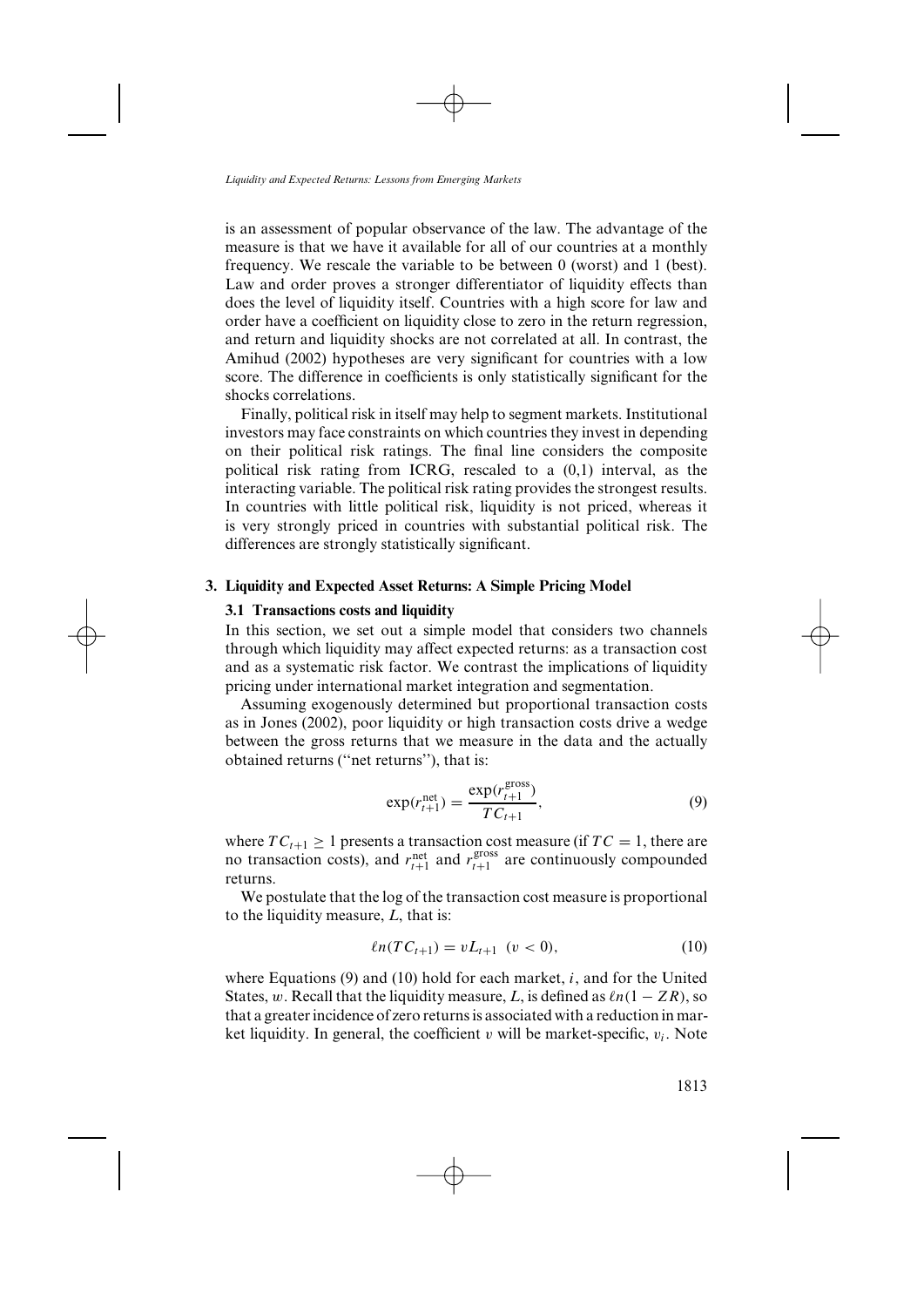that we implicitly assume that everybody has the same one-month horizon in which they trade once. Of course, in reality, the trading frequency is endogenous. It is likely that an asset with high transaction costs will be traded less frequently and held longer.<sup>11</sup> A zero daily return hopefully reflects the presence of all transaction costs market participants face.

While the transaction cost channel suffices to induce predictable variation in gross expected returns, a rapidly growing literature asserts liquidity risk is priced. For liquidity risk to be priced at the aggregate level, there must be a systematic component to liquidity variation, and overall, stocks must perform poorly when liquidity dries up. In this case, the expected equity premium is positively linked to liquidity risk, and shocks to liquidity affect prices. It is informative to explore a simple pricing model where the transactions cost effect and ''liquidity risk'' interact. In particular, the pricing model should apply to *net* returns but we only observe *gross* returns. Hence, the pricing relations become quite complex even under simple assumptions. We start with a model imposing the assumption of global market integration and then consider the case of perfectly segmented markets.

#### **3.2 Pricing under global market integration**

We ignore currency effects, measuring all returns in dollars and assuming a dollar risk-free rate. We assume that there are two risk factors affecting the world pricing kernel: net U.S. market returns  $(r_{w,t+1}^{\text{net}})$  and U.S. liquidity  $(L_{w,t+1})$ . We assume that the log pricing kernel under market integration is given by:

$$
m_{t+1}^I = \ln(M_{t+1}^I) = -\gamma_w r_{w,t+1}^{\text{net}} - \gamma_{L,w} L_{w,t+1},\tag{11}
$$

where  $\gamma_w$  is the world price of market risk and  $\gamma_{L,w}$  is the world price of liquidity risk. We do not offer a formal model justifying the presence of a liquidity term in the pricing kernel other than appealing to models with aggregate liquidity shocks correlated with preferences [e.g., Vayanos (2004)] or behavioral models where liquidity partially reflects the presence or absence of rational investors in the market [e.g., Baker and Stein (2004)]. It follows for all returns,  $r_{i,t+1}^{net}$ , that

$$
E_t[exp(r_{i,t+1}^{net})M_{t+1}^I] = 1,
$$
\n(12)

holds under global market integration.

Let  $r_t^f$  be the continuously compounded risk-free interest rate. Assume that all continuously compounded returns and  $L_{w,t+1}$  are jointly normally

<sup>&</sup>lt;sup>11</sup> See Amihud and Mendelson (1986) for an interesting analysis of the resulting potential clientele effects, and Huang (2003) for an analysis of the effect of random holding horizons due to liquidity shocks on pricing.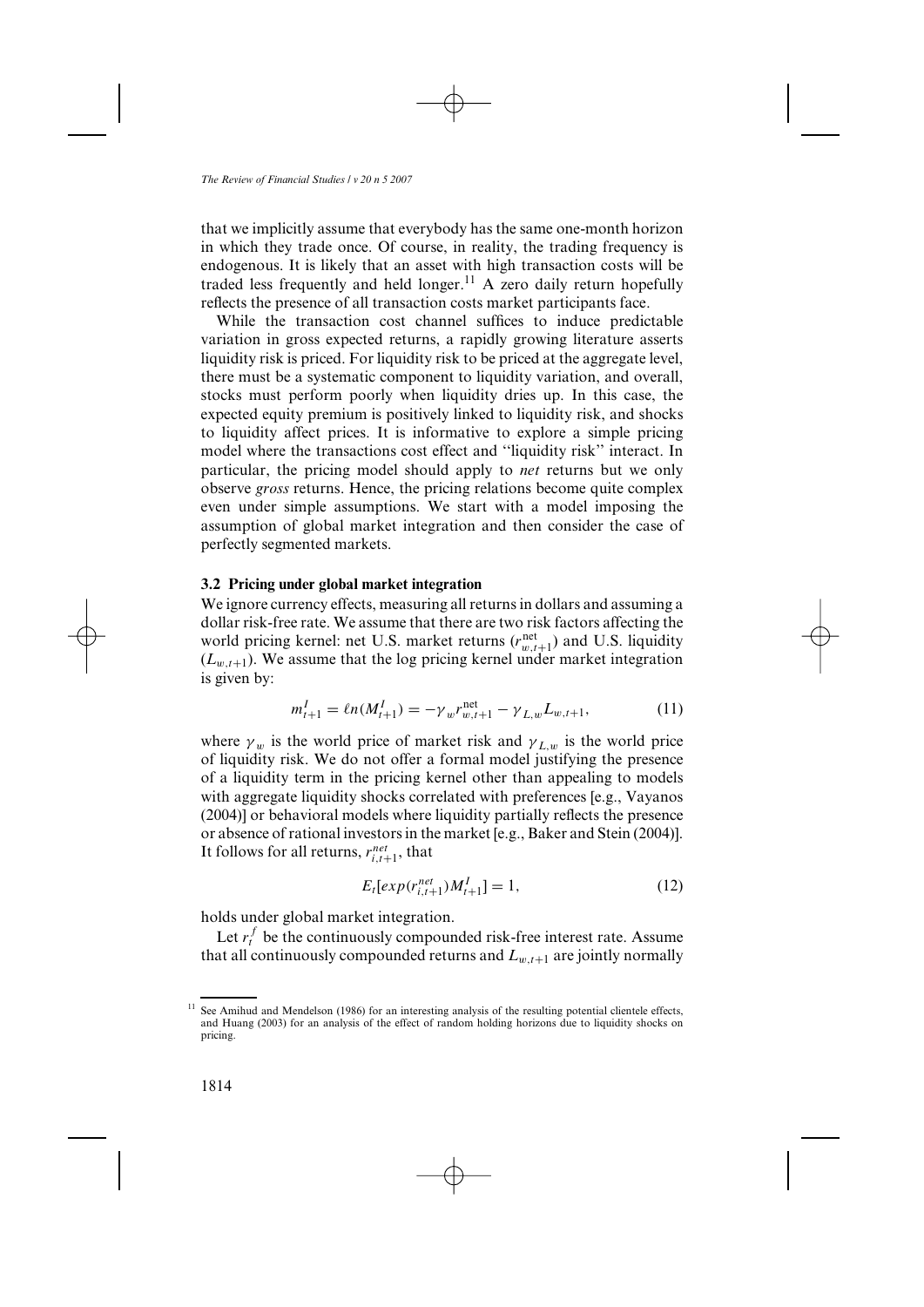*Liquidity and Expected Returns: Lessons from Emerging Markets*

distributed.12 Then:

$$
r_t^f = -E_t[m_{t+1}] - \frac{1}{2} \text{Var}_t[m_{t+1}]. \tag{13}
$$

Hence:

$$
E_t[r_{i,t+1}^{\text{net}}] = r_t^f - \frac{1}{2} \text{Var}_t[r_{i,t+1}^{\text{net}}] + \gamma_w \text{Cov}_t[r_{i,t+1}^{\text{net}}, r_{w,t+1}^{\text{net}}] + \gamma_{L,w} \text{Cov}_t[r_{i,t+1}^{\text{net}}, L_{w,t+1}^{\text{net}}].
$$
\n(14)

Equation (14) follows from the main pricing Equation (12) and the normal distributional assumption, after substituting in Equation (13). Markets that do well when the world market performs well or liquidity is high, require high expected net returns.

To express the model in terms of gross observed returns, we need to solve for the variances and covariances in Equation (14) in terms of moments for gross returns:

$$
\begin{split} \text{Var}_{t}[r_{i,t+1}^{\text{net}}] &= \text{Var}_{t}[r_{t+1}^{\text{gross}} - v_{i}L_{i,t+1}] \\ &= \text{Var}_{t}[r_{i,t+1}^{\text{gross}}] + v_{i}^{2}\text{Var}_{t}[L_{i,t+1}] - 2v_{i}\text{Cov}_{t}[r_{i,t+1}^{\text{gross}}, L_{i,t+1}], \end{split} \tag{15}
$$

$$
Cov_{t}[r_{i,t+1}^{net}, r_{w,t+1}^{net}] = Cov_{t}[r_{i,t+1}^{gross} - v_{i}L_{i,t+1}, r_{w,t+1}^{gross} - v_{w}L_{w,t+1}]
$$
\n
$$
= Cov_{t}[r_{i,t+1}^{gross}, r_{w,t+1}^{gross}] + v_{i}v_{w}Cov_{t}[L_{i,t+1}, L_{w,t+1}]
$$
\n
$$
-v_{i}Cov_{t}[L_{i,t+1}, r_{w,t+1}^{gross}] - v_{w}Cov_{t}[r_{i,t+1}^{gross}, L_{w,t+1}],
$$
\n(16)

and

$$
Covt[ri,t+1net, Lw,t+1] = Covt[ri,t+1gross, Lw,t+1] - vi Covt[Li,t+1, Lw,t+1]. (17)
$$

Combining Equations  $(9)$ ,  $(10)$ , and  $(14)$ – $(17)$ , we obtain:

$$
E_t[r_{i,t+1}^{\text{gross}}] - r_t^f = \gamma_w \text{Cov}_t[r_{i,t+1}^{\text{gross}}, r_{w,t+1}^{\text{gross}}] \leftarrow \text{[world market risk]}
$$
(18)  
+ (\gamma\_{L,w} - \gamma\_w v\_w) \text{Cov}\_t[r\_{i,t+1}^{\text{gross}}, L\_{w,t+1}] \leftarrow \text{[world liquidity risk]}+  $v_i E_t[L_{i,t+1}] + v_i \text{Cov}_t[L_{i,t+1}, r_{i,t+1}^{\text{gross}}] \leftarrow \text{[local liquidity risk]}$   
-  $v_i \gamma_w \text{Cov}_t[L_{i,t+1}, r_{w,t+1}^{\text{gross}}] \leftarrow \text{[cross liquidity-return effect]}$   
+ (\gamma\_w v\_i v\_w - \gamma\_{L,w} v\_i) \text{Cov}\_t[L\_{i,t+1}, L\_{w,t+1}] \leftarrow \text{[liquidity covariation effect]}  
- $\frac{1}{2} \text{Var}_t[r_{i,t+1}^{\text{cross}}] - \frac{1}{2} v_i^2 \text{Var}_t[L_{i,t+1}] \leftarrow \text{[Jensen's inequality terms]}$ 

<sup>&</sup>lt;sup>12</sup> Despite the statistical evidence against normality reported in Section 3, we nevertheless maintain the normality assumption for tractability and ease of interpretation of the resulting pricing equations. Moreover, the actual estimation uses a GMM approach and does not rely on normality.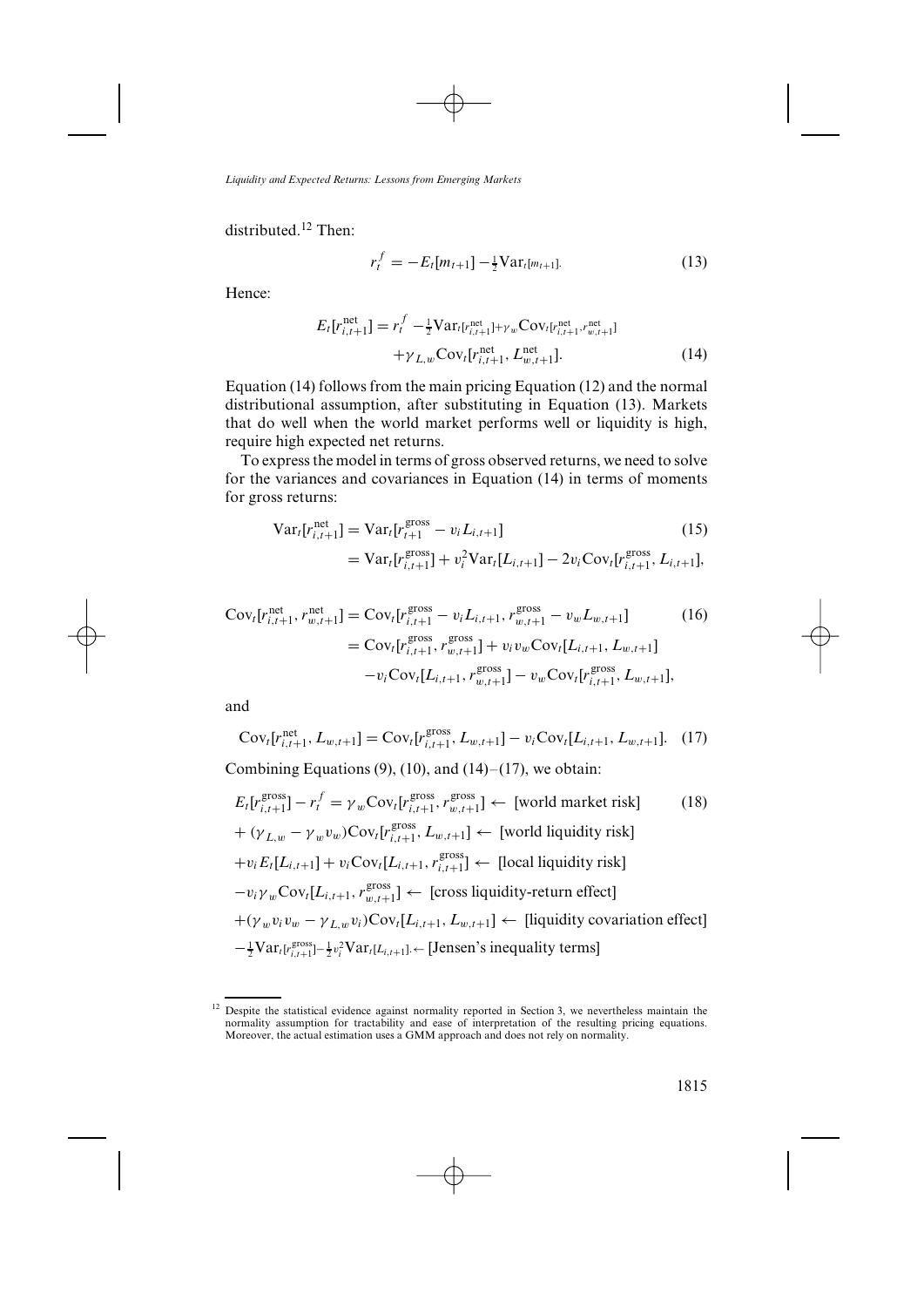The simple pricing relation in Equation (14) for net returns with two risks and a Jensen's inequality term turns into a pricing equation with eight terms. The pricing equation is similar but not identical to that implied by the model of Acharya and Pedersen (2005). First, Acharya and Pedersen's model is a pure transaction cost model so that  $\gamma_{L,w} = 0$ . Second, Acharya and Pedersen's model is formulated in simple returns and does not feature Jensen's inequality terms. It therefore has only five terms, as both the last line and the  $Cov_t[r_{i,t+1}^{\text{gross}}, L_{i,t+1}]$  term represent Jensen's inequality effects [see Equation (15)].

The first term in Equation (18) reflects world market risk; the second term reflects world liquidity risk but the price of world liquidity risk is  $\gamma_{L,w} - \gamma_w v_w$ , not  $\gamma_{L,w}$ . Assuming positive prices of risk, and with  $v_w$  likely negative, this exposure is larger than reflected in the world price of liquidity risk. The extra terms arise because correlation between gross returns and world liquidity contributes to the correlation between net U.S. and local returns. It is useful to immediately contrast this term with the third line:  $v_i[E_t[L_{i,t+1}] + \text{Cov}_t[L_{i,t+1}, r_{i,t+1}^{\text{gross}}]$ . These terms reflect pure local liquidity risks. The first component simply captures the assumption that illiquid securities must have higher expected returns because of transactions costs; the second that this expected return is decreasing in the covariance between returns and local liquidity shocks. The latter seems counter intuitive, but arises because positive covariation increases the variance of net returns, which affects expected returns through Jensen's inequality (see Equation  $(15)$ ).

The fourth line shows that a positive covariation between local liquidity and the market return implies a higher expected return. Acharya and Pedersen (2005) offer an extensive economic motivation for why investors may accept a lower return on a security that is liquid in a down market. Using data obtained from the Spanish stock market, Martinez et al. (2005) also find that higher liquidity-return covariances lead to higher expected returns. The fifth line shows that the expected return increases with the covariance between local market liquidity and world market liquidity. This essentially is the commonality-in-liquidity effect referred to by Chordia et al. (2001a); Hasbrouck and Seppi (2000), and Huberman and Halka (2001). In the context of our global pricing framework, applied to emerging markets, both the cross-liquidity return and liquidity covariance effects may be expected to be small. It is not likely that, for emerging markets, local liquidity covaries much with U.S. returns or U.S. liquidity. The final line represents the Jensen's inequality terms. What is most striking about the pricing framework developed here is that even under global market integration, local factors enter the asset pricing equation.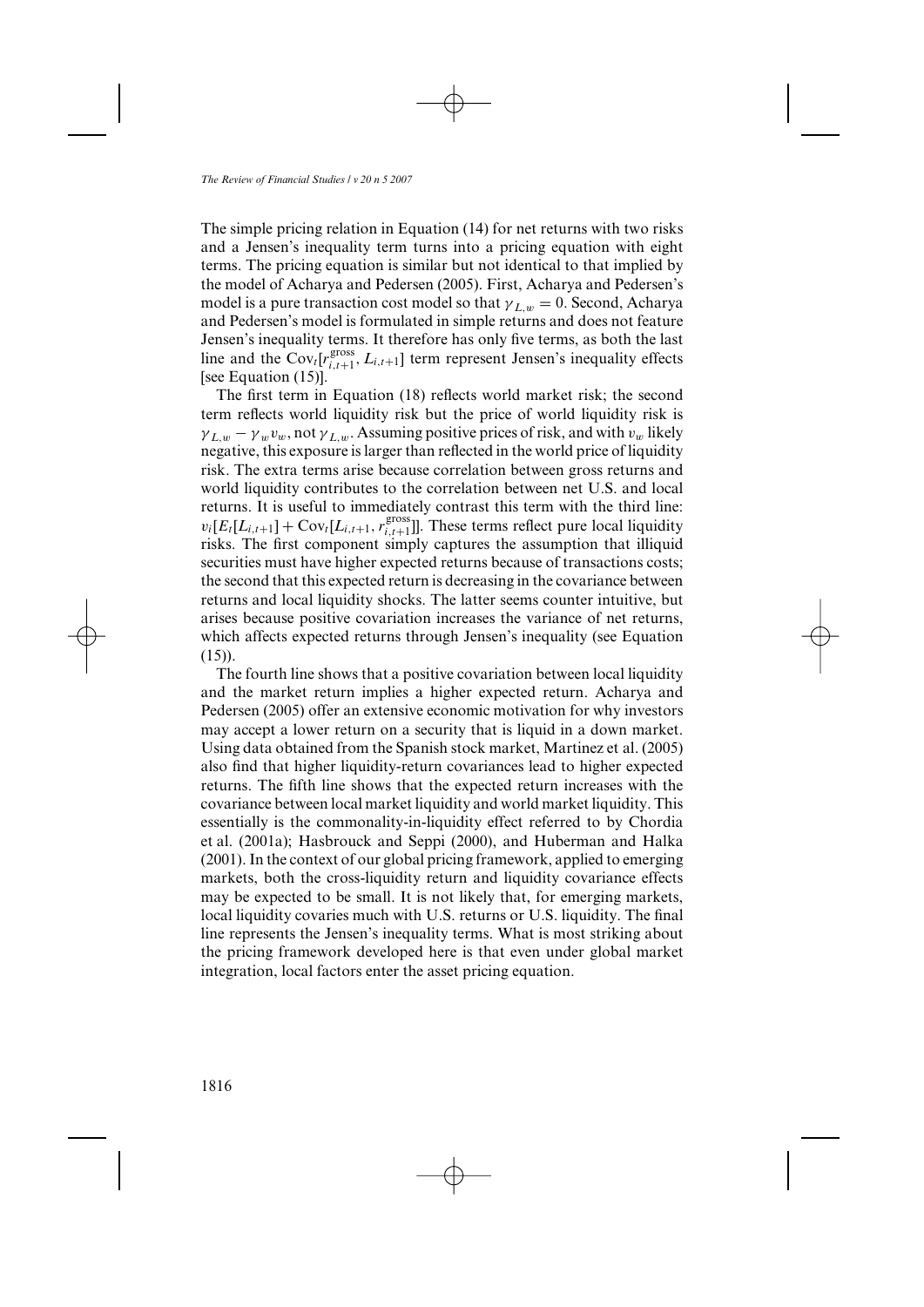#### **3.3 Pricing under market segmentation**

Under segmentation, the price of local liquidity risk and the local equity return enter the pricing kernel:

$$
m_{t+1}^{S} = \ln(M_{t+1}^{S}) = -\gamma_i r_{i,t+1}^{\text{net}} - \gamma_{L,i} L_{i,t+1}.
$$
 (19)

Under joint normality:

$$
E_t[r_{i,t+1}^{\text{net}}] = r_t^f - \frac{1}{2} \text{Var}_t[r_{i,t+1}^{\text{net}}] + \gamma_i \text{Var}_t[r_{i,t+1}^{\text{net}}] + \gamma_{L,i} \text{Cov}_t[r_{i,t+1}^{\text{net}}, L_{i,t+1}^{\text{net}}].
$$
 (20)

Notice that  $r_t^f$  is a domestic interest rate and the model would normally apply to local excess returns. However, the use of local excess returns in emerging markets is hampered by the presence of extreme returns and interest rates in the data. Therefore, we follow most of the literature and formulate the model in U.S. dollars. If uncovered interest parity holds, our expected excess return expressions are identical for local currency or dollar returns. Again, we must transform net into gross returns. We use:

$$
Covt[ri,t+1net, Li,t+1] = Covt[ri,t+1gross, Li,t+1] - viVart[Li,t+1] (21)
$$

and the expression for  $Var_t[r_{i,t+1}^{net}]$  in Equation (15), to obtain:

$$
E_t[r_{i,t+1}^{\text{gross}}] - r_t^f = (\gamma_i - \frac{1}{2}) \text{Var}_t[r_{i,t+1}^{\text{gross}}] + [\gamma_{L,i} - (\gamma_i - \frac{1}{2}) 2v_i] \text{Cov}_t[r_{i,t+1}^{\text{gross}}, L_{i,t+1}] + v_i E_t[L_{i,t+1}] + v_i[v_i(\gamma_i - \frac{1}{2}) - \gamma_{L,i}] \text{Var}_t[L_{i,t+1}].
$$
\n(22)

While the same risks are present in the integrated model as well, now they have different coefficients. Assume,  $\gamma_i > \frac{1}{2}$  and  $\gamma_{L,i} > 0$ . The variance of liquidity then features a positive coefficient even when a Jensen's inequality is accounted for. Whereas the covariance between local returns and local liquidity surprisingly receives a negative coefficient in the model under integration, it has the expected positive coefficient here as it represents a genuine liquidity risk. However, the price of risk is not  $\gamma_{L,i}$ , but potentially larger due to the relation between transaction costs and liquidity variation. Again, the expression for expected returns contains a transactions cost term,  $v_i E_t[L_{i,t+1}]$ , and a term in the variance of liquidity. The latter represents a Jensen's inequality effect, and covariation terms that arise from the correlation between transaction costs and aggregate liquidity risks. These terms simplify because we use aggregate country portfolios. The indirect transaction costs term through the variance of liquidity features a positive coefficient under the assumptions above and counterbalances the direct transactions costs effect.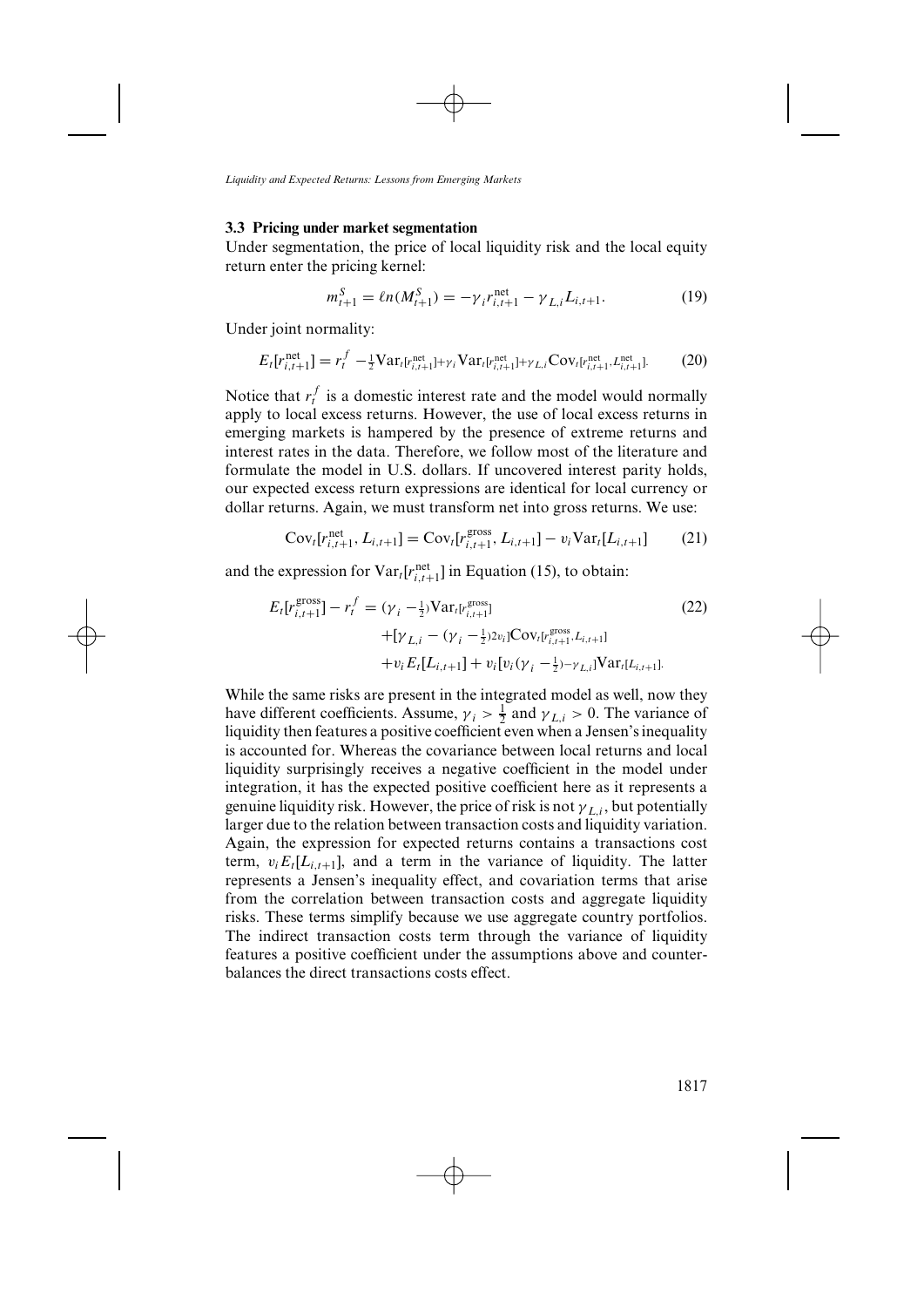#### **3.4 Model parametrization**

Because our models feature a number of country-specific parameters entailing a rather large parameter space, we model them as a timeinvariant function of country-specific instruments,  $z_{i,t}$ . In the benchmark model,  $z_{i,t} = Lib_{i,t}$ . The transactions costs parameter is then modeled as:

$$
v_i = v_I L i b_{i,t} + v_S (1 - L i b_{i,t}). \tag{23}
$$

Hence, *vi* depends only on two common parameters, which distinguish transaction cost effects across liberalized and non-liberalized markets. Consistent with this assumption, we let  $\gamma_i = \gamma_s$  and  $\gamma_i = \gamma_i$  *s*. We estimate three parsimonious models, which are all special cases of the following encompassing model:

$$
E_{t}[r_{i,t+1}^{\text{gross}}] - r_{t}^{f} = v_{i} E_{t}[L_{i,t+1}] + \theta_{i,t}^{1} \text{Var}_{t}[r_{i,t+1}^{cross}]
$$
  
+  $\theta_{i,t}^{2} \text{Var}_{t}[L_{i,t+1}] + \theta_{i,t}^{3} \text{Cov}_{t}[L_{i,t+1}, r_{i,t+1}^{gross}]$   
+  $\theta_{i,t}^{4} \text{Cov}_{t}[L_{i,t+1}, r_{w,t+1}^{gross}] + \theta_{i,t}^{5} \text{Cov}_{t}[L_{i,t+1}, L_{w,t+1}]$   
+  $\theta_{i,t}^{6} \text{Cov}_{t}[r_{i,t+1}^{gross}, L_{w,t+1}] + \theta_{i,t}^{7} \text{Cov}_{t}[r_{i,t+1}^{cross}, r_{w,t+1}^{gross}] (24)$ 

where  $\theta_{i,t}^j$  is the parameter function for the  $j^{th}$  priced risk in country *i*:

$$
\theta_{i,t}^j = \theta_{S}^j (1 - Lib_{i,t}) + \theta_I^j Lib_{i,t}
$$
\n(25)

Two of the models we investigate impose the theoretical restrictions of complete integration or segmentation implied by the models derived in Sections 4.2 and 4.3. The third model mixes the two. In summary,

| Parameter        | Mixed model                                                                                                                                  | Full integration                      | Full Segmentation                                    |
|------------------|----------------------------------------------------------------------------------------------------------------------------------------------|---------------------------------------|------------------------------------------------------|
| $v_i$            | $v_I Lib_{i,t} + v_S(1 - Lib_{i,t})$                                                                                                         | $v_I$                                 | $v_{S}$                                              |
| $\theta_{i,t}^1$ | $\left(-\frac{1}{2}\right)Lib_{i,t} + \left(\gamma_5 - \frac{1}{2}\right)(1 -$<br>$Lib_{i,t})$                                               | $-\frac{1}{2}$                        | $\gamma_S - \frac{1}{2}$                             |
| $\theta_{i,t}^2$ | $\left(-\frac{1}{2}\right)v_i^2Lib_{i,t} + v_s[(\gamma_s - \frac{1}{2})v_s - \frac{1}{2}v_t^2]$<br>$\gamma_{L, S}$ [(1 – Lib <sub>it</sub> ) |                                       | $v_S[v_S(\gamma_S - \frac{1}{2}) - \gamma_I_s]$      |
| $\theta_{i,t}^3$ | $v_I Lib_{i,t} + [y_{I,s} - (y_s -$<br>$(\frac{1}{2})2v_S[(1 - Lib_{i,t})]$                                                                  | $v_I$                                 | $\gamma_{L, S} - (\gamma_{S} - \frac{1}{2}) 2 v_{S}$ |
| $\theta_{i,t}^4$ | $-v_Iv_wLib_{i,t}$                                                                                                                           | $-v_I \gamma_w$                       | $\theta$                                             |
| $\theta_{i,t}^5$ | $(\gamma_w v_I - \gamma_{I_w w}) v_I Lib_{i,t}$                                                                                              | $(\gamma_w v_I - \gamma_{I,w}) v_I$ 0 |                                                      |
| $\theta_{i,t}^6$ | $(\gamma_{L,w}-\gamma_w v_I)Lib_{i,t}$                                                                                                       | $(\gamma_{L,w}-\gamma_w v_I) = 0$     |                                                      |
| $\theta_{i,t}^7$ | $\gamma$ <sub>w</sub> Lib <sub>it</sub>                                                                                                      | $\gamma_{w}$                          | $\mathbf{0}$                                         |

The fully segmented model has only three parameters, the fully integrated model has four parameters (including  $v_w$ ) and the mixed model has seven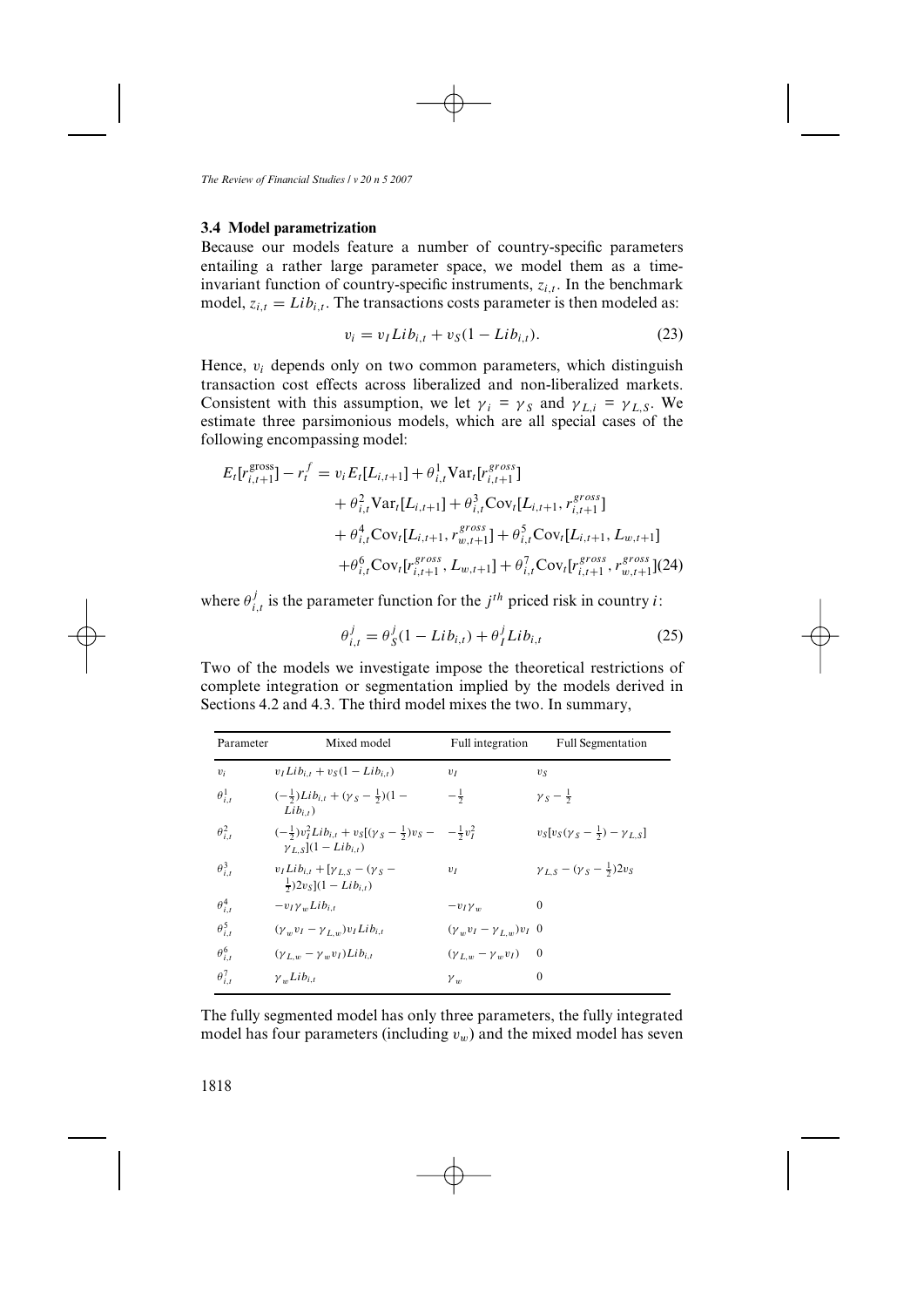parameters. The mixed model reduces to one of the extreme models when the financial openness indicator is either 0 or 1. We also investigate the relative role of the two channels through which liquidity can affect expected returns: transaction costs or systematic liquidity risk exposures. To focus on the first, we set  $\gamma_{L,w} = \gamma_{L,S} = 0$ ; to focus on the latter, we set  $v_w = v_i = 0.$ 

We also estimate VARs with alternative interaction variables: the level of liquidity, a law and order index, and a political risk index. We postulate that these variables may capture cross-country variation in the transaction costs or prices of risk. We therefore define:

$$
v_{k,i} = v_{k,0} + v_{k,1} z_{i,t}
$$
 (26)

with  $k = I$ , *S*, and

$$
\gamma_{S,i} = \gamma_{S,0} + \gamma_{S,1} z_{i,t} \tag{27}
$$

$$
\gamma_{L,S,i} = \gamma_{L,S,0} + \gamma_{L,S,1} z_{i,t}.
$$
\n(28)

We expect that countries with lower liquidity levels, poorer law and order conditions, or higher political risks face greater prices of risk and transaction costs. Consequently, we anticipate  $v_{k,1} > 0$ ,  $\gamma_{s,1} < 0$ , and  $\gamma_{L, S, 1}$  < 0. We estimate these models under the same market integration hypotheses we explore and impose for the benchmark model: full integration, full segmentation, and a mixed model. Parameters in the table are replaced by the parameterizations in Equations (26)–(28). Ignoring  $v_w$ , the full integration (full segmentation) model now has 4 (6) parameters; the mixed model has 10.

We also consider an alternative mixed model. In this model, we view liquidity levels, political risk, or poor corporate governance proxied by the law and order variable as potential sources of market segmentation. This simply corresponds to replacing the  $Lib_{i,t}$  variable under "mixed model" in the table by  $z_{i,t}$ . For example, when the political risk index equals 1 (meaning no political risk), the  $\gamma_i$ 's are from the integrated model. When the index equals 0, the segmentation model applies, but the prices of risk do not vary directly with *zi,t* .

#### **3.5 Estimation**

Before we can estimate the model, we must make auxiliary assumptions concerning the dynamics of expected returns and conditional second moments. Our model essentially constrains the relation between the two but to test the model restrictions, we must exogenously specify either volatility or expected return dynamics. We choose to follow the pricing framework of Campbell (1987) and Harvey (1989, 1991) in which expected returns are assumed to be exact linear functions of a set of instruments. Denote the residuals from these projections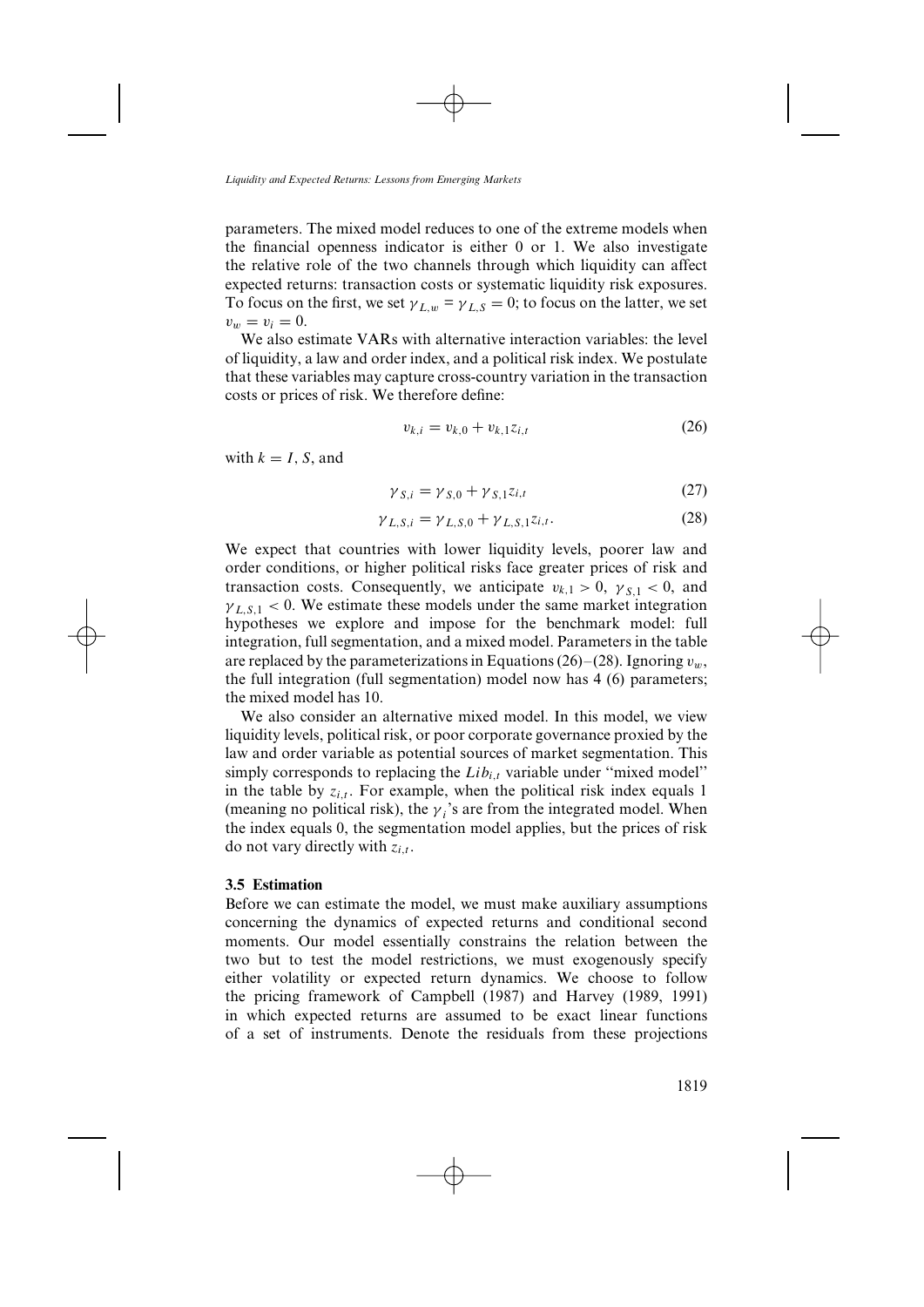as:

$$
\mathbf{u}_t = \begin{bmatrix} \mathbf{u}_{i,t}, u_{w,t}, \mathbf{u}_{L_i,t}, u_{L_w,t} \end{bmatrix} \text{ for } i = 1, \dots, N. \tag{29}
$$

We assume that:

$$
E[\mathbf{u}_t|\mathbf{I}_{t-1}] = 0. \tag{30}
$$

This is a strong assumption, as it requires returns and the liquidity measure to exhaust the information set (see Harvey (1991) for further discussion).

The model can be estimated in two steps. First, our previously estimated vector autoregressive systems determine the  $\mathbf{u}_t$ . Second, we obtain model residuals for use in a panel GMM estimation:

$$
e_{w,t+1} = r_{w,t+1} - r_{f,t} - v_w L_{w,t+1} - \gamma_w u_{w,t+1}^2 - \gamma_{L,w} u_{w,t+1} u_{L_w,t+1}
$$
  
\n
$$
e_{i,t+1} = r_{i,t+1} - r_{f,t} - v_i L_{i,t+1} - \theta_{i,t}^1 u_{i,t+1}^2 - \theta_{i,t}^2 u_{L_i,t+1}^2 - \theta_{i,t}^3 u_{L_i,t+1} u_{i,t+1}
$$
  
\n
$$
-\theta_{i,t}^4 u_{L_i,t+1} u_{w,t+1} - \theta_{i,t}^5 u_{L_i,t+1} u_{L_w,t+1}
$$
  
\n
$$
-\theta_{i,t}^6 u_{i,t+1} u_{L_w,t+1} - \theta_{i,t}^7 u_{i,t+1} u_{w,t+1}.
$$

The orthogonality conditions to estimate this system can be summarized as follows:

$$
\mathbf{g}_{t+1} = \left[ \begin{array}{c} e_{w,t+1} \otimes \mathbf{x}_{w,t} \\ e_{i,t+1} \otimes (\mathbf{x}_{i,t}, z_{i,t}) \end{array} \right], \tag{31}
$$

where we set  $z_{i,t}$  equal to the interaction variables, including financial openness, employed in the VAR. In our empirical work, we primarily focus on the benchmark case,  $\mathbf{x}_{i,t} = [r_{i,t}, L_{i,t}]$ , corresponding to the bivariate VAR. For the emerging markets, the system has 72 orthogonality conditions for our baseline specification (with 18 extra for interaction analysis), where our least parsimonious model has only 10 parameters (the U.S. system has 3 additional conditions).

We use two specification tests. First, we report the standard test of over-identifying restrictions. Second, we compute a metric that weights the moment conditions by the inverse of the inner product of the raw returns with the lagged instrument set. In contrast to the optimal GMM weighting matrix that is model-specific, this weighting scheme is constant across all models, and thus facilitates a comparison of our non-nested models. The metric is related to but not identical to the popular Hansen and Jagannathan (1991) distance metric, which measures the distance between the implied pricing kernel and the region of acceptable pricing kernels. The distance measure is given by:

$$
\{E[g_{t+1}]\big/E[(R_{i,t+1}\otimes(\mathbf{x}_{i,t},z_{i,t})) (R_{i,t+1}\otimes(\mathbf{x}_{i,t},z_{i,t}))']^{-1}E[g_{t+1}]\big\}^{1/2}.
$$
 (32)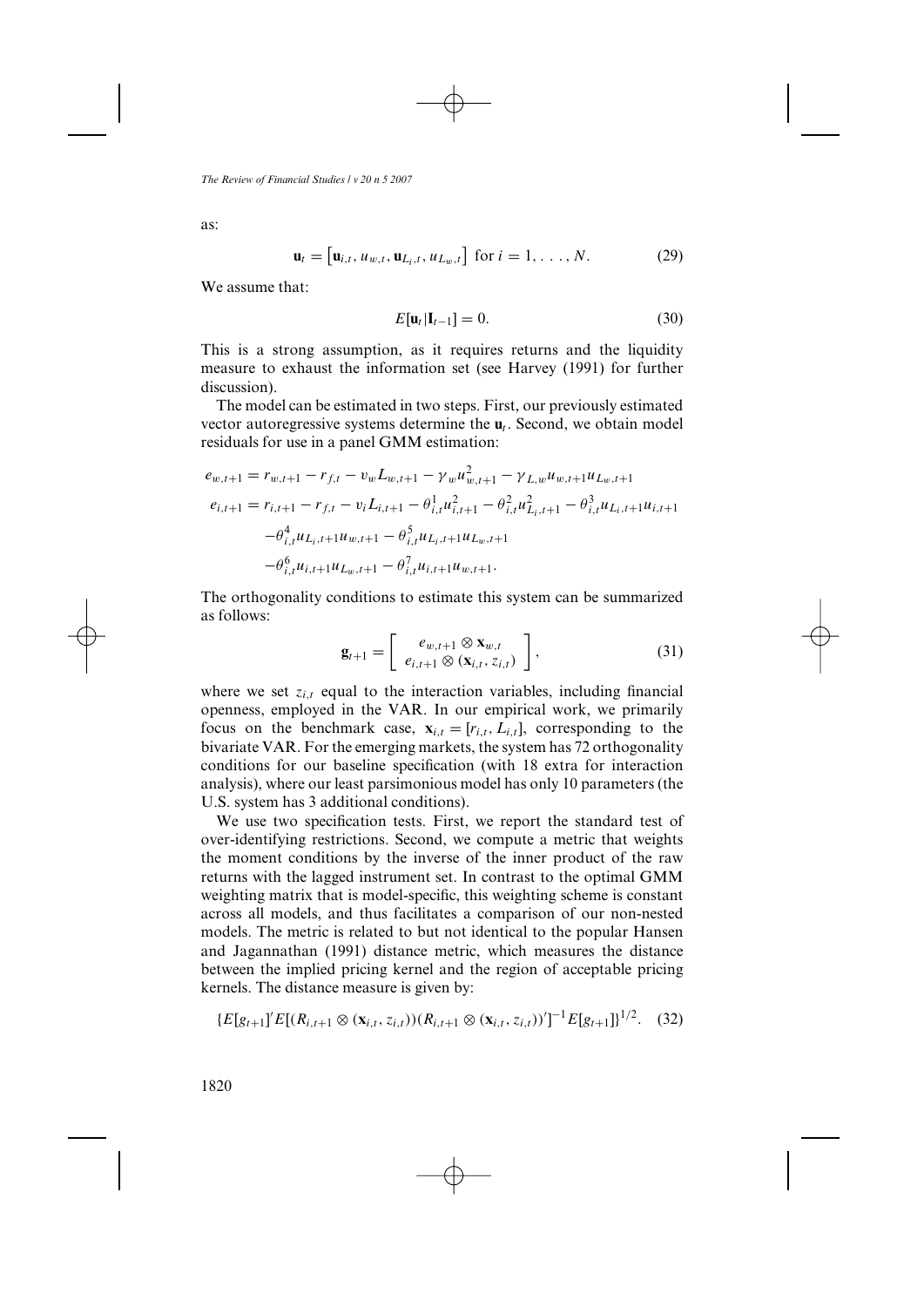While it would be possible, building on results regarding the HJ distance measure, to derive the asymptotic distribution of the statistic [see Jagannathan and Wang (1996)], this distribution is likely to be a poor approximation to the true small sample distribution [see Kan and Zhou (2002); Ahn and Gadarowski (2004)]. Therefore, we simply use the distance measure as a statistic to compare models.

### **3.6 Empirical results**

Our bivariate VARs, estimated above, deliver the *unexpected* return and liquidity shocks for each country used in the GMM estimation. It is important to note that the standard errors we will report ignore the sampling error associated with this first stage VAR and hence likely underestimate the true standard errors. We pre-estimate the U.S. parameters using a longer sample from 1962-2003 from CRSP. This ensures that the world parameters are estimated with maximal precision and are identical across models. It is difficult to identify both  $v_w$  and  $\gamma_{L,w}$ ; therefore, we first consider a model where  $v_w = 0$ . The resulting model fits the data as well as the model with non-zero  $v_w$  and has positive prices of risk. The price of world market risk is 2.848 and significant. The price of world liquidity risk is 57.240, but imprecisely estimated. We will report an alternative model with  $v_w \neq 0$  and  $\gamma_{L,w} = 0$  as well.

**3.6.1 Benchmark model.** Table 8 (Panel A) presents the results for the three basic theoretical models associated with either a fully integrated case, a fully segmented case, or a mixed variant. Note that all models we consider are rejected with *p*-values below 0.01 based upon the tests of the over-identifying restrictions. While the *J* -test is known to over-reject the null hypothesis in small samples, these statistics are quite large suggesting that asset pricing in the emerging market context is very challenging. For this reason, we focus instead on the economic information that can be extracted from these cases. Given the limited time-series for emerging markets, however, inference could be different with more data.

To begin, we present the fully integrated case, for which we estimate only one new parameter,  $v_I$ —the gross-to-net return adjustment;  $\gamma_w$ —the pre-estimated price of world market risk, and  $\gamma_{L,w}$ —the pre-estimated price of world market liquidity risk are discussed above. The gross to net adjustment parameter is negative but not significantly different from zero. Evaluated at the average zero, this term represents about 4 basis points per month, a small but reasonable estimate. Of the models under consideration in Panel A, the fully integrated model has the largest distance statistic, suggesting that this model does a *relatively* poor job of explaining emerging markets returns.

Next, we consider the case of full segmentation. This model involves the estimation of three parameters:  $v_s$ —the gross-to-net return adjustment,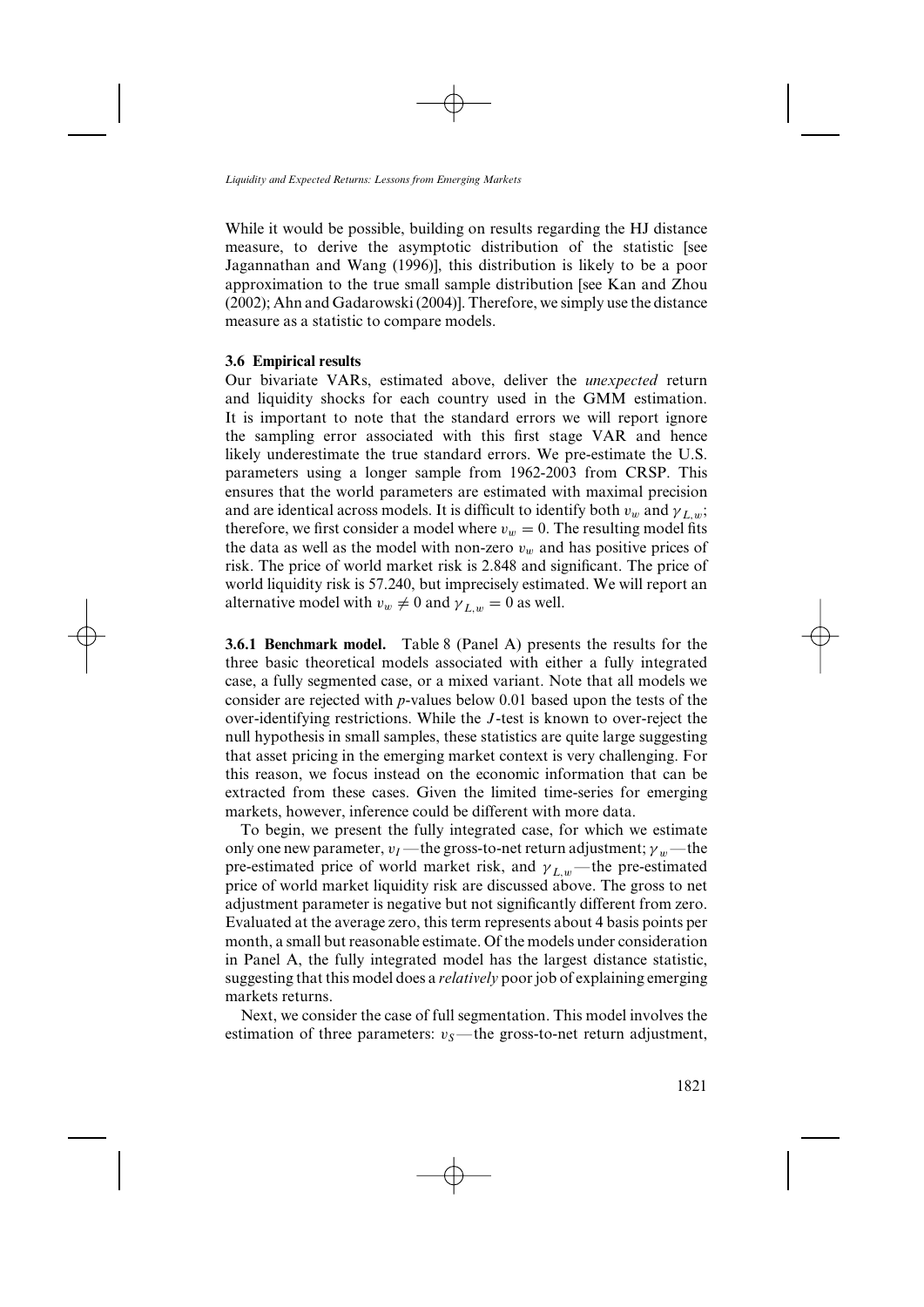*γ*<sub>S</sub>—the price of local market risk, and *γ<sub>L</sub>*<sub>S</sub>—the price of local market liquidity risk. The  $v_S$  parameter is similar to  $v_I$ , and is also not significantly different from zero. The local price of market risk is not significant; however, the price of local liquidity risk is positive and significant. Of the main models considered, the fully segmented model is associated with the lowest distance metric. These estimates suggest a 53 and 27 basis points per month compensation for local market and liquidity risk, respectively.

As the markets under exploration in this study are neither fully segmented nor integrated, we also consider the mixed model where risk compensation varies over the financial openness proxy. In this case, the gross-to-net adjustment parameter is negative (but not significant) for fully segmented markets, but becomes an insignificant positive number for markets displaying greater foreign investor access. The price of local market risk is not significantly different from zero; however, the price of local liquidity risk is positive and highly significant. Nevertheless, the distance associated with the mixed model exceeds that of the full segmentation model. For segmented markets, these estimates suggest a −34 and 62 basis point per month compensation for local market and liquidity risk, respectively. For integrated markets, these estimates suggest a 44 and −31 basis point per month compensation for global market and liquidity risk, respectively (the latter due to a negative covariance).

We consider three alternative specifications. In the first and second, we consider alternatives where we shut down either the gross-to-net return transaction costs adjustments,  $v_i$ , or the prices of risks associated with local and global systematic liquidity,  $\gamma_{LS}$  and  $\gamma_{L,w}$  respectively. The removal of a transaction costs effect still yields a positive and significant price of local liquidity risk, but the price of market risk remains negative. The removal of all systematic liquidity pricing makes the local price of market risk positive, but it remains insignificantly different from zero. The *v*-parameters are now both negative. This model actually yields a distance metric that is quite close to that of the full segmentation model. We also report an alternative mixed model where the model for U.S. returns sets  $\gamma_{L,w}$  = 0, instead of  $v_w$  = 0. We find that  $v_w$  is −0.058 and marginally different from zero, but the price of world market risk is negative. The local prices of risk and transaction cost parameters are rather similar to the ones we estimated before, only that the price of local market liquidity risk is somewhat higher.

Finally, we also estimate the general mixed model, but we replace the value-weighted zero return liquidity measure with its equal-weighted counterpart. The pre-estimated U.S. pricing evidence is very similar to the equal-weighted liquidity case, but the price of world liquidity risk is now marginally significant. Here, the gross-to-net return transaction cost adjustment has the wrong sign and is not significant for segmented markets, but the price of local liquidity risk is large and strongly significant.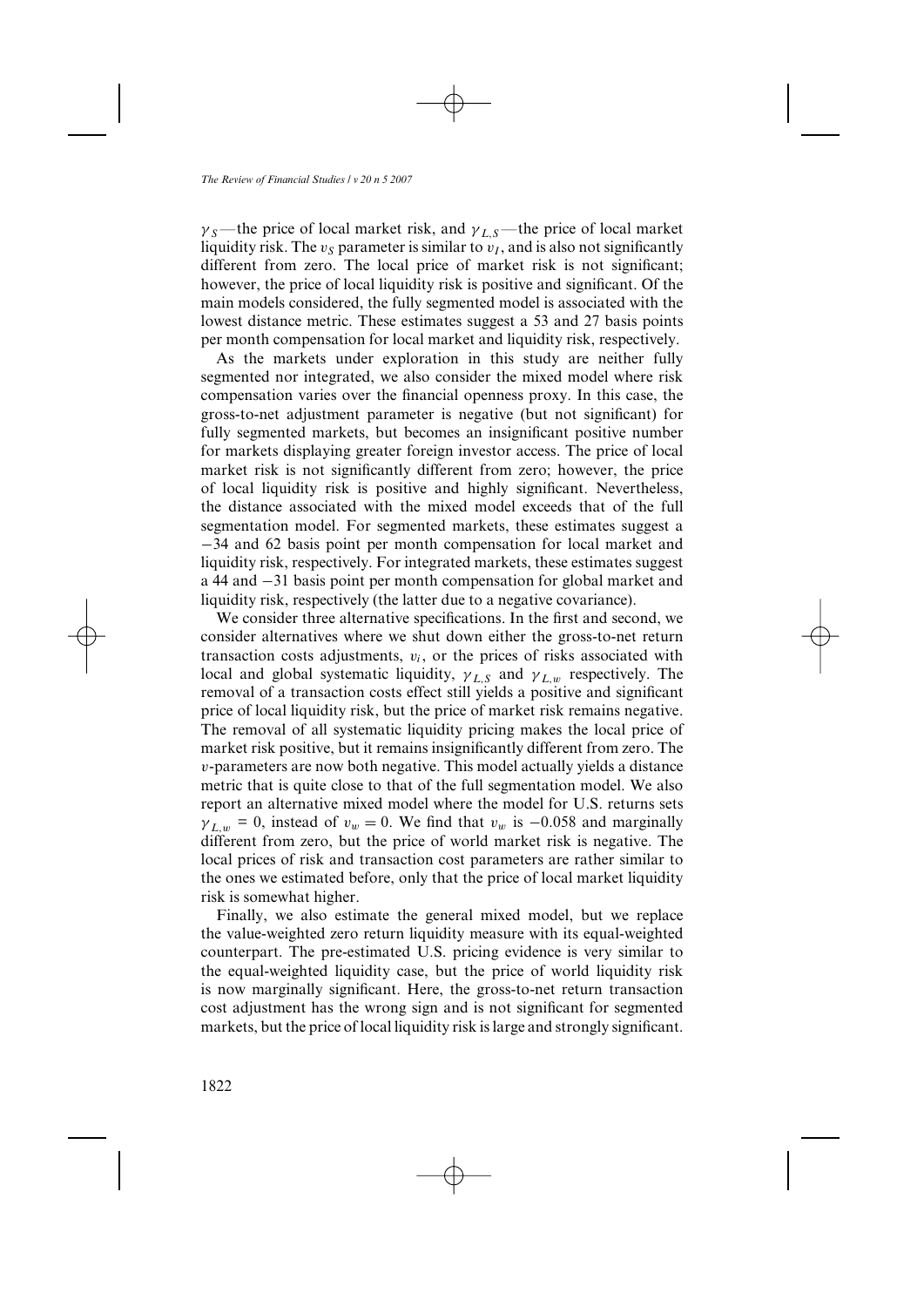| Liquidity pricing 1993-2003<br>Table 8 |                     |                      |           |                                              |                                       |                                                 |                                        |
|----------------------------------------|---------------------|----------------------|-----------|----------------------------------------------|---------------------------------------|-------------------------------------------------|----------------------------------------|
| A. benchmark<br>model                  | integration<br>Full | segmentation<br>Full | Mixed     | cost adjustment)<br>transaction<br>Mixed (no | Mixed (no<br>systematic<br>liquidity) | cost adjustment)<br>Mixed (world<br>transaction | (equal-weighted<br>liquidity)<br>Mixed |
| $\mathfrak{a}_a$                       |                     | $-0.0008$            | $-0.0095$ |                                              | $-0.0098$                             | $-0.0043$                                       | 0.0215                                 |
|                                        |                     | (0.0030)             | (0.0068)  |                                              | (0.0055)                              | (0.0072)                                        | (0.0079)                               |
| <sup>1</sup> a                         | $-0.0008$           |                      | 0.0051    |                                              | $-0.0014$                             | $-0.0013$                                       | $-0.0003$                              |
|                                        | (0.0024)            |                      | (0.0031)  |                                              | (0.0028)                              | (0.0031)                                        | (0.0022)                               |
| γs                                     |                     | 0.313                | $-0.203$  | $-0.011$                                     | 0.301                                 | $-0.431$                                        | $-0.385$                               |
|                                        |                     | (0.177)              | (0.311)   | (0.266)                                      | (0.223)                               | (0.450)                                         | $(0.570)$                              |
| $V_{L,s}$                              |                     | 1.122                | 2.575     | 2.403                                        |                                       | 3.223                                           | 9.579                                  |
|                                        |                     | (0.513)              | (0.908)   | (0.871)                                      |                                       | (1.159)                                         | (2.268)                                |
| $v_w$                                  |                     |                      |           |                                              |                                       | $-0.058$                                        |                                        |
|                                        |                     |                      |           |                                              |                                       | (0.029)                                         |                                        |
| $\nu \chi$                             | 2.848               |                      | 2.848     | 2.848                                        | 2.697                                 | $-0.805$                                        | 2.292                                  |
|                                        | (1.100)             |                      | (1.100)   | (1.100)                                      | (1.124)                               | (1.948)                                         | (1.106)                                |
| $\gamma_{L,w}$                         | 57.240              |                      | 57.240    | 57.240                                       |                                       |                                                 | 35.910                                 |
|                                        | (41.080)            |                      | (41.080)  | (41.080)                                     |                                       |                                                 | (18.450)                               |
| J-Test                                 | 282.7               | 188.9                | 183.5     | 194.8                                        |                                       | 191.7                                           | 179.8                                  |
| p-value                                | 0.001               | 0.001                | 0.001     | 0.001                                        | $214.4$<br><0.001                     | 0.001                                           | 0.001                                  |
| ave. and pred<br>Correlation:          |                     |                      |           |                                              |                                       |                                                 |                                        |
| return                                 | 0.00                | 0.63                 | 0.18      | 0.42                                         | 0.51                                  | 0.13                                            | 0.26                                   |
| Distance metric                        | 0.897               | 0.801                | 0.859     | 0.851                                        | 0.805                                 | 0.849                                           | 0.984                                  |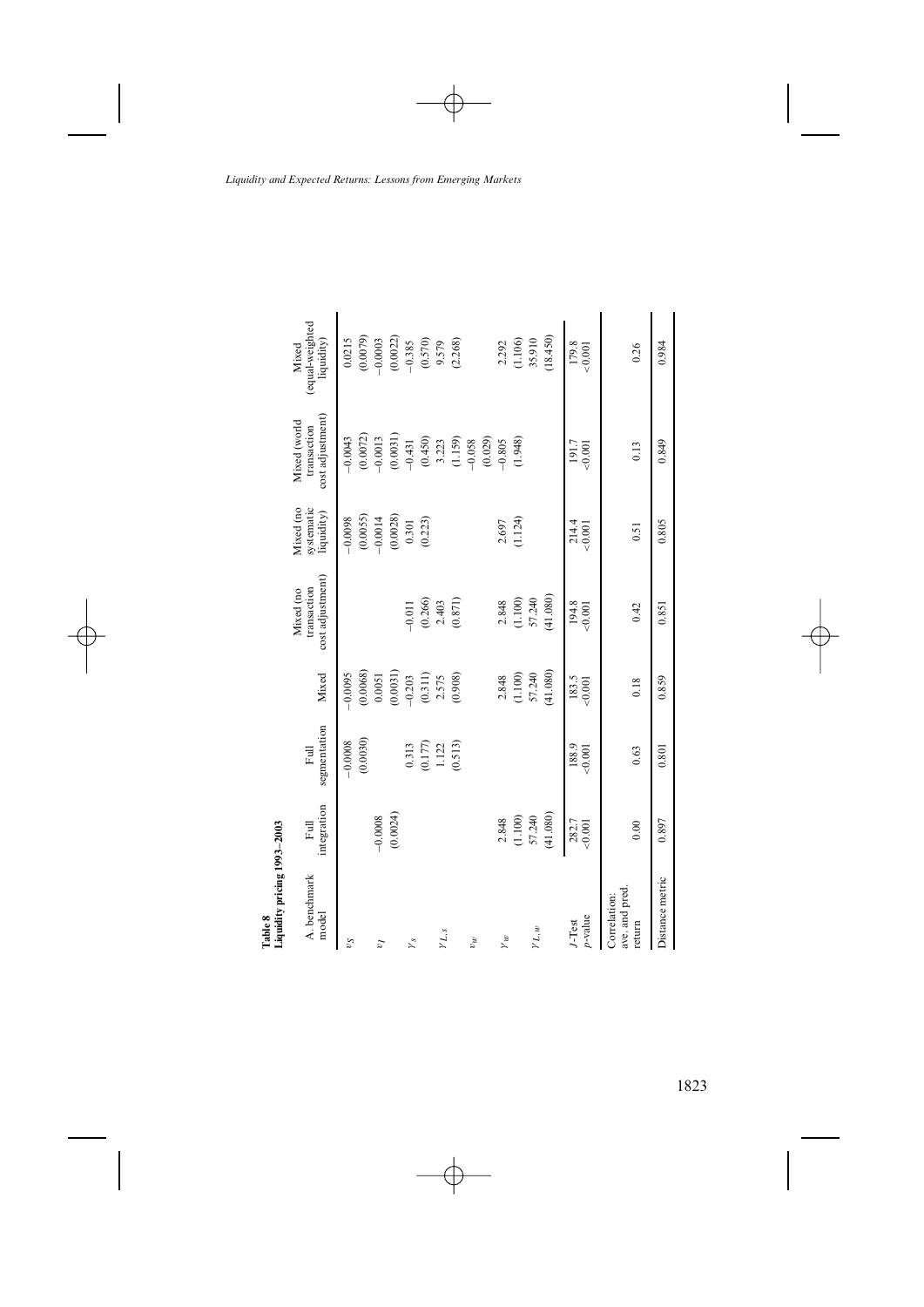| (Continued)<br>Table 8         |                          |                           |                                                  |                                                    |                                                 |                                               |                                                   |                                                    |                                                 |                           |                                                  |                                                    |
|--------------------------------|--------------------------|---------------------------|--------------------------------------------------|----------------------------------------------------|-------------------------------------------------|-----------------------------------------------|---------------------------------------------------|----------------------------------------------------|-------------------------------------------------|---------------------------|--------------------------------------------------|----------------------------------------------------|
|                                |                          |                           | High liquidity indicator                         |                                                    |                                                 |                                               | Political risk index                              |                                                    |                                                 |                           | Law and order index                              |                                                    |
| <b>B.</b> Alternative<br>model | gration<br>Full<br>inte- | segment-<br>ation<br>Full | by financial<br>(delineate<br>openness)<br>Mixed | by interaction<br>(delineate<br>variable)<br>Mixed | gration<br>inte-<br>Full                        | Full<br>segment-<br>ation                     | Mixed<br>(delineate<br>by financial<br>openness)  | by interaction<br>variable)<br>(delineate<br>Mixed | gration<br>inte-<br>Full                        | segment-<br>ation<br>Full | (delineate<br>by financial<br>openness)<br>Mixed | (delineate<br>by interaction<br>variable)<br>Mixed |
| $\mathfrak{a}_a$               |                          | $-0.0057$<br>$(0.0032)$   | (0.0079)<br>$-0.0078$                            | $0.0119$<br>$(0.0065)$                             |                                                 | (0.0074)                                      | $-0.2091$<br>(0.0609)                             | (0.0182)<br>$-0.0045$                              |                                                 | (0.0076)<br>0.0112        | (0.0145)<br>$-0.0105$                            | (0.0062)<br>0.0224                                 |
| $v_S$ <sup>-</sup> Interaction |                          | $-0.0008$<br>(0.0156)     | $-0.0464$<br>(0.0351)                            |                                                    |                                                 | $-0.0084$<br>(0.0297)                         | $0.3847$<br>$(0.1124)$                            |                                                    |                                                 | $-0.0175$<br>(0.0106)     | $0.0658$<br>$(0.0507)$                           |                                                    |
| z                              | $-0.0032$<br>(0.0025)    |                           | $(0.0008$<br>$(0.0032)$                          | $-0.0116$<br>$(0.0093)$                            | $-0.0225$<br>(0.0115)                           |                                               | $\begin{array}{c} 0.0675 \\ (0.0203) \end{array}$ | $\frac{0.0112}{(0.0256)}$                          | $\begin{array}{c} 0.0051 \\ 0.0036 \end{array}$ |                           | $\frac{0.0122}{(0.0052)}$                        | $-0.0347$<br>(0.0086)                              |
| $v_I$ <sup>*</sup> Interaction | $-0.0426$<br>(0.0101)    |                           | (0.0166)<br>$-0.0118$                            |                                                    | $\begin{array}{c} 0.0333 \\ 0.0163 \end{array}$ |                                               | $-0.0970$<br>(0.0284)                             |                                                    | $-0.0088$<br>(0.0050)                           |                           | $-0.0210$<br>(0.0086)                            |                                                    |
| γs                             |                          | (0.205)<br>0.161          | (0.661)<br>$-0.391$                              | $\begin{array}{c} 0.326 \\ 0.365 \end{array}$      |                                                 | $\begin{array}{c} 0.228 \\ 0.705 \end{array}$ | $\frac{-0.671}{(1.481)}$                          | $\frac{1.072}{(0.548)}$                            |                                                 | $-0.213$<br>$(0.404)$     | (1.024)                                          | $\begin{array}{c} 0.709 \\ 0.448 \end{array}$      |
| $y_s^*$ Interaction            |                          | (0.291)<br>0.656          | $\frac{2.008}{(0.832)}$                          |                                                    |                                                 | $-0.223$<br>(1.288)                           | $2.337$<br>$(2.767)$                              |                                                    |                                                 | $\frac{0.847}{(0.672)}$   | $1.433$<br>$(1.925)$                             |                                                    |
|                                |                          | (0.470)<br>1.687          | $3.815$<br>(1.428)                               | 2.780<br>(1.339)                                   |                                                 | 5.671<br>(3.452)                              | 9.306<br>(7.134)                                  | $3.688$<br>(1.422)                                 |                                                 | $4.925$<br>(2.131)        | 5.708<br>(3.663)                                 | $3.546$<br>(1.432)                                 |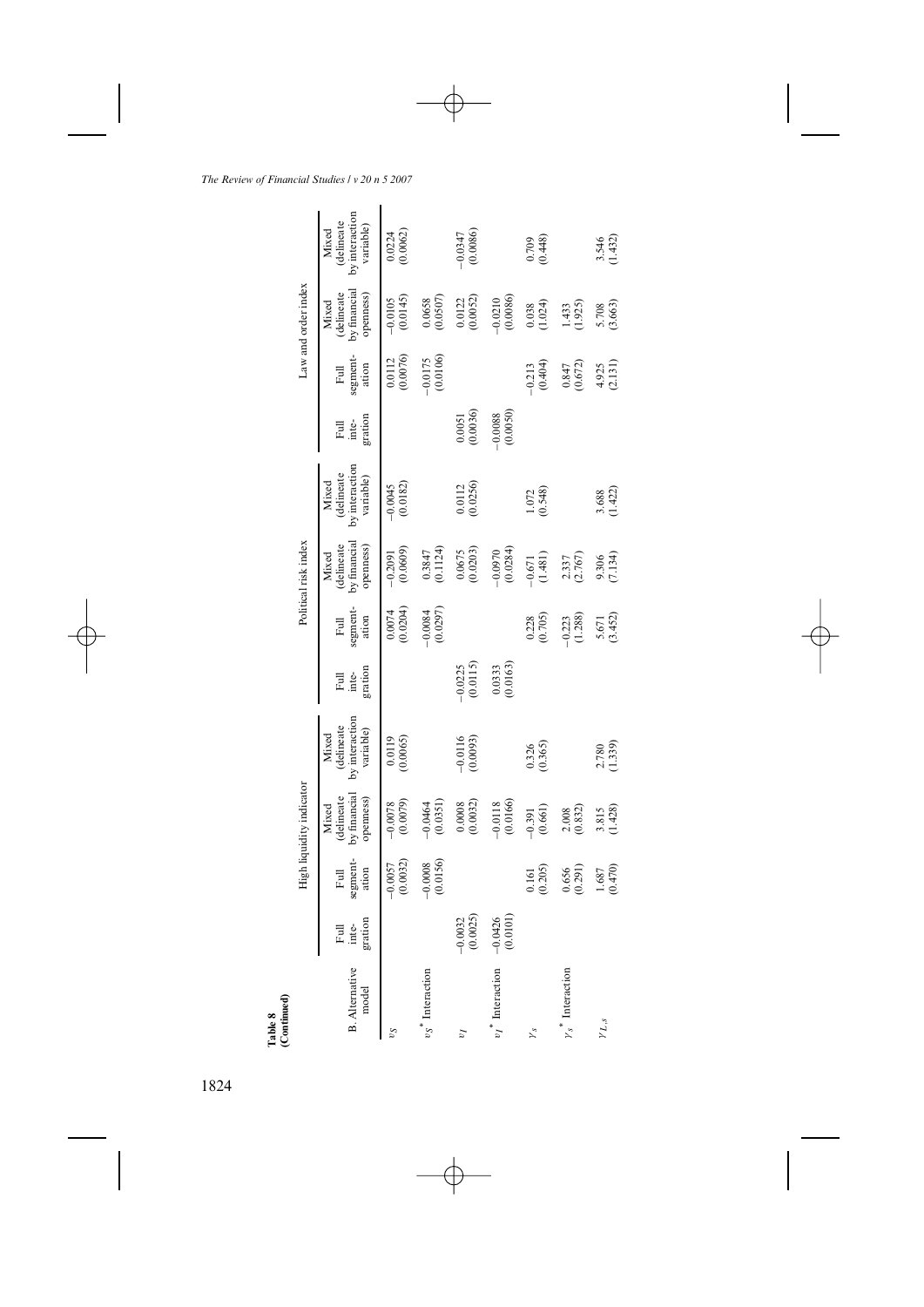|                                           | 2.848<br>(1.100) | (41.080)<br>57.240 | <0.001<br>94.8           | 0.682           | This table presents evidence on liquidity pricing effects. Panel A contains evidence on our theoretical models: full integration, full segmentation, and mixed. The<br>We also consider three alternative mixed models that allow both global and local risk sources. In the first and second, we consider alternatives where we shut down<br>either the gross-to-net return transaction cost adjustments or the prices of risks associated with local and global systematic liquidity, respectively. Finally, we also<br>several alternative models for which the relevant local prices of risk differ across countries by interacting with three variables: a high liquidity level indicator, ICRG's<br>oolitical risk index, and ICRG's law and order index. For the ICRG indices, higher index values denote lower risk or higher quality. As in Panel A, we explore the<br>following three models: full integration, full segmentation, and a mixed variant. We also consider a fourth model where the interacting variable determines the degree<br>of market integration. In all cases, we report the standard test of over-identifying restrictions, and we also consider a comparison across models by evaluating distance<br>estimate the general mixed model, but we replace the value-weighted zero return liquidity measure with the equal-weighted counterpart. Panel B contains evidence on<br>prices of world market and liquidity risk, $\gamma_w$ and $\gamma_{L,w}$ , are pre-estimated using GMM from the US CRSP data over the years 1962 to 2003; for the pre-estimation, |
|-------------------------------------------|------------------|--------------------|--------------------------|-----------------|-------------------------------------------------------------------------------------------------------------------------------------------------------------------------------------------------------------------------------------------------------------------------------------------------------------------------------------------------------------------------------------------------------------------------------------------------------------------------------------------------------------------------------------------------------------------------------------------------------------------------------------------------------------------------------------------------------------------------------------------------------------------------------------------------------------------------------------------------------------------------------------------------------------------------------------------------------------------------------------------------------------------------------------------------------------------------------------------------------------------------------------------------------------------------------------------------------------------------------------------------------------------------------------------------------------------------------------------------------------------------------------------------------------------------------------------------------------------------------------------------------------------------------------------------------------------------------------------------|
| (9.648)<br>$-4.204$                       | (1.100)<br>2.848 | (41.080)<br>57.240 | $\leq 0.001$<br>159.5    | 0.933           |                                                                                                                                                                                                                                                                                                                                                                                                                                                                                                                                                                                                                                                                                                                                                                                                                                                                                                                                                                                                                                                                                                                                                                                                                                                                                                                                                                                                                                                                                                                                                                                                 |
| (3.525)<br>$-5.298$                       |                  |                    | 164.3                    | 0.836           |                                                                                                                                                                                                                                                                                                                                                                                                                                                                                                                                                                                                                                                                                                                                                                                                                                                                                                                                                                                                                                                                                                                                                                                                                                                                                                                                                                                                                                                                                                                                                                                                 |
|                                           | (1.100)<br>2.848 | (41.080)<br>57.240 | < 0.001 < 0.001<br>275.7 | 0.919           |                                                                                                                                                                                                                                                                                                                                                                                                                                                                                                                                                                                                                                                                                                                                                                                                                                                                                                                                                                                                                                                                                                                                                                                                                                                                                                                                                                                                                                                                                                                                                                                                 |
|                                           | (1.100)<br>2.848 | (41.080)<br>57.240 | $\leq 0.001$<br>125.8    | 0.766           |                                                                                                                                                                                                                                                                                                                                                                                                                                                                                                                                                                                                                                                                                                                                                                                                                                                                                                                                                                                                                                                                                                                                                                                                                                                                                                                                                                                                                                                                                                                                                                                                 |
| $(5.734)$ $(13.980)$<br>$-6.110 - 11.250$ | (1.100)<br>2.848 | (41.080)<br>57.240 | $-0.001$<br>143.0        | 0.981           |                                                                                                                                                                                                                                                                                                                                                                                                                                                                                                                                                                                                                                                                                                                                                                                                                                                                                                                                                                                                                                                                                                                                                                                                                                                                                                                                                                                                                                                                                                                                                                                                 |
|                                           |                  |                    | &0.001<br>172.8          | 0.854           |                                                                                                                                                                                                                                                                                                                                                                                                                                                                                                                                                                                                                                                                                                                                                                                                                                                                                                                                                                                                                                                                                                                                                                                                                                                                                                                                                                                                                                                                                                                                                                                                 |
|                                           | (1.100)<br>2.848 | (41.080)<br>57.240 | $-0.001$<br>283.4        | 0.896           |                                                                                                                                                                                                                                                                                                                                                                                                                                                                                                                                                                                                                                                                                                                                                                                                                                                                                                                                                                                                                                                                                                                                                                                                                                                                                                                                                                                                                                                                                                                                                                                                 |
|                                           | (1.100)<br>2.848 | 41.080)<br>57.240  | (0.00)<br>141.7          | 0.892           |                                                                                                                                                                                                                                                                                                                                                                                                                                                                                                                                                                                                                                                                                                                                                                                                                                                                                                                                                                                                                                                                                                                                                                                                                                                                                                                                                                                                                                                                                                                                                                                                 |
| (4.664)                                   | (1.100)<br>2.848 | (41.080)<br>57.240 | $\leq 0.001$<br>154.0    | 0.896           |                                                                                                                                                                                                                                                                                                                                                                                                                                                                                                                                                                                                                                                                                                                                                                                                                                                                                                                                                                                                                                                                                                                                                                                                                                                                                                                                                                                                                                                                                                                                                                                                 |
| $-5.523 - 14.440$<br>(1.525)              |                  |                    | 0.001<br>176.8           | 0.842           |                                                                                                                                                                                                                                                                                                                                                                                                                                                                                                                                                                                                                                                                                                                                                                                                                                                                                                                                                                                                                                                                                                                                                                                                                                                                                                                                                                                                                                                                                                                                                                                                 |
|                                           | (1.100)<br>2.848 | (41.080)<br>57.240 | 257.1<br>$-0.001$        | 0.962           |                                                                                                                                                                                                                                                                                                                                                                                                                                                                                                                                                                                                                                                                                                                                                                                                                                                                                                                                                                                                                                                                                                                                                                                                                                                                                                                                                                                                                                                                                                                                                                                                 |
| $y_{L,s}$ Interaction                     | $\frac{1}{2}$    | $V_{L,w}$          | p-value<br>J-Test        | Distance metric | we set $v_m = 0$ . Taken the US estimates as given, we estimate each model using the investability measure to represent financial openness for the mixed model.                                                                                                                                                                                                                                                                                                                                                                                                                                                                                                                                                                                                                                                                                                                                                                                                                                                                                                                                                                                                                                                                                                                                                                                                                                                                                                                                                                                                                                 |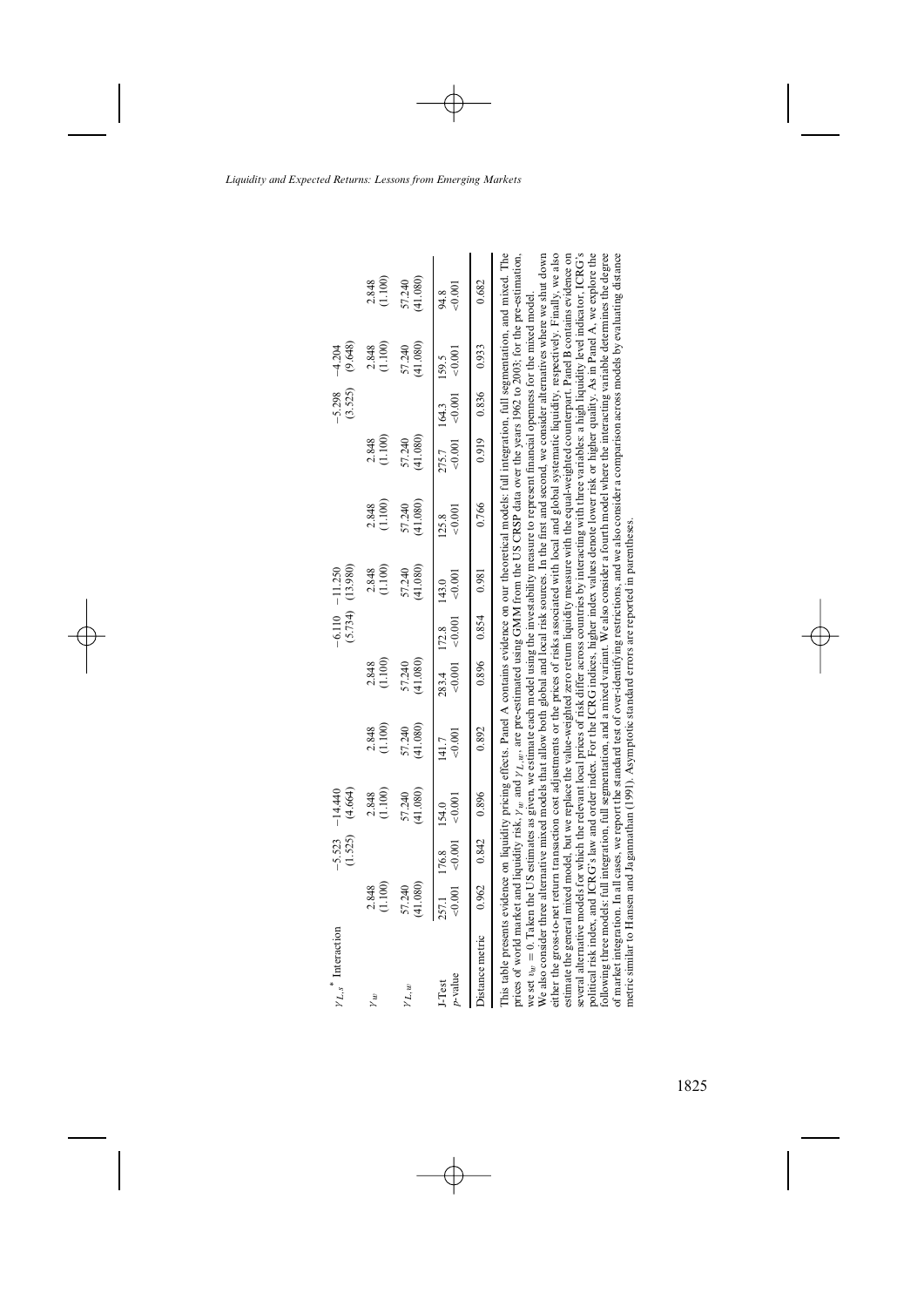Taken together, it is very clear that the various channels for risk compensation are extremely difficult to estimate with precision. However, the evidence on the price of local market risk is fairly robust across the cases considered here, strongly suggesting that local market liquidity is an important driver of expected returns in emerging markets, and that the liberalization process has not eliminated its impact. Models with an important role for local liquidity risks and allowing segmentation do not only out-perform on the distance measure criterion, but also generate the highest cross-sectional correlation between average returns over the sample with the expected returns generated by the various models. The best model here is the market segmentation (Panel A) model, for which the correlation between expected and average returns is 0.63, but the alternative that ignores liquidity risk also has a large correlation.

**3.6.2 Alternative pricing models.** Panel B of Table 8 reports the results for the models that use alternative instruments as interaction variables for the model parameters or as alternative ''integration'' indicators. For these models, we use the model residuals from the alternative VARs that we estimated using these instruments discussed in Section 2.4.4. The distance measures are therefore not strictly comparable to the ones in Panel A.

We start with the liquidity indicator. The fully integrated model yields the counterintuitive result that countries with better liquidity have a much larger (in absolute magnitude) transaction cost parameter than countries with low liquidity, whereas the transaction cost parameter is not significantly different from zero for low liquidity countries. The fully segmented model is again the best performing model in terms of the distance measure and the parameter estimates are reasonable. There is no significant difference between high and low transaction cost countries in terms of transaction cost parameters, but market (liquidity) risk is significantly more (less) priced in low transaction cost countries. The mixed model is indeed a mix of the fully integrated and segmented models, but its distance measure exceeds that of the fully segmented model. Finally, viewing the liquidity indicator as an effective openness indicator does not improve the performance of the model.

When the political risk indicator is used as an instrument, the transaction cost parameters for the fully integrated model are as expected: negative and significant for countries with high political risk, but positive or close to zero for countries with little political risk. Again, the fully segmented model performs better, but this time, two of the interaction effects are unexpected. The transaction cost parameter is only negative for countries with low political risk (although it is insignificant) and market risk is effectively not priced for these countries. However, local liquidity risk is not priced for these countries either. The mixed model appears overparameterized with many insignificant coefficients and a distance measure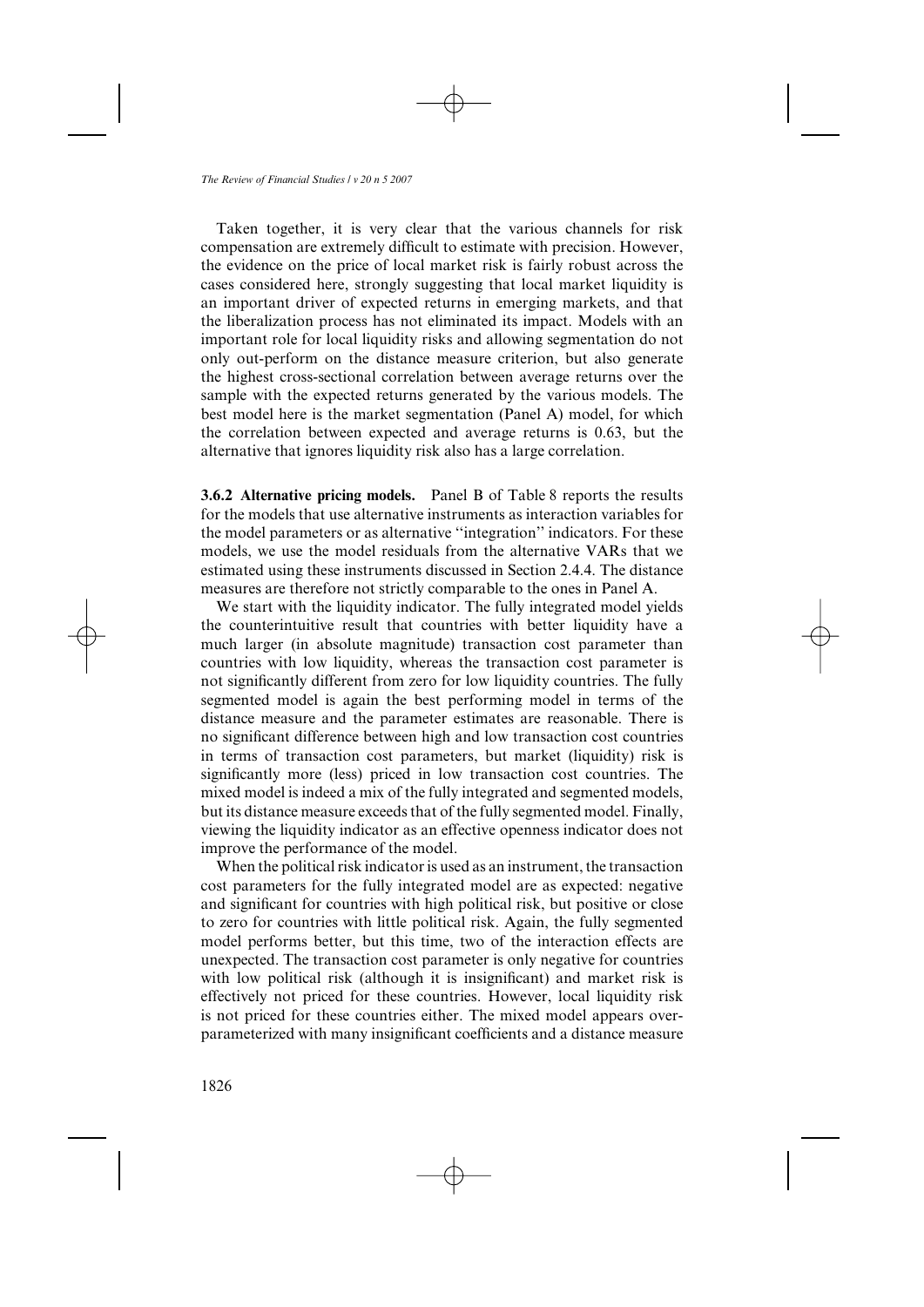that is much worse than the one for the segmented model. By far the best is the model where the political risk indicator is used as an effective market integration indicator. Here, countries with low political risk are assigned integrated world pricing and for such countries  $v_I$  is positive and not significantly different from zero. However, countries with high political risk follow a segmented pricing model with a negative but insignificant  $v<sub>S</sub>$ parameter and significant local market and liquidity risks.

The models for the Law and Order Index behave similarly to these for the Political Risk Index. For both the segmented and integrated models, countries with a higher score on law and order have higher transaction cost parameters, which is counter-intuitive; however, the relative pricing of local market and liquidity risks in the fully segmented model makes sense: market (liquidity) risk is only important for countries with high (low) scores on the Law and Order Index. The mixed model again does not perform well, but using the Law and Order Index as an indicator of market integration yields by far the lowest distance measure. The only surprise is that  $v_I$  is negative and  $v_S$  is positive, both significantly so. This perhaps indicates that the model still needed to find a channel through which to price in local liquidity for the countries that score well on law and order, whereas the high and significant price of local liquidity risk suffices for the countries with low scores. In all, our results suggest that political risk and law and order may well be as important indicators of effective market integration as an openness index. Moreover, we find again consistent evidence of a positive price of local liquidity risk.

# **4. Conclusions**

There is a growing consensus that systematic variation in liquidity matters for expected returns. We examine this issue for a set of markets where liquidity ought to be particularly important—emerging markets. We start by proposing a measure of liquidity and transaction costs, first analyzed by Lesmond (2005) and Lesmond et al. (1999): the proportion of daily zero firm returns averaged over the month. The measure is easy to compute and, as expected, is indeed positively correlated with bid–ask spreads (where available) and negatively correlated with equity market turnover. We use the measure in a panel VAR model for 18 emerging countries where we test the hypotheses for liquidity pricing put forward by Amihud (2002). We indeed find that the zero measure significantly predicts returns, and unexpected liquidity shocks are positively correlated with returns and negatively correlated with dividend yields.

Finally, we formulate and estimate a simple pricing model, which, apart from market risk, separates the transaction cost and systematic risk effects of liquidity variation on expected returns. For emerging markets, there is the added complication that the market may be segmented or integrated.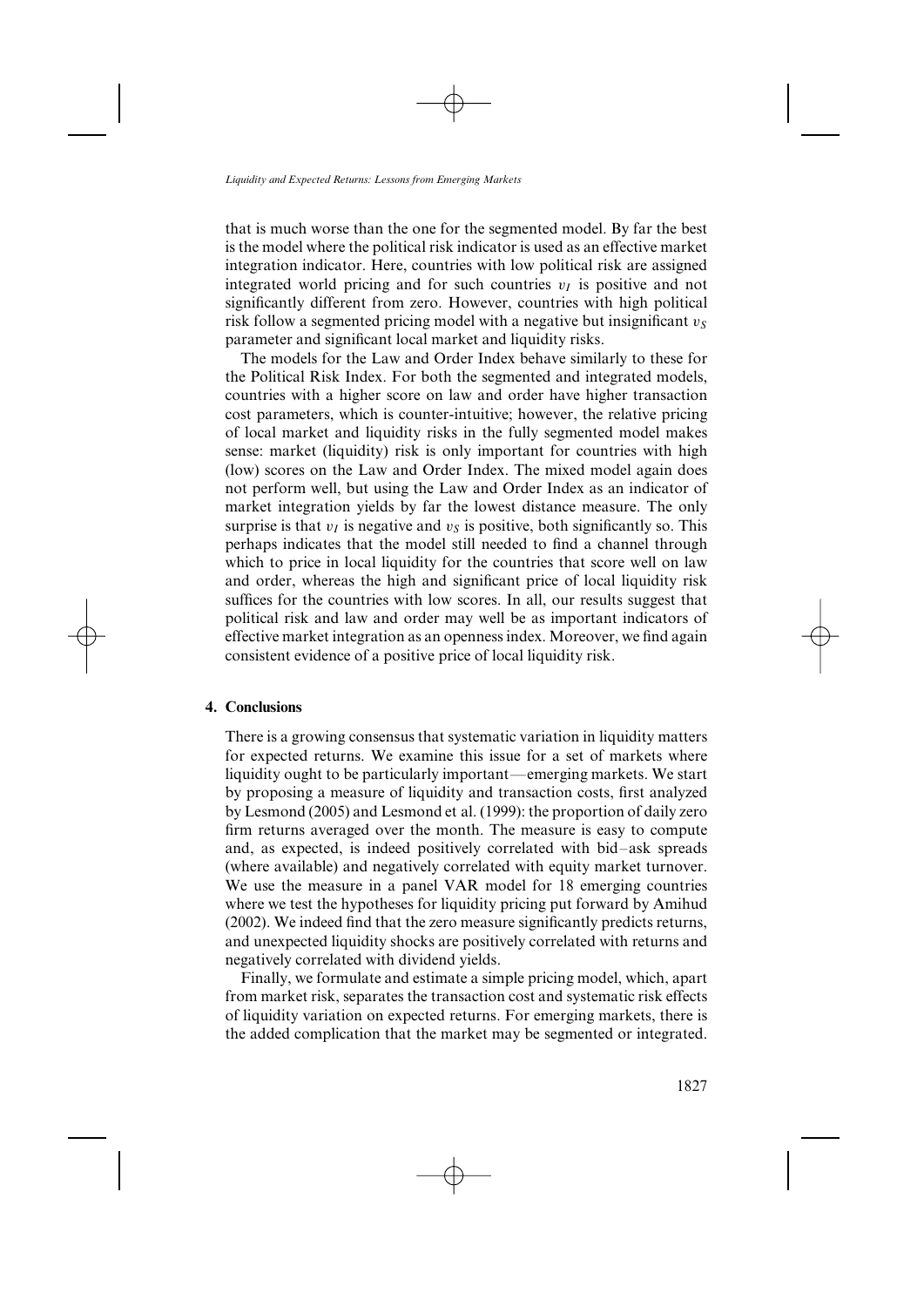Many of the markets that we examine underwent a liberalization process and liberalization may affect the dynamic relation between returns and liquidity. We consider several models that allow for local or world market and liquidity risks depending on whether a country is integrated or segmented. Interestingly, when liquidity is priced, local factors matter even under the hypothesis of global market integration. We also find local systematic liquidity risk to be important empirically, much more so than local market risk. We also find that elevated political risk and poor law and order conditions may serve as effective segmentation indicators and there is a much larger role for liquidity in expected returns in countries with these properties.

In future work, we intend to apply our asset pricing framework to developed markets. While we expect less cross-country variation in liquidity in these markets, the richer data will allow us to build more intricate measures of liquidity and construct powerful tests of whether liquidity is globally and locally priced.

#### **Appendix**

**Appendix Table Monte Carlo analysis of return predictability**

> Data Generating Process: no return predictability (null)

|         | $R_{t+1}$ on $L_t$ for closed countries |                |  |
|---------|-----------------------------------------|----------------|--|
|         | Coefficient                             | $t$ -statistic |  |
| Median  | 0.0009                                  | 0.03           |  |
| Mean    | $-0.0009$                               | $-0.05$        |  |
| $2.5\%$ | $-0.0576$                               | $-2.03$        |  |
| $5.0\%$ | $-0.0493$                               | $-1.73$        |  |
| 95.0%   | 0.0495                                  | 1.73           |  |
| 97.5%   | 0.0604                                  | 2.09           |  |

For our sample of 18 emerging markets, plus the U.S., we simulate from the estimated bivariate VAR, including returns and liquidity, except that under the null, returns are not predicted by lagged variables. However, the innovations of all variables are allowed to be correlated as in the observed data within but not across emerging markets. The observed fixed effects are randomized across the sample for each replication. We employ the observed liberalization indicators for each replication. For each replication, we then estimate the unconstrained bivariate VAR(1) for returns and liquidity using our pooled MLE methodology. This table presents the mean and four relevant percentiles of the empirical distribution for the coefficients and robust *t*-statistics of excess returns on lagged liquidity.

#### **References**

Acharya, V. V., and L. H. Pedersen. 2005. Asset Pricing with Liquidity Risk. *Journal of Financial Economics* 77:375–410.

Admati, A., and P. C. Pfleiderer. 1988. A Theory of Intraday Patterns: Volume and Price Variability. *Review of Financial Studies* 1:3–40.

Ahn, S. C., and C. Gadarowski. 2004. Small Sample Properties of the GMM specification test based on the Hansen-Jagannathan Distance. *Journal of Empirical Finance* 11:109–32.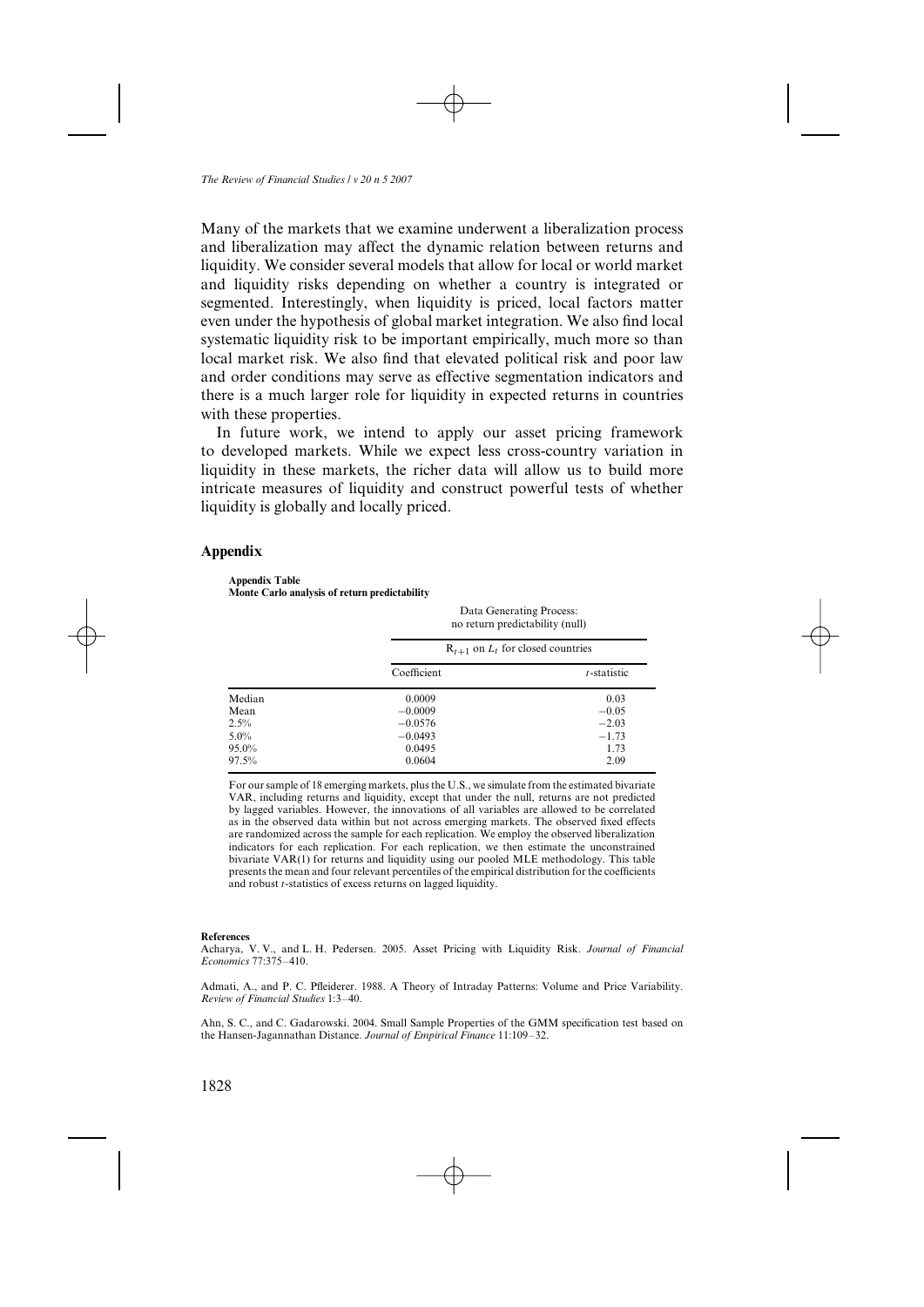Amihud, Y. 2002. Illiquidity and Stock Returns: Cross Section and Time Series Effects. *Journal of Financial Markets* 5:31–56.

Amihud, Y., and H. Mendelson. 1986. Asset Pricing and the Bid-Ask Spread. *Journal of Financial Economics* 17:223–49.

Ang, A., and G. Bekaert. 2007. Stock Return Predictability: Is it There? *Review of Financial Studies*  $20:651-707$ .

Baker, M., and J. C. Stein. 2004. Market Liquidity as a Sentiment Indicator. *Journal of Financial Markets* 7:271–99.

Bekaert, G. 1995. Market Integration and Investment Barriers in Emerging Equity Markets. *World Bank Economic Review* 9:75–107.

Bekaert, G., and C. R. Harvey. 2000. Foreign Speculators and Emerging Equity Markets. *Journal of Finance* 55:565–614.

Bekaert, G., C. R. Harvey, and R. Lumsdaine. 2002. Dating the Integration of World Capital Markets. *Journal of Financial Economics* 65:203–49.

Bollerslev, T., and J. Wooldridge. 1992. Quasi-maximum Likelihood Estimation of Dynamic Models with Time Varying Covariances. *Econometric Reviews* 11:143–72.

Brennan, M. J., and A. Subrahmanyam. 1996. Market Microstructure and Asset Pricing: On the Compensation for Illiquidity in Stock Returns. *Journal of Financial Economics* 41:441–64.

Campbell, J. Y. 1987. Stock Returns and the Term Structure. *Journal of Financial Economics* 18:373–99.

Chordia, T., R. Roll, and A. Subrahmanyam. 2000. Commonality in Liquidity. *Journal of Financial Economics* 56:3–28.

Chordia, T., R. Roll, and A. Subrahmanyam. 2001a. Market Liquidity and Trading Activity. *Journal of Finance* 56:501–30.

Chordia, T., A. Subrahmanyam, and R. Anshuman. 2001b. Trading Activity and Expected Stock Returns. *Journal of Financial Economics* 59:3–32.

Chordia, T., R. Roll, and A. Subrahmanyam. 2004. Order Imbalance, Liquidity, and Market Returns. *Journal of Financial Economics* 72:485–518.

Chuhan, P. 1992. Are Institutional Investors an Important Source of Portfolio Investment in Emerging Markets? World Bank Working Paper N. 1243.

Constantinides, G. 1986. Capital Market Equilibrium with Transactions Costs. *Journal of Political Economy* 94:842–62.

Datar, V. T., N. N. Naik, and R. Radcliffe. 1998. Liquidity and Asset Returns: An Alternative Test. *Journal of Financial Markets* 1:203–19.

De Jong F., and F. De Roon. 2005. Time-varying Market Integration and Expected Returns in Emerging Markets. *Journal of Financial Economics* 78:583–613.

Domowitz, I., J. Glen, and A. Madhavan. 2001. Liquidity, Volatility, and Equity Trading Costs Across Countries and Over Time. *International Finance* 221–55.

Easley, D., and M. O'Hara. 1987. Price, Trade Size, and Information in Securities Markets. *Journal of Financial Economics* 19:69–90.

Edison, H., and F. Warnock. 2003. A Simple Measure of the Intensity of Capital Controls. *Journal of Empirical Finance* 10:81–104.

Eisfeldt A. L. 2004. Endogenous Liquidity in Asset Markets. *Journal of Finance* 59:1–30.

Engstrom, E. 2003. The Conditional Relationship Between Stock Returns and the Dividend Price Ratio. Working paper, Board of Governors, Federal Reserve System, Washington, DC.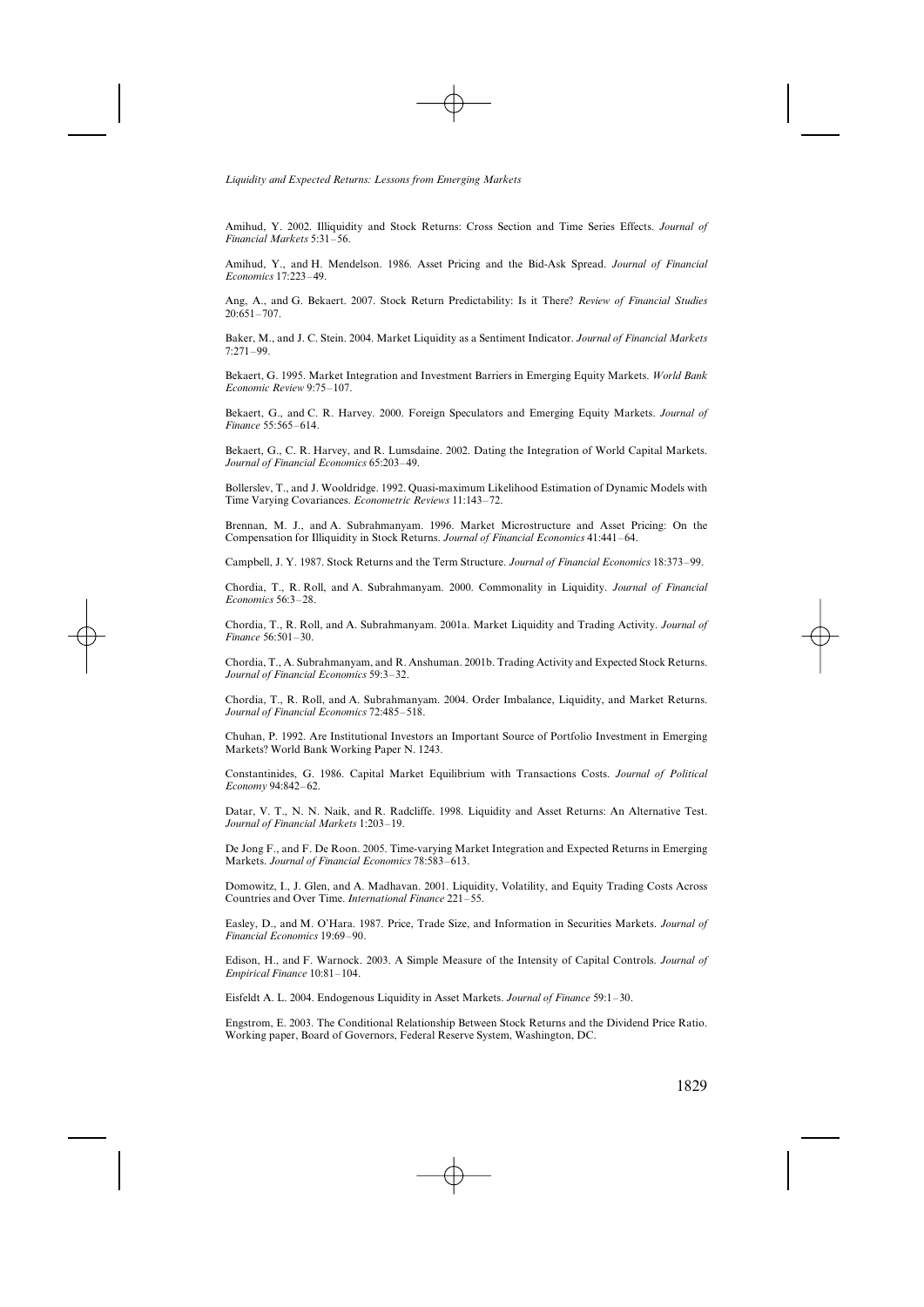French, K., G. W. Schwert, and R. F. Stambaugh. 1987. Expected Stock Returns and Volatility. *Journal of Financial Economics* 19:3–30.

Ghysels, E., and M. Cherkaoui. 2003. Emerging Markets and Trading Costs: Lessons from Casablanca. *Journal of Empirical Finance* 10:169–98.

Glosten, L., and P. Milgrom. 1985. Bid, Ask and Transaction Prices in a Specialist Market with Heterogeneously Informed Traders. *Journal of Financial Economics* 14:71–100.

Glosten, L., R. Jaganathan, and D. Runkle. 1993. On the Relation between the Expected Value and the Volatility of the Normal Excess Return on Stocks. *Journal of Finance* 48:1779–801.

Goyal, A., and I. Welch. 2003. The Myth of Predictability: Does the Dividend Yield Forecast the Equity Premium? *Management Science* 49:639–54.

Goyenko, R. 2005. *Stock and Bond Pricing with Liquidity Risk*. Working paper, Indiana University.

Goyenko, R., C. Holden, C. Lundblad, and C. Trzcinka. 2005. Horseraces of Monthly and Annual Liquidity Measures, Working paper, Indiana University.

Griffin, J. M., F. Nardari, and R. M. Stulz. 2004. Are Daily Cross-border Equity Flows Pushed or Pulled? *Review of Economics and Statistics* 86:641–57.

Grossman, S. J., and M. H. Miller. 1988. Liquidity and Market Structure. *Journal of Finance* 43:617–33.

Hansen, L., and R. Jagannathan. 1991. Implications of Security Market Data for Models of Dynamic Economies. *Journal of Political Economy* 99:225–62.

Harris, L. 1990. Statistical Properties of the Roll Serial Covariance Bid/Ask Spread Estimator. *Journal of Finance* 45:579–90.

Harvey, C. R. 1989. Time-Varying Conditional Covariances in Tests of Asset Pricing Models. *Journal of Financial Economics* 24:289–317.

Harvey, C. R. 1991. The World Price of Covariance Risk. *Journal of Finance* 46:111–57.

Harvey, C. R. 1995. Predictable Risk and Returns in Emerging Markets. *Review of Financial Studies* 8:773–816.

Hasbrouck, J. 2004. Liquidity in the Futures Pit: Inferring Market Dynamics from Incomplete Data. *Journal of Financial and Quantitative Analysis* 39:305–26.

Hasbrouck, J. 2005. *Trading Costs and Returns for US equities: The Evidence from Daily Data*. Working paper, New York University.

Hasbrouck, J., and D. J. Seppi. 2000. Common Factors in Prices, Order Flows and Liquidity. *Journal of Financial Economics* 59:383–412.

Heaton, J., and D. Lucas. 1996. Evaluating the Effects of Incomplete Markets on Risk Sharing and Asset Prices. *Journal of Political Economy* 104:443–87.

Hodrick, R. 1992. Dividend Yields and Expected Stock Returns: Alternative Procedures for Inference and Measurement. *Review of Financial Studies* 5:357–86.

Hodrick, L. S., and P. C. Moulton. 2005. *Liquidity: Considerations of Portfolio Manager*. Working paper, Columbia University.

Holmstrom, B., and J. Tirole. 2002. LAPM: A Liquidity-based Asset Pricing Model. *Journal of Finance* 56:1837–67.

Huang, M. 2003. Liquidity Shocks and Equilibrium Liquidity Premia. *Journal of Economic Theory* 109:104–29.

Huberman, G., and D. Halka. 2001. Systematic Liquidity. *Journal of Financial Research* 24:161–78.

Jain, P. 2002. *Institutional Design and Liquidity on Stock Exchanges*. Working paper, Indiana University.